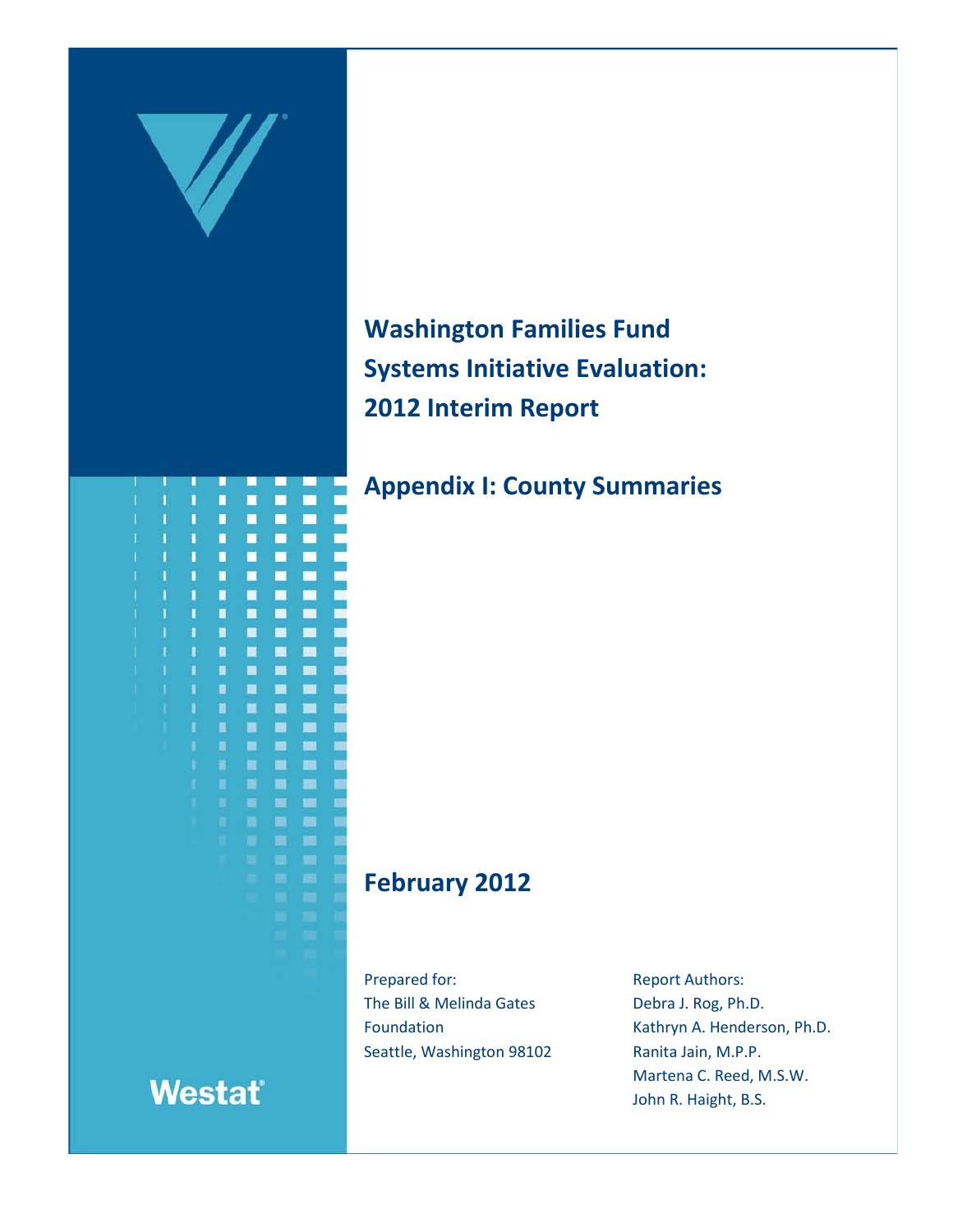## **Appendix I A: King County**

## **FOCUS AREA 1: PROMISING PRACTICES**

#### **Overview of the System at Baseline**

In 2009, the Washington Families Fund (WFF) Systems Initiative was launched, and King County began developing its plan, *King County Moving Forward*, for creating a homeless service system. As part of this Initiative, Westat reviewed county documents and visited various stakeholders to gain a baseline understanding of the homeless service system in King County. The following is an overview of the configuration of the homeless service system in King County as of 2009.

According to the 2009 Annual One Night Count of Homelessness, there were 1,015 homeless families in King County. Seventy-seven percent of the families (811 families) were residing in transitional housing, 20 percent (204 families) in emergency shelter, and three families were identified as living on the street. In 2009, King County's system for housing homeless families was composed of 184 housing programs with 213 emergency shelter units, 891 transitional housing units, and 70 permanent housing units available to homeless families. In addition to housing providers, the county had providers who offered a range of services, including mental and physical health, alcohol and substance abuse, rental assistance services, landlord liaison work, and eviction prevention programs.

Overall, the Westat evaluation team found that in 2009 there was no "system" of services for homeless families. The services that existed were fragmented, and homeless housing providers operated separately and independently. Stakeholders also reported rare coordination with mainstream services. It is important to note that even though the homeless system was fragmented, the majority of stakeholders reported they were generally on board with the guiding principles of the WFF Systems Initiative. In fact, many aspects of the county's Ten Year Plan were aligned with the Initiative's promising practices, particularly prevention, tailored services, and economic opportunity. Unfortunately, many stakeholders voiced concern that King County was a community that could get bogged down in process; thereby, many plans were not implemented. Interviewees also reported that the homelessness agenda in the county was politically charged, and that funders, versus work groups such as those organized by the Committee to End Homelessness (CEH) that oversees the Ten Year Plan, drove decisions with regards to homeless housing and service strategies.

A final major concern that was widely voiced during the 2009 baseline period was the lack of affordable housing in King County. With 1,875,519 people, King County has the largest population of all 39 Washington State counties and contains almost 30 percent of Washington's entire population (U.S. Census Bureau State & County Quick Facts). Yet, according to the County's Landscape Assessment, in 2008, 137,442 households were living below the poverty line in King County. Also, 57 percent of very low-income households (defined as having less than 30 percent of the area's median income) have a severe housing cost burden, paying more than 50 percent of household income for rent (32,400 households in 2000). The Landscape Assessment also found that only eight percent of all market rate rental units throughout King County were affordable to families earning less than 40 percent of the area's median income (rents of approximately \$600–\$800/month).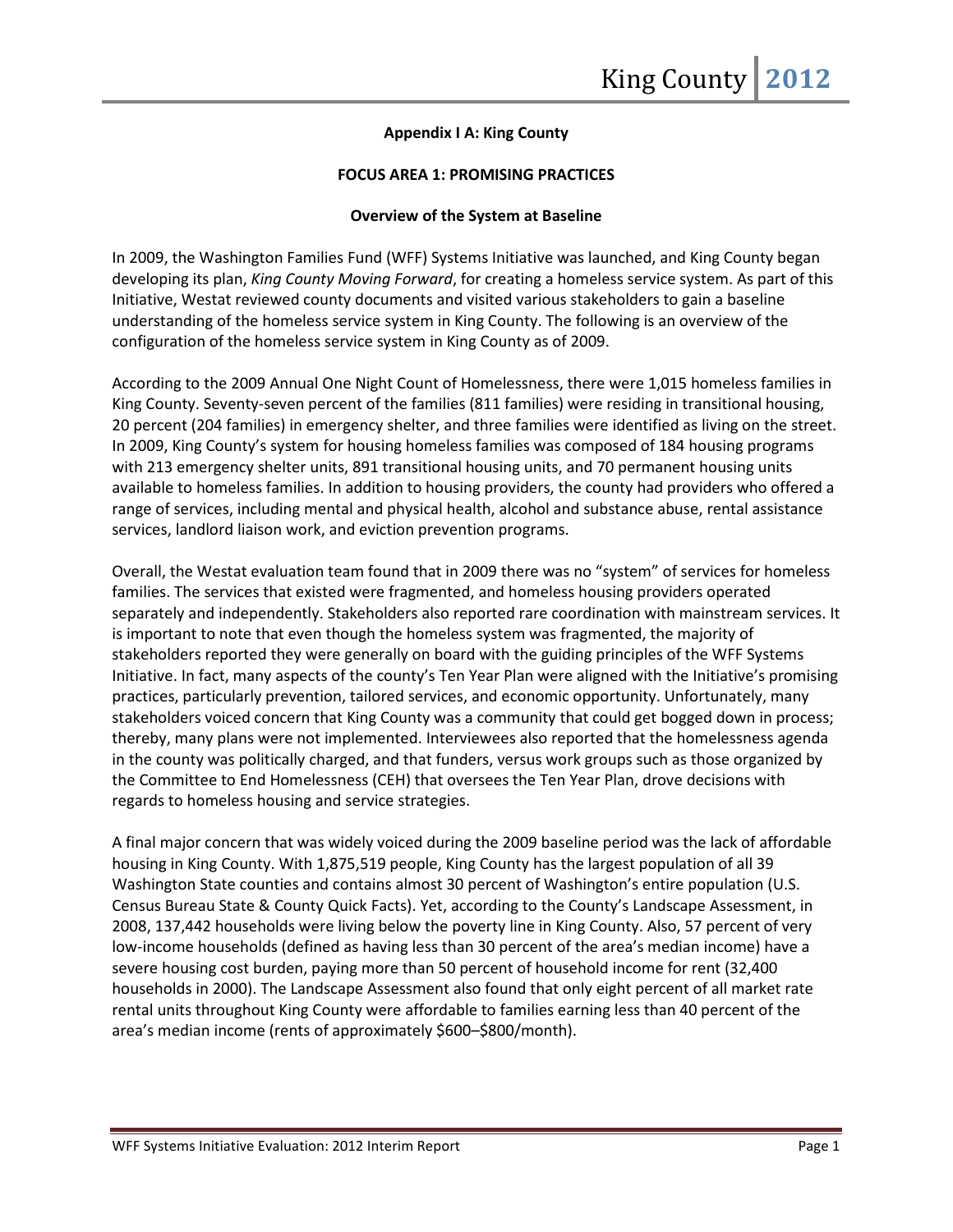## **Pillar 1: Entry into the Shelter System**

## **Baseline Status**

As of our site visit in 2009, the county did not have a centralized intake system in place for homeless families to access emergency shelter or transitional housing in King County. Rather, the burden was placed on families to navigate a housing system with multiple, uncoordinated points of entry.

In order to access emergency shelter, families generally used multiple strategies. According to the Landscape Assessment, these strategies included seeking shelter either on their own, through referrals from agencies (i.e., the Department of Social and Health Services (DSHS), other shelters, or churches), or through a call to 211. The 211 line is a community information referral line only that provides families with a list of organizations to call for available shelter beds. However, during our 2009 site visit, interviewees consistently reported that the 211 system did not have updated information, and the shelter lists were not always current in terms of housing availability. Therefore, families generally had to call and check with multiple providers for availability. If they were placed on a wait list, then they had to regularly check back to see if a slot opened for them. Also, since the telephone system was referral only, there was no assessment of whether a family met eligibility requirements for specific housing. Finally, housing placements were not targeted to specific shelters, but were made largely on a random basis.

Once families were provided a list of housing programs, they had to be proactive in seeking housing assistance by making a number of calls. Not all housing programs maintained wait lists, and often those programs with a wait list required families to make a weekly call to maintain their spot on the list. According to the Landscape Assessment, 60 percent of families reported waiting three or more months to get into emergency shelter. During the 2009 site visit, we had an opportunity to speak with providers about the current system for accessing housing. Providers noted frustration with the number of places that families needed to call, and the amount of time it took for families to find housing for which they were eligible.

In terms of housing eligibility, the county's Landscape Assessment noted that both clients and providers had limited information about the eligibility criteria of each shelter. Therefore, clients could spend substantial periods of time getting on waiting lists for shelters for which they ultimately were not eligible. The intake and assessment process varied by shelters, and several shelters required families to show documentation of homelessness, have a form of identification, provide documentation of income, consent to a background check, and in some instances, consent to a drug test. Once found eligible for a shelter, the family then likely underwent further intake and assessment of needs.

As noted previously, several providers reported frustration with the process for entering shelter, and during a series of provider meetings in the spring of 2009, the evaluation found broad support by stakeholders to implement coordinated entry and uniform screening/assessment. Many providers understood the importance of coordinated entry to facilitate matching services to the needs of the client. As one provider noted during our 2009 interviews, "Four years ago, we tried coordinated entry and I think the providers now really understand the need for coordinated hubs. But there isn't a uniform assessment, so there's no way to track contract performance. There are uneven funding levels to serve the same kinds of families. The people aren't necessarily in the right program, and programs aren't tailored."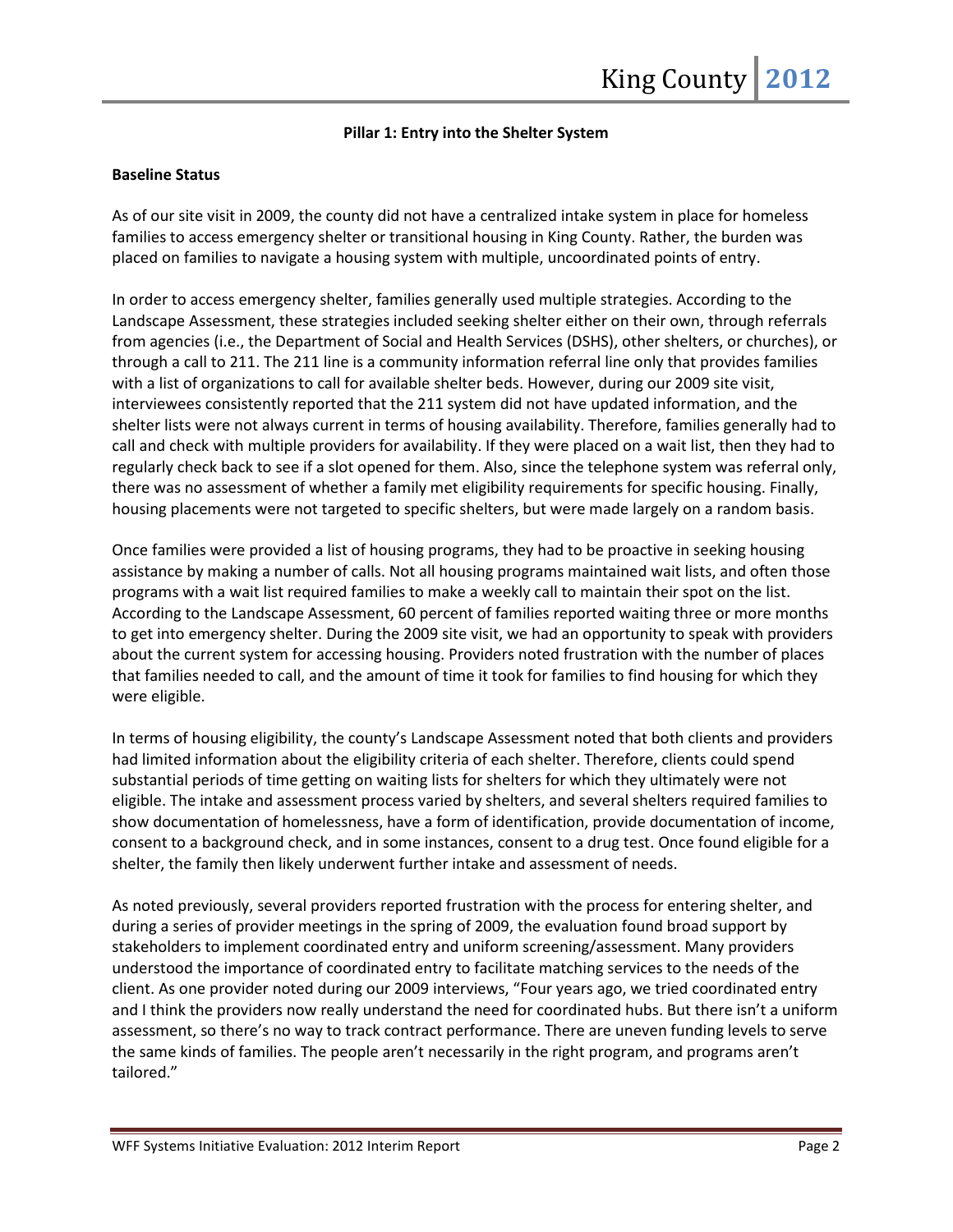## **Summary of Strategic and Implementation Plans**

King County's Strategic and Implementation Plans lay out a strategy and objectives associated with coordinated entry and assessment for families at risk of or experiencing homelessness. The plans outline three key objectives in this area:

Objective 1: Create a centralized process with equal access for families to seek and gain housing stability assistance, including prevention assistance.

- Take steps to ensure that families can access coordinated entry regardless of their circumstances.
- Create culturally appropriate access for immigrant and refugee families and those with limited English backgrounds.
	- Ensure safe access for survivors of domestic violence.
	- Establish an outreach plan aimed at community and mainstream programs, agencies, and services to ensure access for all populations who need housing stabilization services.
	- Create a public outreach campaign to inform the public regarding 211 as the entry point for housing stabilization services.

Objective 2: Enable a system to uniformly assess families and match them with housing resources and services that best fit their circumstances and preferences.

- Establish a uniform screening and assessment tool to gather information about a household and its housing and service needs, administered by a cadre of specialists trained and skilled in conducting assessments.
- Create and adopt a scale that identifies families' housing stability challenges (low through high).
	- Facilitate assessment and sharing of agency program eligibility requirements and their case management capacity in relation to the adopted scale.
- Employ a placement process for connecting families to the most appropriate service provider.
- Engage with providers, stakeholders, and large and small community groups to inform them about the new coordinated entry system, with particular attention to harder-to-reach and nonservice-seeking populations.
- Work with families already in emergency shelters and transitional programs, as the first step of Coordinated Entry and Assessment.

Objective 3: Use system-level data to inform planning and funding of programs based on a more accurate understanding of the true scope of family homelessness in King County.

- Develop oversight structure to regularly review coordinated entry system progress, including providing feedback on future directions and reviewing system-level data on trends.
	- Work with Safe Harbors to ensure that consistent system-level data are being collected.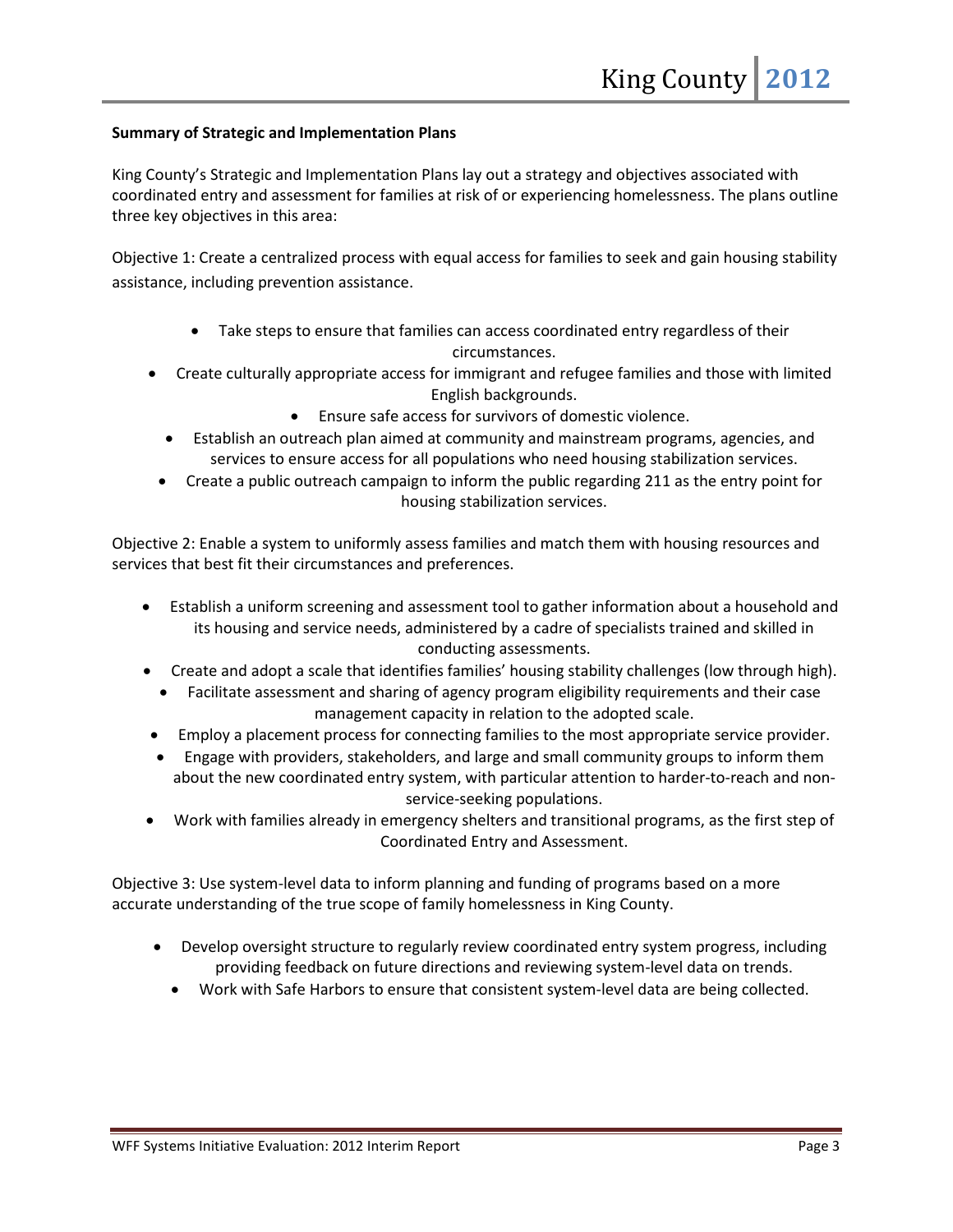## **Status as of February 2012**

As of February 2012, many of the implementation steps described in the plans have been undertaken, and the county plans to launch the Coordinated Entry and Assessment (CEA) system in April 2012. This system will be led by Catholic Community Services of King County (CCS).

In preparation for the CEA launch, the county used funds from the Gates infrastructure grant to hire a staff person for 12 months to help design and implement the system. A second staff person was also hired for two years to work on the systems change processes. These county staff regularly met with provider focus groups, including domestic violence providers as well as providers serving immigrant and refugee families, and at times with individual providers, to develop plans for the system. This process involved a series of meetings throughout spring and summer 2011, as well as a summer speaker series, including speakers from Grand Rapids, Heartland Alliance, and the Road Home who talked about their experiences and initiatives that have implications for the Initiative in King County. Summer provider meetings also delved more into the specifics of the coordinated entry and assessment system to take place, with some meetings focused on the directors and others on the case managers (line staff).

By spring 2011, funding to support coordinated entry was secured, and a Request for Qualifications (RFQ) was issued for an agency to operate the CEA system. The RFQ was released in May, a bidders' conference was held, and five applications were received in July. The award was made to CCS in November of 2011. CCS has had a long history of serving families in need in King County. Established over 90 years ago, CCS is the largest provider of assistance to poor and vulnerable people in Washington State, and provides a range of services for individuals and families. CCS currently offers a variety of support services at Family Centers in Seattle, Kent, and Bellevue and operates over 40 programs across the county.

The CEA system is designed such that families calling into 211 will receive an appointment for an inperson assessment, and an email or text message reminder of the appointment. CCS will then provide CEA services for homeless families by deploying five assessment specialists throughout the county in CCS facilities as well as private or public facilities that provide families with basic assistance and mainstream services. CCS assessment specialists all need to be bilingual. In addition to the assessment specialists, CCS has a program director, an immigrant/refugee family coordinator, and two additional staff—one who will deal more with agencies (i.e., keeping track of units and availability) and one coordinator working on the client side (appointment changes, doing checks on how families are triaged on the matching level of services, double-checking assessments for continuity, making sure assessments are being done well, and so forth).

The county also worked closely with providers and Safe Harbors in developing the assessment tool for CEA. The assessment tool was developed by reviewing tools used by other counties within Washington State and nationally, and is scheduled to be tested prior to the launch of the system. This tool will be strengths-based, focused on housing barriers, and can be used to match a family's needs to the housing that is available (i.e., emergency shelter, permanent supportive housing, transitional housing, serviceenriched housing, rapid housing). Safe Harbors, the county's Homeless Management Information System (HMIS), is developing a customized module that will capture data from the entire process, including the 211 interaction, setting the appointment with the assessment specialist, and data from the assessment. In addition, the system will have data from the agencies on resources available as well as information on the agency's eligibility criteria, etc.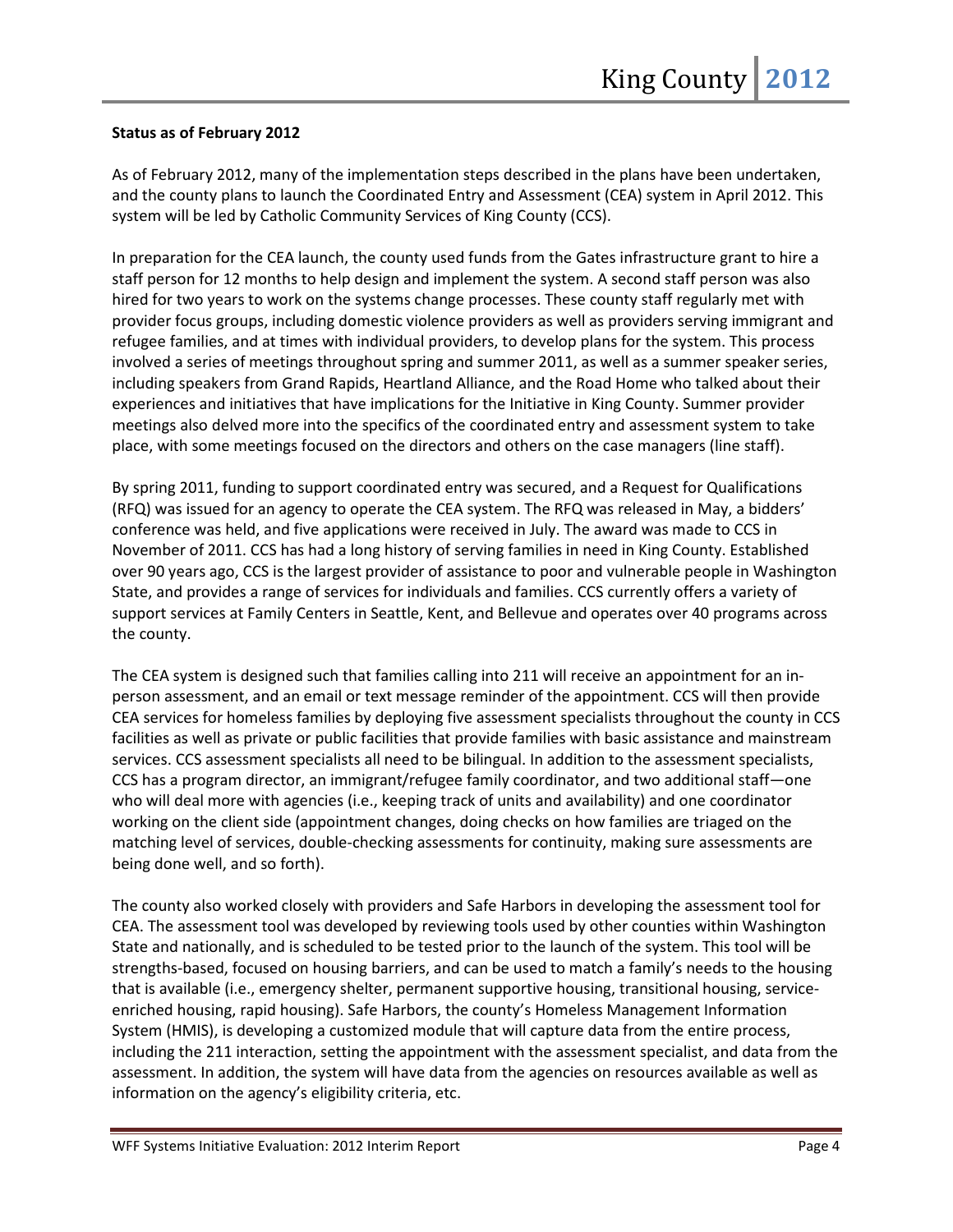## **Outcomes as of February 2011**

## Awareness

Despite the involvement of many in the planning process and the group involved in developing the plans**,** there continued to be many open questions. Even individuals who had been involved in the coordinated entry planning subgroup had lost touch with the specifics of the plan and did not know what the current thinking was with respect to specifics. For example, agencies wondered whether they would still be able to take in any families on their own, such as immigrant families. Agencies also questioned what would happen to families who have experienced domestic violence, and how they could continue to advocate for these populations.

## Acceptance and Participation

Without exception, the key informants we interviewed saw a need for coordinated entry and assessment. The Grand Rapids exchange was noted as important in guiding the approach. Most interviewed also were looking forward to the change and several noted the advantage of families not having to go to several agencies for support, although there were a number of concerns. For example, although one shelter representative noted that it would be nice not to have a shelter wait list, she was concerned about the daunting list that might result at the systems level. Other concerns related to how families ask for help, and whether those families that were comfortable with less formal ways of connecting to resources would be able to navigate a more formal centralized system. Others were concerned about the logistics of getting people to access the entry points and the lack of transportation as well as issues of access for immigrants, refugees, and those with limited English skills. Therefore, at the time of our visit, providers were ready for a change, but there continued to be questions concerning what the change would mean for their organizations and clients. As noted above, the county has conducted a number of activities to inform and engage the community since February 2011, and the evaluation will capture updated stakeholder perspectives at the next site visit.

## **Pillar 2: Prevention**

## **Baseline Status**

In 2009, prevention services were part of the portfolio of services available to families, but represented a small amount of the total homeless related funding (less than 5 percent as reported in the Landscape Assessment). The services were primarily one time assistance for families dealing with extenuating circumstances, and eligibility often excluded homeless families. This assistance was generally offered on a first-come, first-served basis. Financial assistance was available as short-term rental subsidies; eviction prevention funds; transportation subsidies (e.g., bus tokens and gas gift cards); emergency assistance to pay for utilities; assistance with moving expenses; and access to tools to reduce barriers to permanent housing (e.g., reduced screening barriers for individuals with credit problems). With the exception of two of the programs described below, the Landlord Liaison Project and the Homelessness Prevention and Rapid Re-Housing Program, the funding was provided without additional services (such as case management) accompanying them.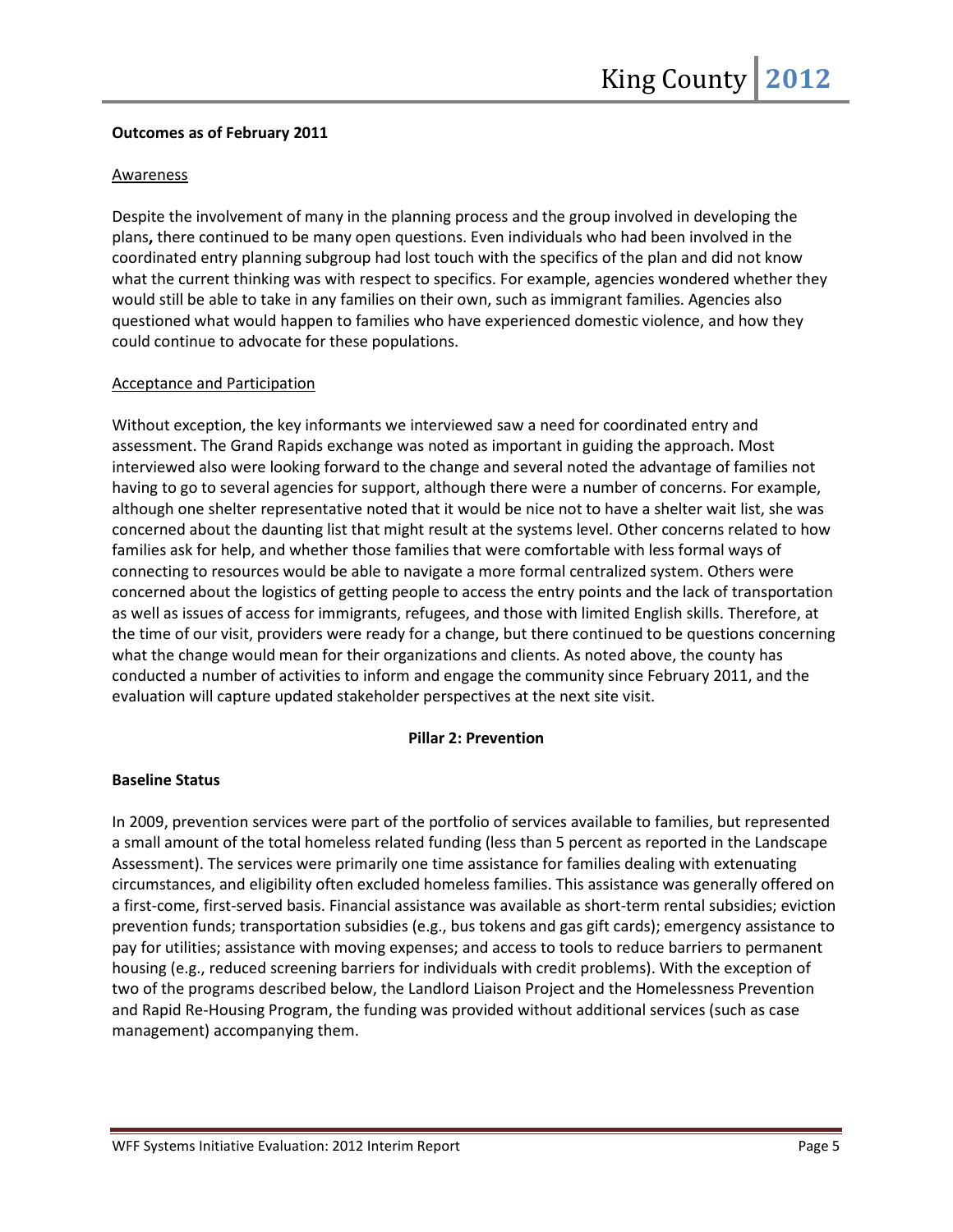In seeking prevention assistance, families could call 211 or call provider agencies directly. A variety of agencies provided prevention services throughout the county; however, none of these services were coordinated. The key prevention services offered by agencies included the following:

- *The King County Housing Stability Project (KCHSP),* operated by Solid Ground in collaboration with several agencies in the county, providing one-time loans and/or grants to homeowners and tenants in danger of losing their housing due to short-term financial difficulties; loans or grants to homeless families and individuals who need assistance moving to permanent housing; and limited assistance for other types of moves. For a family to receive support, it must meet a number of income requirements, such as having income that is twice the amount of the rent, in order to be able to maintain the unit. The funding is targeted to families who have a one-time need.
	- *Eviction prevention* funds are reportedly available from a number of agencies, including Community Action Agencies (e.g., El Centro de la Raza, Hopelink, Multiservice Center, Neighborhood House, and Solid Ground) and often through the agencies with which they work (e.g., food banks). Many of the agencies that have eviction prevention funding also participate in the King County Housing Stability Project.
- The *Landlord Liaison Project* began in January of 2009 through the coordinated 2163 funding of the City of Seattle, King County, and United Way, and is managed by the YWCA of Seattle, King County, and Snohomish County. The Landlord Liaison Project provides services to help both single adults and families who face barriers to accessing housing. The program was developed in response to the need for permanent housing placement services. The Landlord Liaison Project provides services to reduce barriers to accessing housing and to screening for those with credit problems; provides funds for eviction prevention; and builds relationships with landlords to have a pool of landlords ready to house the families who have been previously denied housing. Landlords participating in the project agree to use alternative screening criteria with applicants, and in turn, receive rapid response to their concerns, access to a 24-hour call-in line, and access to risk reduction funds. In particular, the YWCA finds landlords who are willing to serve the formerly homeless and to waive some of screening criteria in lieu of receiving case management from the referring agency. Each tenant in the program is connected to one year of case management by the referring agency. Although agencies may have conducted these activities informally in the past, the main difference with the Landlord Liaison Project that administrators cite is the existence of a coordinated hub with a 24/7 call-in line. The hope is that this program will help with the "back door" problem of homelessness as well as with the front door.
	- *Homelessness Prevention and Rapid Re-Housing Program* (*HPRP).* In June of 2010, the city of Seattle received \$2.5 million in American Reinvestment and Recovery Act of 2009 (ARRA)/HPRP funds from the U.S. Department of Housing and Urban Development (HUD) for a two-year homeless prevention project. This project was designed to reduce the number of people who experience homelessness by proactively identifying households experiencing "trigger situations" that are often precursors to homelessness and connecting these households to the community, the mainstream system, and local service providers to address these situations. Wellspring is coordinating the effort among King County agencies. The prevention part of the program was slated to end December 2011. The project had to use 70 percent of the total federal dollars by March, or the grant could be seized.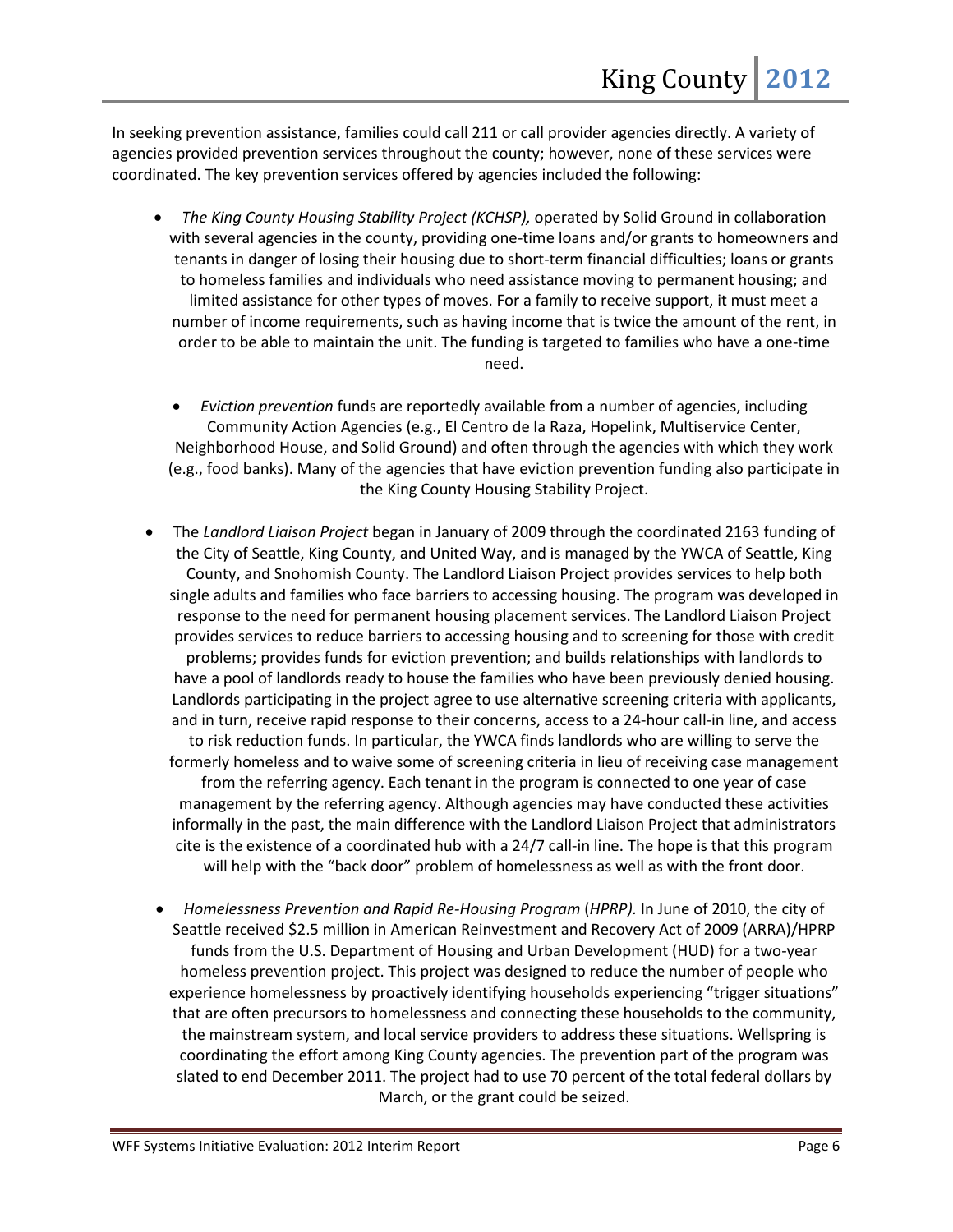According to the mid-review report of the Ten Year Plan, the Seattle-funded HPRP agencies began working with households in October 2009 and in the first six months, the programs had provided prevention services to an estimated 1,293 people (both individuals and families). As part of this program, the agencies developed and implemented a new coordinated process for eligibility screening, using the King County 211 as a primary referral point. The program piloted a centralized placement list, incorporating Safe Harbors as the centralized data entry system. Families entered through referral from 211, walk-ins, or partner referrals. Agencies worked together to create shared standards, goals for success, and solutions to link with resources and landlords. The program also integrated homelessness prevention resources with the City's PeoplePoint program, a one-stop access point to multiple federal, state, and local benefit programs including public assistance, mainstream financial services, job training, education, child care, food, utility assistance, and health care.

## **Summary of Strategic and Implementation Plans**

The Moving Forward Implementation Plan outlined several emphases for prevention include housing stabilization, shelter diversion, and creating a flexible financial resource package for families at imminent risk of homelessness. The process will involve an implementation advisory group, the implementation staff team, funders, and prevention service providers. Mainstream systems also will be engaged to integrate prevention activities into their work with at-risk families, redirecting existing resources toward early intervention activities.

It was anticipated that system-level work would begin during Phase 1 from 2011 to 2012 (i.e., creating shelter diversion, evaluating newly funded expanded prevention services to determine effective targeting of higher risk families, engaging mainstream and community-based organizations), but would not be realized fully until Phase 2 during 2013 and 2014, when the plan proposed to focus on collaboration and resource leveraging with mainstream systems. The major strategies proposed were the following:

- Target and expand services available for families who are at highest risk of homelessness in order to stabilize housing; and
	- Make prevention resources more flexible to meet family needs.

## **Status as of February 2012**

In the early stages of designing the CEA system, plans were outlined to include shelter diversion. Shelter diversion was to serve families on the placement list for shelter. However, the county discarded these plans, including prevention, due to concerns that the need might be too great for the system to handle at this time. These concerns came from the county's experience with implementing HPRP and data available through 211, as well as the early experiences of Pierce County's implementation of coordinated entry with prevention services. According to interviews with county leads, the current plan is to focus on coordinated entry, and once it is fully implemented, the county will develop plans to incorporate prevention strategies.

Even though the plans to include prevention assistance with CEA were discarded, in January 2012, the city of Seattle and King County funded a prevention project with a nonprofit agency, Neighborhood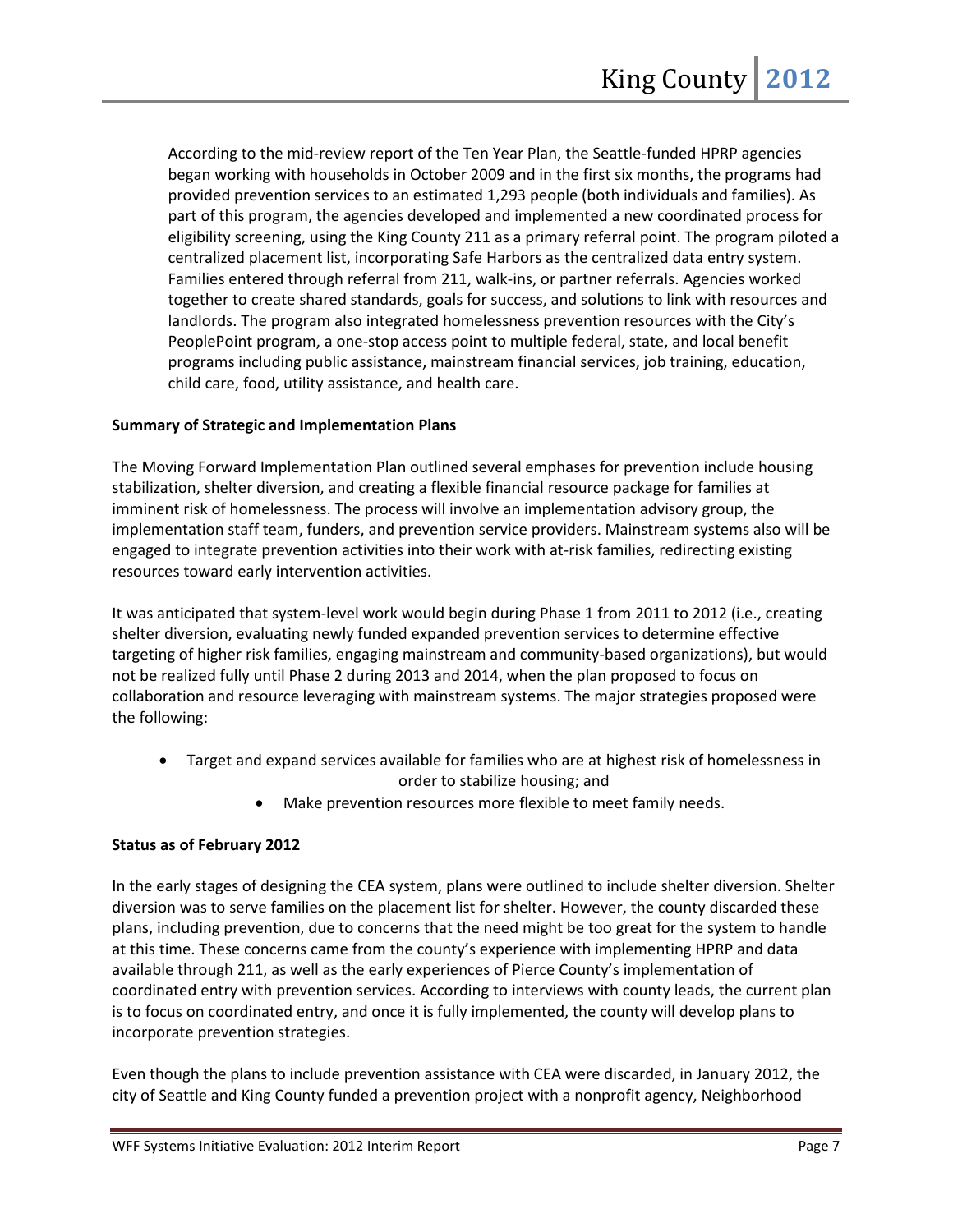House. The agency has participated in the HPRP program, and will implement a prevention program to provide temporary financial assistance, housing relocation, and stabilization services, including landlord negotiations, housing stability case management, financial empowerment services and budgeting, and security and/or utility deposits to low-income families and households at risk of homelessness. This project is to serve 150 households through its Homeless Prevention Program, and also provides opportunity to partner with the Early Childhood Education and Assistance Program (ECEAP) by serving 10 ECEAP families. The Neighborhood House project will also be infused with additional funding through a Living Cities grant that will include financial empowerment. The county has provided some infrastructure funding to expand the Living Cities dollars so that the financial empowerment activity can be extended to all of King County.

## **Outcomes as of February 2012**

## Awareness

Providers and others in the system had a number of questions about prevention. Concerns were voiced, for example, that some types of shelter diversion (e.g., remaining doubled up on a short-term basis) may not work for a lot of families. One of the concerns was how to prioritize services and target them appropriately, especially based on the HPRP experience. Another concern was in regards to the target population for services.

## **Pillar 3: Rapid Housing**

According to the King County Ten Year Plan to End Homelessness, the concept of rapid housing and the need for more permanent housing resources has been a long-standing priority. However, as of 2009, there was no central triage system or mechanism that helped move families quickly into permanent housing. During our 2009 site visit, key informants reported that few families moved directly from a homeless situation to housing and even rarely from shelter into permanent housing. According to data presented in the Landscape Assessment, families tended to stay in the system longer than individuals (up to the maximum allowed length), and some cycled to another shelter if there was no affordable housing available at the end of their initial shelter stay. Also, families generally followed the continuum of care path, exiting shelter to move into transitional housing programs prior to obtaining permanent housing.

During the site visits, key stakeholders reported three concerns with the current housing path for families. One concern was specific to transitional housing in that its focus on preparing families to be "housing ready" has further delayed families from moving quickly into permanent housing. Stakeholders reported that families have cycled through different transitional housing programs that they can often stay at for up to two years. Moreover, county stakeholders reported that the Foundation's Sound Families Initiative also supported the strong focus on transitional housing in King County. For instance, as of 2011, three transitional housing projects were slated to come online for homeless families during the next year due to earlier commitments the Sound Families Initiative made before ending in 2007. It should be noted that while Sound Families bolstered transitional housing in the county, it also provided support for programs to allow families to transition in place. The two housing authorities (KCHA and SHA) have provided Section 8 vouchers for some of these programs to allow this to happen.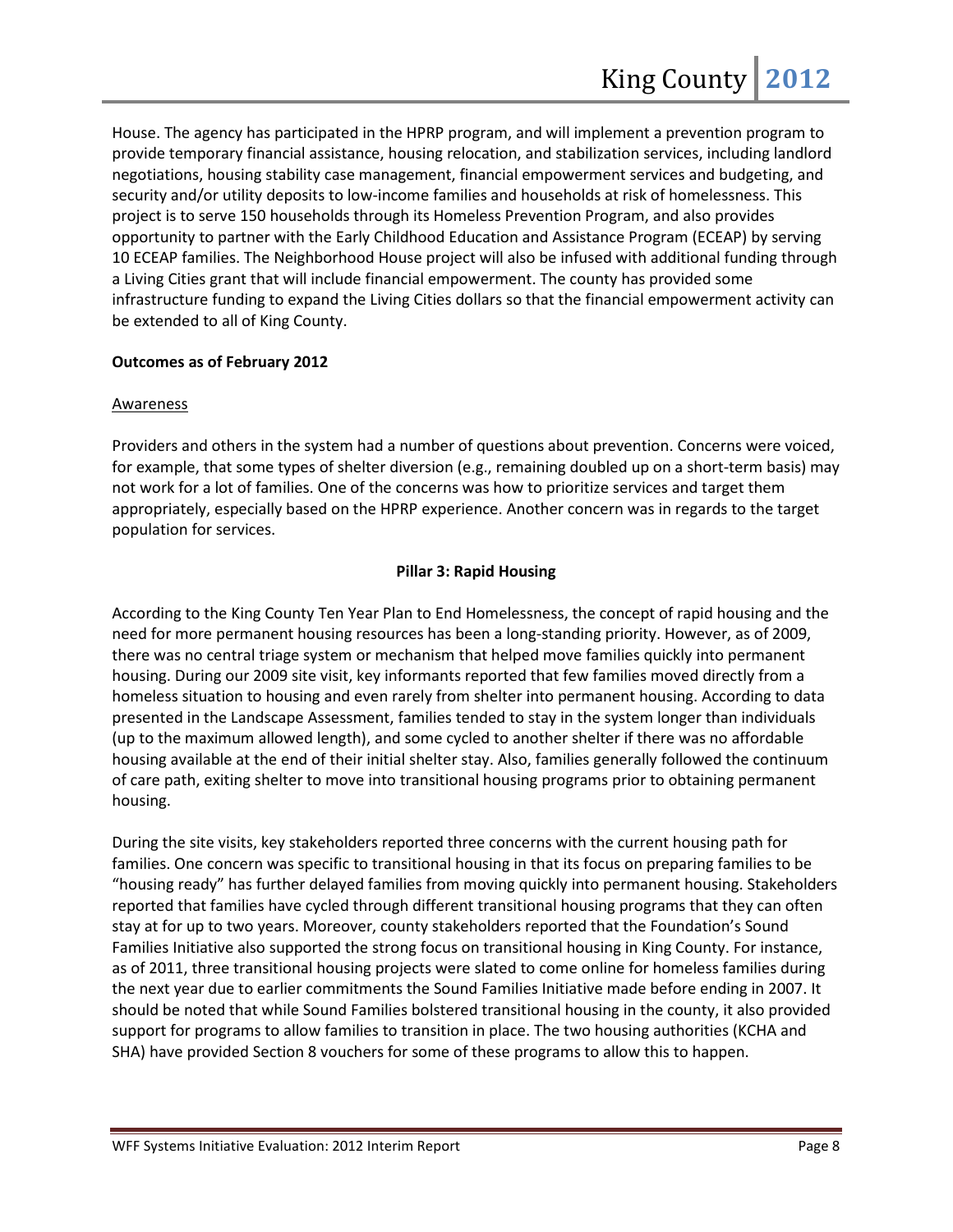Another key concern voiced throughout the baseline period and continuing to the date of this report is the lack of affordable housing units and housing subsidies to increase the affordability of market rate housing and to prevent the transitional housing from getting backed up. In some instances, families may need to cycle through multiple transitional housing programs if Section 8 resources are not available, i.e., resources that are generally not available due to long waiting lists and few additional units opening up each year. Those we interviewed spoke of the need for additional and more flexible rental and financial assistance dollars. The Ten Year Plan also identified that an ongoing monthly housing subsidy is the single most critical need for housing support.

The final major concern noted during our site visits was that once families are placed in permanent housing, they often are no longer provided follow-up services. Even for the transitional housing with transition-in-place mechanisms, there is a cliff of services. The contracts for housing are generally longer than the contracts for services.

Finally, even though the majority of resources in the county were focused on the traditional continuum of care path for families, there were a few programs in place with components of rapid housing. These include the following:

- *HPRP*, as noted earlier, has provided funding for both prevention and rapid housing. The housing funds were awarded in June of 2010 and need to be completely spent by August 2012.
	- *Journey Home*, administered through Solid Ground, is a Housing First program that *provides* long-term case management, transitional housing, and placement in permanent housing. The program has five case managers, and two housing placement specialists. All of the shelters in the county refer to the program. Referred families then work with case managers to develop plans that address the barriers that are blocking families' ability to access and maintain permanent housing. Similar to HPRP and the Landlord Liaison Project, Journey Home uses a housing search model and has a well-developed landlord list as well as flexible funding to pay for move-in expenses, existing housing-related debt, transportation, and other expenses related to employment and housing search.
- *Stable Families,* administered through Solid Ground, is a bit unique in this category as it targets formerly homeless families who are at high risk of cycling back into homelessness. The program provides long-term support services including case management, financial literacy, mental health services, and short-term rent subsidies to stabilize families before they lose their housing again.

## **Summary of Strategic and Implementation Plans**

The Strategic and Implementation Plans called for moving families quickly to stable housing, including aligning emergency shelter and transitional housing programs to the housing stabilization approach. Activities are slated to begin during Phase 1 to help achieve the following objectives:

- Restructure the homeless housing system to shift from housing readiness to the housing stabilization approach; and
	- Maximize capacity and use of housing resources.

In addition, the plans called for focusing support services on housing stability, including reconfiguring case management practices, developing model assessment tool for case managers, realigning program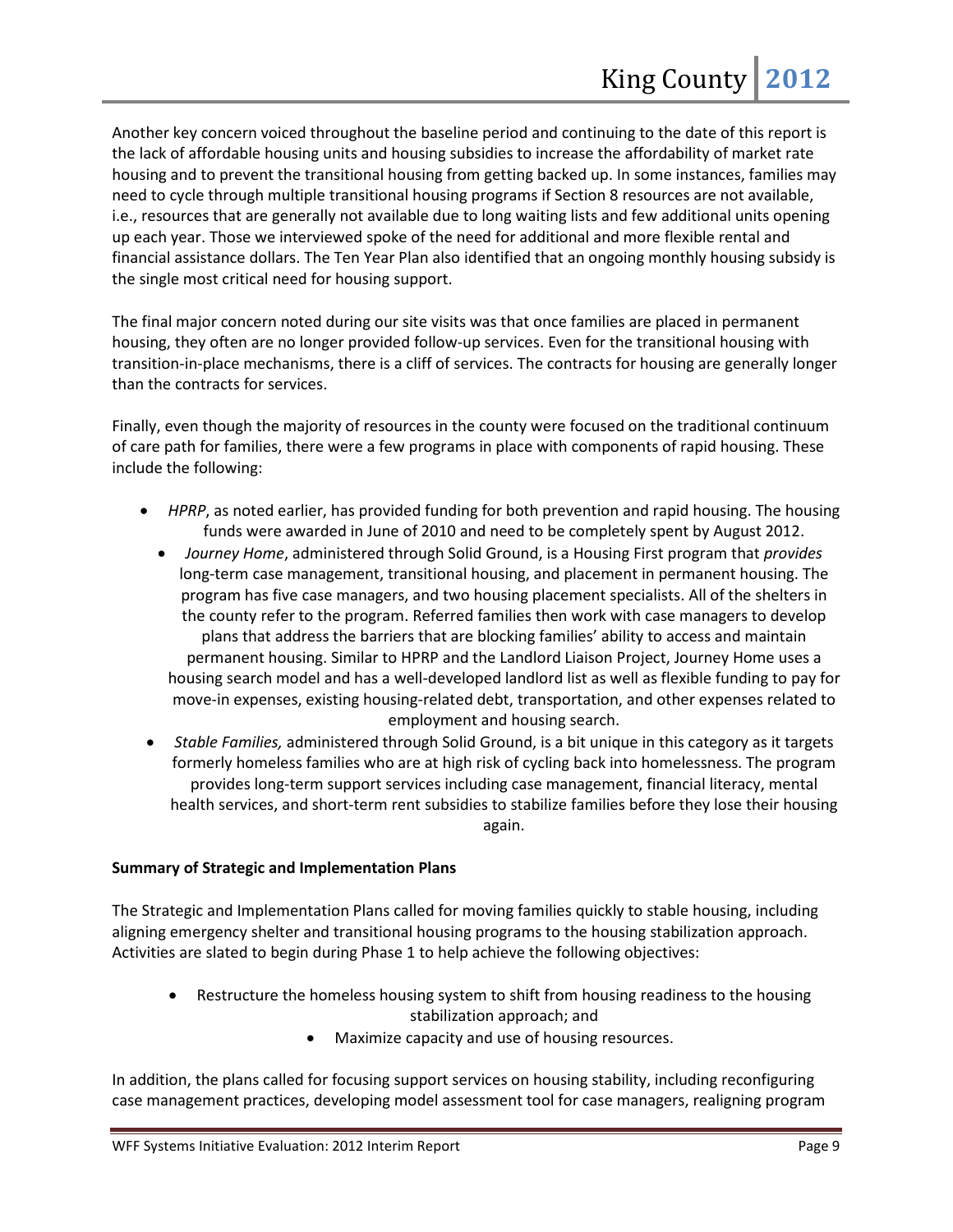requirements to support housing stability case management, and exploring opportunities to coordinate housing and employment services funding at the system level. The major activities include the following objectives:

- Align case management practices to focus on housing stability;
- Tailor service programs to be flexible and responsive to the needs and priorities of families; and
	- Maximize linkages to economic and educational opportunities to increase financial security.

## **Status as of February 2012**

The county's approach to rapid housing weaves together several of the pillars––rapid housing, tailored services, economic opportunities, and, to some extent, shelter diversion––into a housing stabilization approach. The plans called for a systems transformation approach, aligning emergency shelter and transitional housing programs into some form of interim housing without strict time limits (as with past 90-day shelter limits) but to also align case management practices to focus on the urgency to shorten families' length of stay in shelter and place families in permanent housing, and then to focus on housing stability. (Alignment of case management practices and the focus on tailoring services is described under both Tailored Services and Economic Opportunities).

The approach is viewed as a system change process, in which the county will attempt to align the system (i.e., how families move through the system) and have the funding streams support the realignment (e.g., support shelter/transitional housing together). To guide the process, a county staff person has been dedicated to examine how to align the system. The county has also conducted a survey of providers to assess their readiness for change, brought in speakers to examine different models for housing (i.e., Grand Rapids, Columbus, Chicago), convened providers to discuss realignment, and is in the process of developing a toolkit to help agencies assess their capacity and plan for change. The county team is conducting an analysis of features of the different funding sources (with Building Changes) as well as working on ways to deal with the funding, structural, and attitudinal barriers in the system and in the organizations.

The plan is to move to a housing stabilization approach by June 2012. The county will contractually require all funded housing providers to cooperate and collaborate with the WFF Systems Initiative process. Plans are to use a peer learning group model, so as programs go through this transition they will meet and connect with one another.

## **Outcomes as of February 2012**

## Awareness

Stakeholders were generally aware of the plans at the time of our visit but had a number of questions and concerns. Several questioned the plausibility of housing individuals without an increased availability of housing stock. They noted that rapid housing assumes a vacant supply of housing, which did not exist at that time. Several wondered what the different housing options would be, what the length of stay would be, and what transitional housing would look like in the new system. Several noted the possible opportunities were much broader if they could bring in the flexible use of funds. Regarding case management, one respondent noted the struggles families have after two years of case management and wondered how much case management can be expected to turn the tides.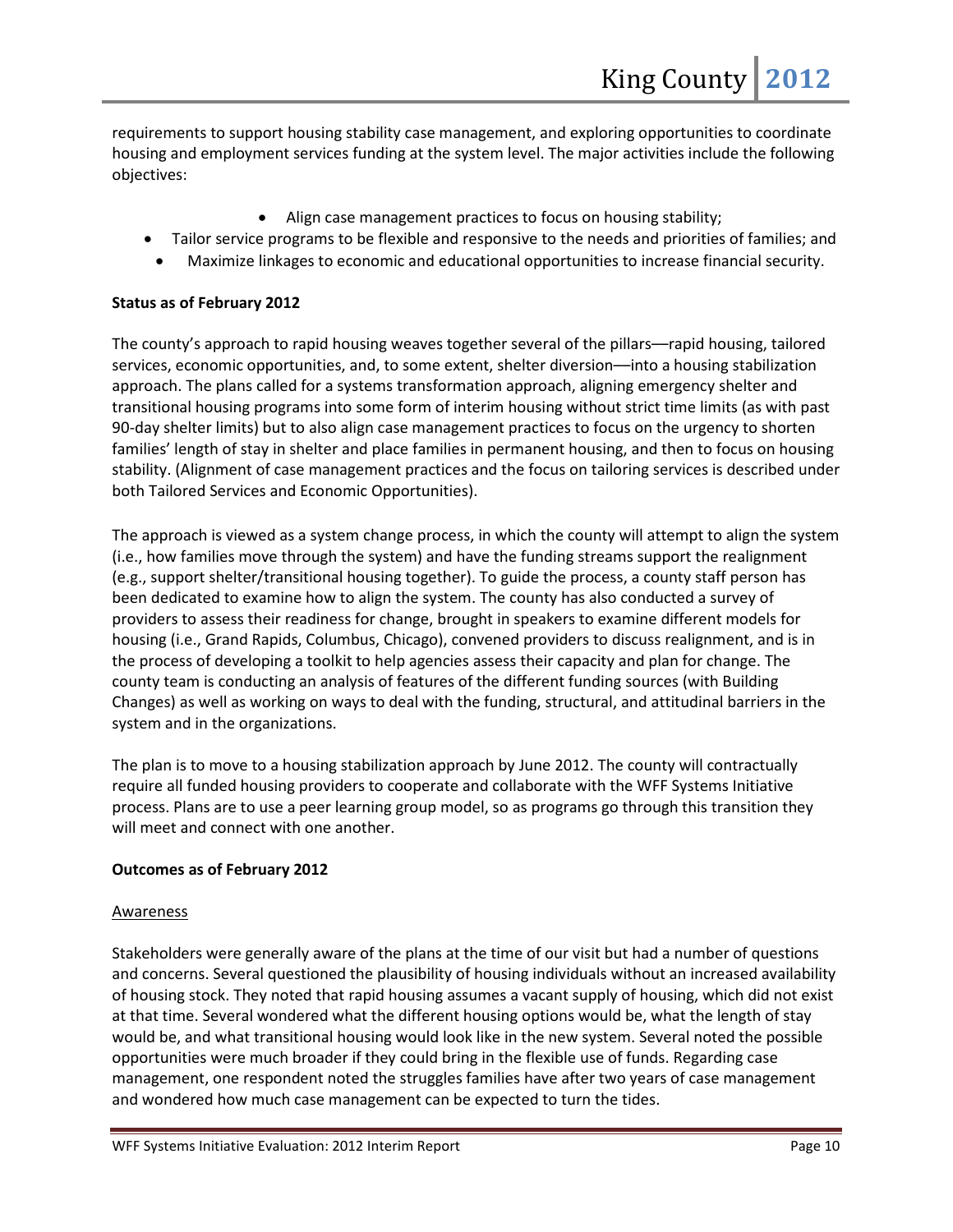## **Pillar 4: Tailored Services**

#### **Baseline Status**

In 2009, providers we interviewed reported that there was no "system" of services for families who are homeless. The services that existed were often viewed as being embedded in the system of homeless services in general and were less coordinated for families. These services generally differed by homeless provider, and were fragmented across providers.

Case management was the main vehicle for connecting families to services, and typically provided through shelter and housing, Three programs, Journeys Home, Pathways to Home (set up to connect people to mental health and health care), and Transition into Permanent, also had McKinney-Vento services-only grants to follow families for six months after permanent housing placement. Journey Home, described above, provides long-term case management, transitional housing, and placement in permanent housing. Pathways to Home case management program, operated by Valley Cities, is targeted to the highest need families. The Pathways's case management teams include case managers with clinical expertise who follow families wherever they go and try to get them into transitional housing and eventually permanent housing. The third program, Transition into Permanent, is focused on families who move from transitional housing to permanent housing. All three agencies shared a common assessment tool.

Moreover, while case management was commonly provided to families, county stakeholders reported concern about the lack of consistency in service provision. This concern was recognized prior to the Systems Initiative, and in 2007, a Committee to End Homelessness (CEH) Workgroup in King County explored options to enhance case management training in core competencies. This Case Management Standards Workgroup identified 12 core competencies in which case managers need to be skilled and knowledgeable if they were to be effective in helping people obtain and maintain housing. Once the standards are identified, CEH plans to work with local educators to support the inclusion of these standards in local certificate and degree training programs, as well as to create a low cost/accessible brown bag training series to share knowledge and local best practices as they relate to these core competencies. Unfortunately, as of 2011, this plan was not put into place, and during our site visit, several interviewees noted that the focus has been geared more towards single adults than families.

Lastly, a major challenge mentioned by the individuals we interviewed was a lack of services. Gaps in services cited by providers include in-patient chemical dependency treatment for a family in which the child has not been removed from the home, subsidized child care, and limited mental health services for adults without a Tier-3 diagnosis. Several providers mentioned that accessing DSHS-funded mental health services for children is much easier than for adults. Also, families involved in a focus group cited difficulties with child care. One parent noted that though DSHS will pay for child care, she felt there was a lack of training for providers to take care of a child with special needs. Another said that it is difficult to find providers with whom she was comfortable. Finally, another parent noted that although DSHS will provide transportation for children between home and school, there are no services that provide transportation from home or school to their child care provider. This provided a significant barrier for parents who are trying to work or go to school.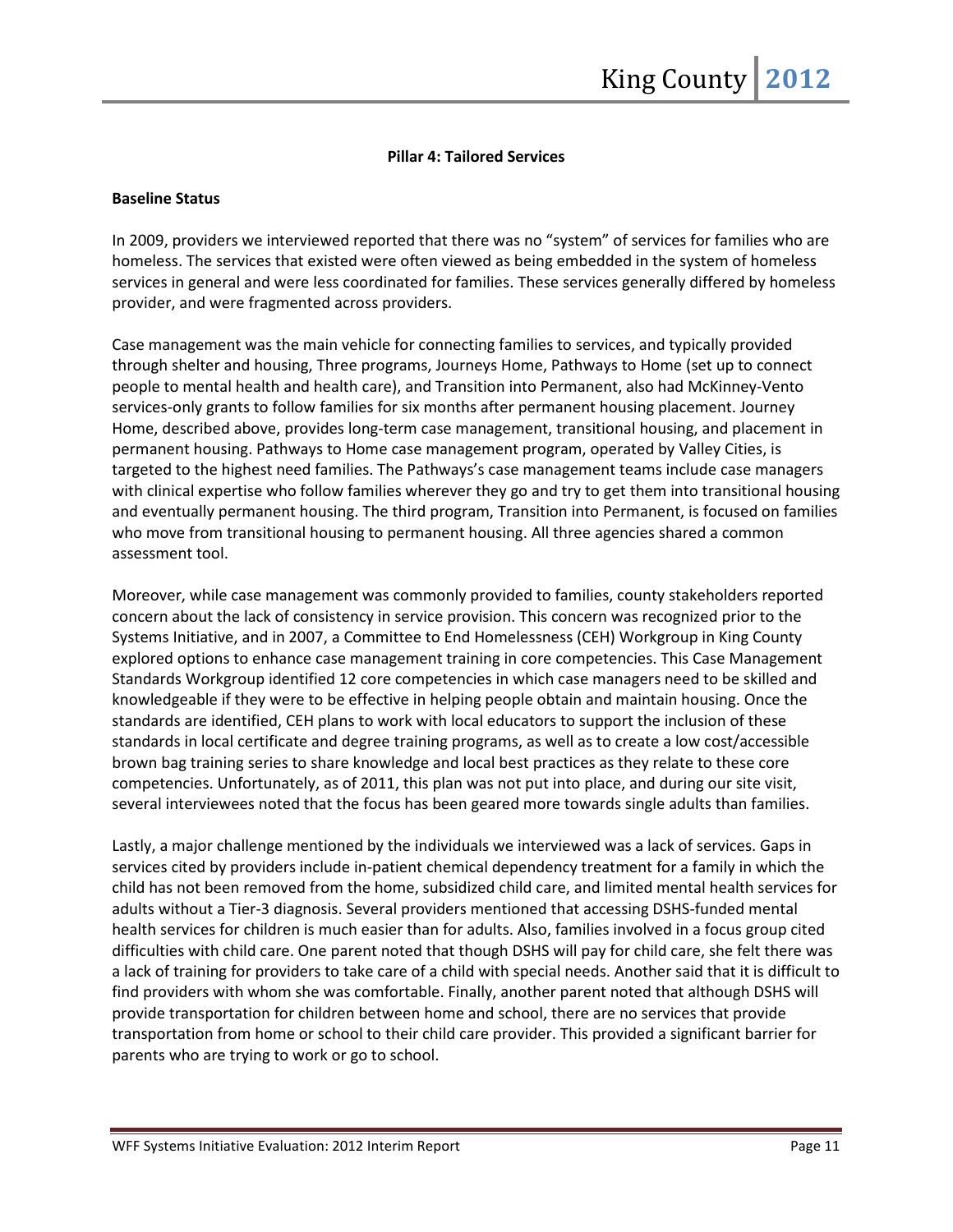## **Summary of Strategic and Implementation Plans**

The county's Implementation Plan outlines a process for increasing collaborations with mainstream systems, including fostering relationships and exploring which programs and opportunities could be involved in collaboration. It was anticipated that system-level work would begin during Phase 1 (i.e., establishing workgroups, building partnerships, creating cross-training, creating a program of joint investment), but the larger task of pursuing new resources or realigning existing mainstream system funding would not occur until Phase 2. The plan is to achieve these goals:

- Improve access to mainstream benefits and services for homeless and at-risk families; and
- Build a working collaboration between the family homeless system and mainstream service systems that focus on children.

## **Status as of February 2012**

The county is working on tailored services as part of the housing stabilization approach. The plans call for reconfiguring case management practices, developing a model assessment tool for case managers, realigning program requirements to support housing stability case management, and exploring opportunities to coordinate housing and employment services funding at the system level. The focus is to align case management practices so that they are focused on housing placement and stability and to tailor service programs to be flexible and responsive to the needs and priorities of families. The toolkit under development is the major activity that will guide these activities. The county also plans on incorporating some professional development in the toolkit and offering web-based and class-based programs with infrastructure funding. Moreover, the coordinated entry process will focus on matching families with providers who offer appropriate levels of services to address their needs, especially regarding domestic violence, mental health, chemical dependency, and permanent supportive housing disability resources. In addition, the county leads are also trying to connect to mainstream services and providing training to foster a peer networking community.

## **Pillar 5: Economic Opportunities**

## **Baseline Status**

In 2009, a key gap identified by many stakeholders was access to services, education, and training that not only help adults obtain employment, but that help them obtain employment that provides a living wage and increases self-sufficiency. Major homeless providers reported offering basic services, such as money management and assisting with debt and credit issues. However, the traditional education and employment providers were not systematically linked with the homeless and housing programs, and programs were limited in what they could provide. During our site visit in the summer of 2009, some interviewed suggested that there needed to be more receptivity on the part of the homeless and housing providers to embrace workforce development; others suggested that the traditional workforce development services have been geared to those easier to employ. In addition, interviewees noted that mainstream benefit requirements can make it difficult for families to obtain the education and employment training they may want and need. For example, for families on Temporary Assistance for Needy Families (TANF), DSHS would pay for only certain types of educational programs. As stated by one mother in a family focus group during our 2009 site visit, "I'm in school for phlebotomy, for a ninemonth program. I'm getting retrained. DSHS doesn't approve of a Masters' degree because it's longer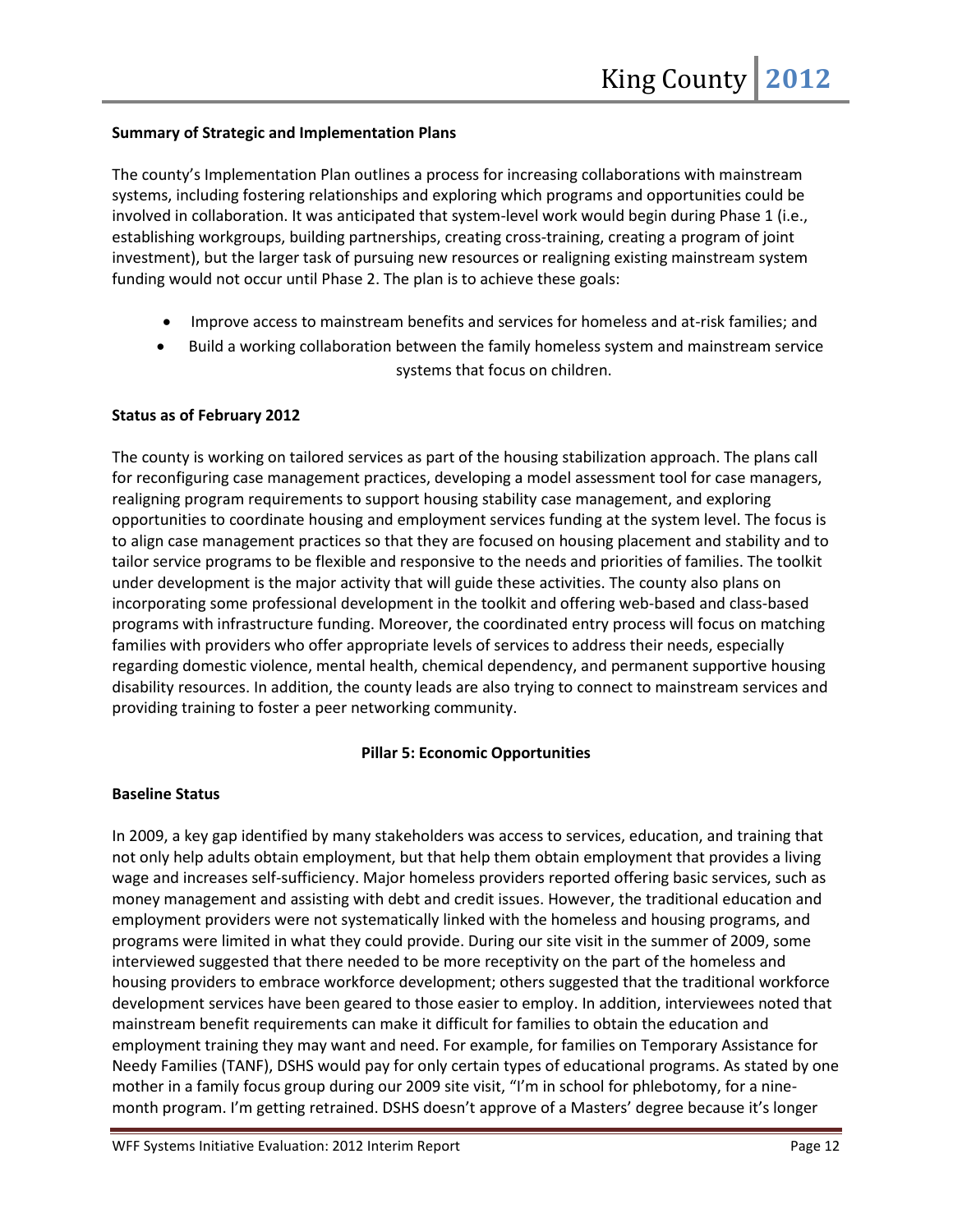than 12 months." Similarly, TANF's WorkFirst program has many regulations, and case managers may interpret these regulations in a varied manner. Some informants suggest that some case managers may stress jobs over training for families receiving TANF, and that working itself may serve as a barrier to getting ahead.

The county recognized this service gap prior to the launch of the Systems Initiative, and as with the tailored service pillar, King County's homeless service community has had economic opportunities on its agenda for several years. In February 2007, the Corporation for Supportive Housing (CSH) issued a report, *Taking Health Care Home Initiative,* which identified different strategies for helping homeless individuals to access employment, and for connecting employment services into the housing and service systems. In 2008, the King County Funders' Collaborative focused on ways to improve educational opportunities for low-income adults. Through the pooling and realigning of funding, they established the College for Working Adults, an educational program that increased students' ability to obtain postsecondary certificates and degrees.

There has also been movement in trying to connect with SkillUp Washington, Washington State's Workforce and Education Funders' Collaborative. In 2009, SkillUp convened an "Economic Opportunity Steering Committee" focused on determining how to help homeless families achieve self-sufficiency through employment training and access. Based on the committee's recommendations, King County's Department of Community & Human Services created and launched *Project Self-Sufficiency for Families and Singles*, in October 2009, that links educational, vocational, and employment opportunities to housing and other support programs.

Finally, King County has been working with the local Workforce Development Council (WDC) to improve the employment opportunities for homeless people. This work has included trying to establish partnerships between the WDC and the housing authorities to focus on families ready to enter market rate housing; efforts to help families to obtain and stay in training programs that improve their competitiveness for higher wage jobs; integrating access to work supports in their workforce preparation; working with employers in industries that have both high demand and high wage-paying jobs to see how the WDC can meet employer demand as well as connect workers with these opportunities; and working for reforms in unemployment insurance.

## **Summary of Strategic and Implementation Plans**

The county's Implementation and Strategic plans outline a set of activities designed to maximize links to economic and educational opportunities to increase financial security, including the following:

- Developing tools for improving client and provider understanding of economic opportunities and resources available to help connect families to those opportunities, including tools for working effectively with local employment office and community colleges.
- Creating training opportunities for housing stabilization staff on employment and benefits, resources, workforce systems, establishing strategic partnerships, accessing mainstream resources, job development best practices, and so forth.
- Creating training for employment staff on housing and support services, resources, and so forth.
	- Integrating education and economic opportunities planning into the client intake and assessment process, including the housing stability action plan. Assisting clients in developing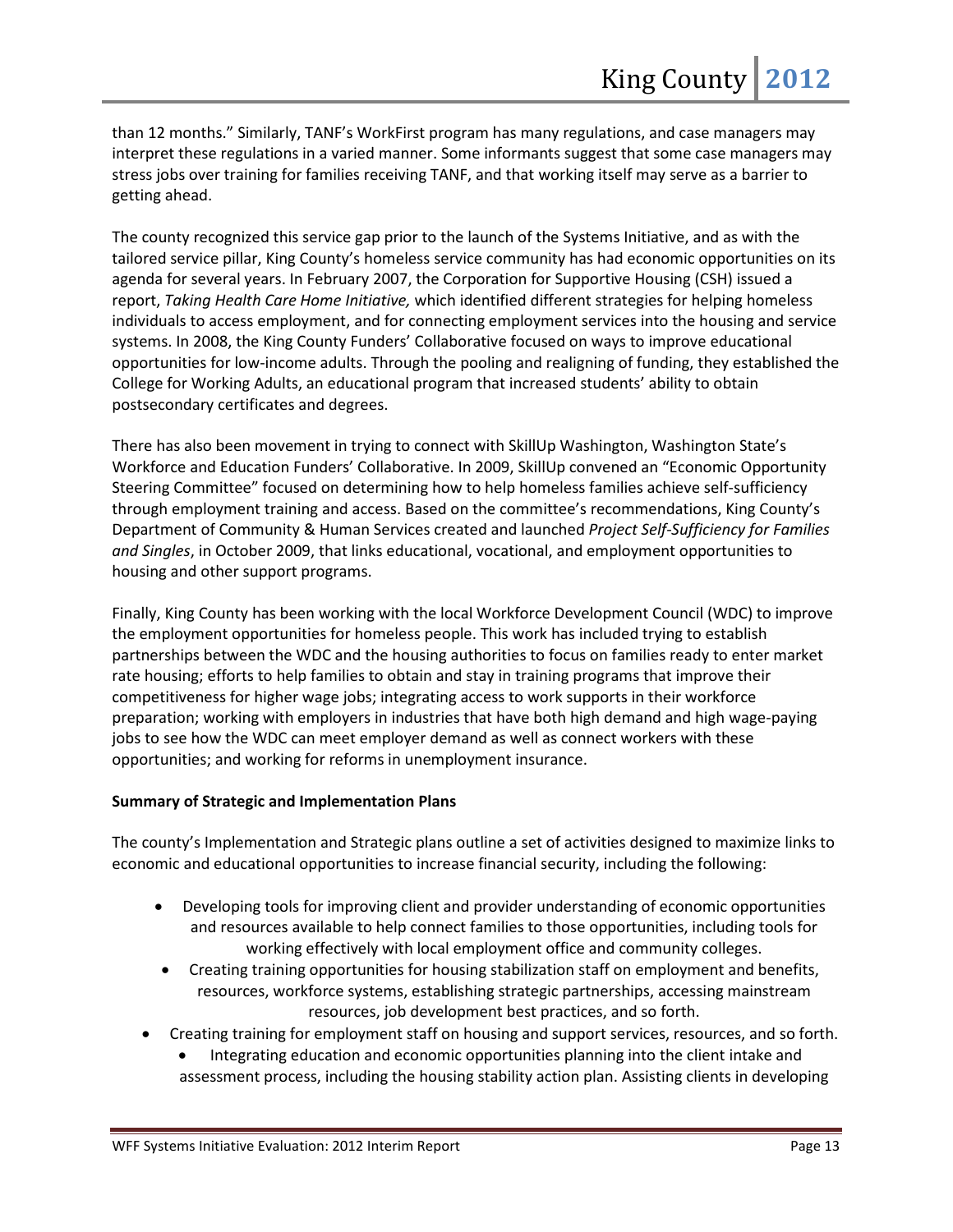readiness for employment, exploring a suitable career pathway, and preparing for the transition into employment or education opportunities.

- Expanding support to families in accessing mainstream system benefits and tax credits; providing assistance in determining how much they can work without losing benefits.
- Exploring opportunities to coordinate housing and employment services funding at the system level in order to provide packaged resources to families experiencing homelessness (e.g., employment and education navigators at the WorkSource locations who are dedicated to providing services to families in partnership with housing providers).

## **Status as of February 2012**

The county is working on economic services as part of the Housing Stabilization approach. The plan outlines a set of activities designed to maximize linkages to economic and educational opportunities to increase financial security, including tools that will increase client and provider understanding of the economic opportunities available, training opportunities for housing stabilizations staff and for employment staff, an employment focus as part of the housing stability action plan, and opportunities to coordinate housing and employment services funding at the system level in order to provide packaged resources to families experiencing homelessness. Career Connections has received System Innovation Grant (SIG) funding to work with the housing case managers to do training, much like a housing navigator approach, as well as some additional funding to work with programs on job placement, employment, and education.

## **FOCUS AREA 2: INTERAGENCY COLLABORATION**

In 2009, CEH was considered the main leadership body on homelessness issues in King County. CEH is a broad coalition established after adoption of the Ten Year Plan in July 2005. CEH is staffed by 2.5 FTE. The governing board includes the mayors of the cities, the sheriffs, and the Bill and Melinda Gates Foundation (BMGF) along with the King County Interagency Council on Homelessness (KCICH). The KCICH includes agency directors, department heads, and some providers, and the group meets monthly. There also was a Consumer Advisory Council that was self-governing. The Consumer Advisory Council included about 15 individuals who were currently homeless and selected from provider nominations.

The initial concept was that the IAC would decide what policies would be implemented. However, it was difficult for providers to make some of the tough decisions that arise, and the governing board generally relied on the staff for making decisions. Therefore, the CEH eventually developed the Funders' Group, composed of the King County Department of Community and Human Services, Seattle Office of Housing, King County Housing Authority, the Gates Foundation, and the United Way of King County. There previously had been funder coordination at the deputy level, setting the stage for the formal establishment of a Funders' Group. Funders from the east and south side of the country were invited to sit at the table and be involved. The group established five priorities and then worked to see how much funding each had. They asked each funder to develop a budget for the five priorities for the next five years.

There was general consensus that despite the lack of a coordinated entry system, agencies that serve homeless people worked very closely together. For example, one provider said, "Our region has communication and coordination. Funders are coordinated and there are long-standing relationships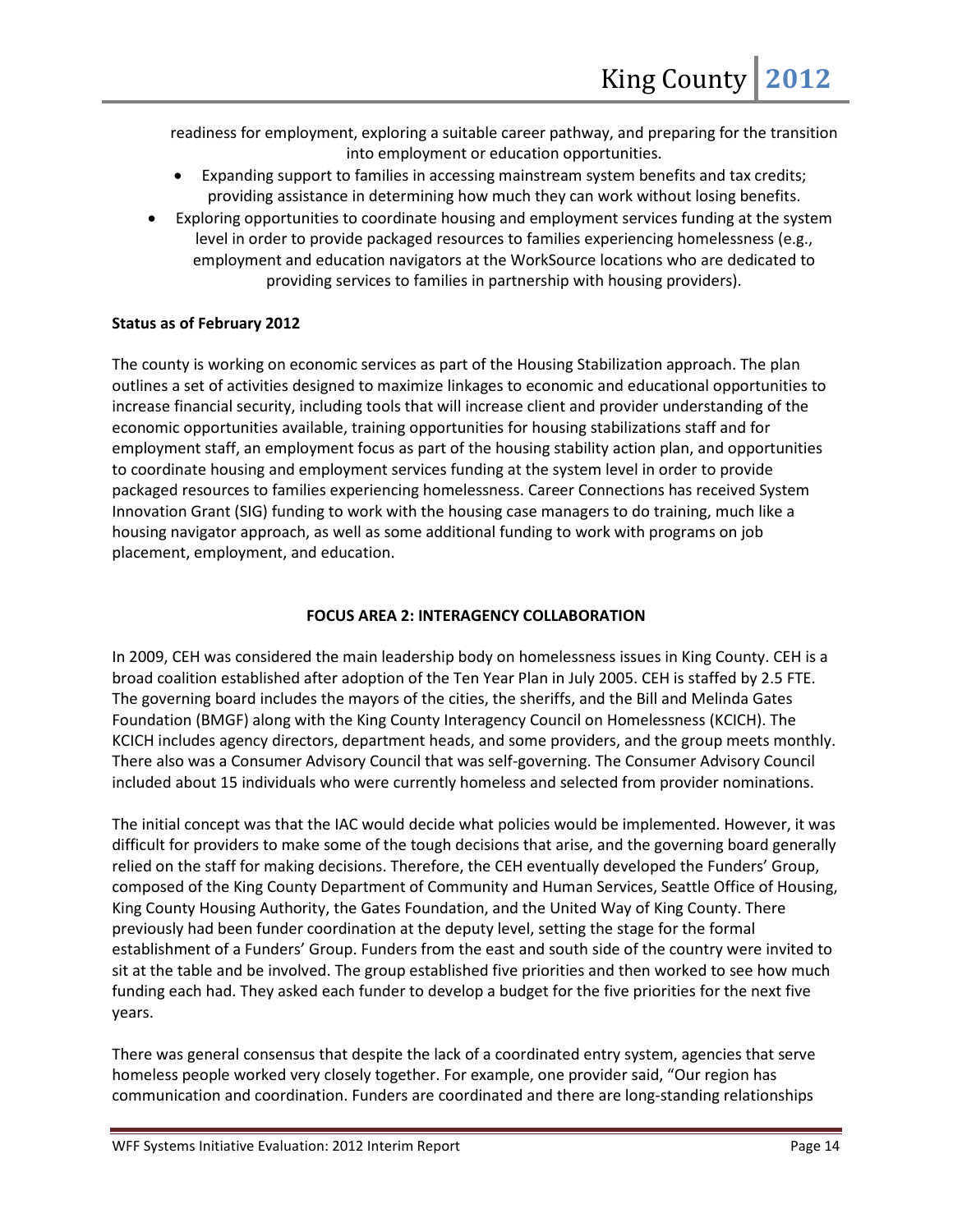and partnerships." Providers agreed that better coordination among the various services systems that homeless families have contact with was essential for improving service delivery.

Advocacy at the system level for families was integrated with that for single adults. There was not a separate family-focused advocacy. The key advocacy groups noted were the Seattle-King County Coalition on Homelessness and the Washington Low-Income Housing Coalition.

There was a mix of opinions at the time concerning the extent to which homeless and mainstream service providers were coordinated. Some of the individuals we spoke with agreed that there was some evidence of productive coordination between mainstream and homeless service providers. Other providers described the dearth of coordination between homeless providers and mainstream services. For example, one stakeholder said, "Homeless providers are very separate and doing everything themselves––and not accessing all of the mainstream services that exist."

## **Summary of Strategic and Implementation Plans**

The county's Implementation Plan recognizes the ability of existing vehicles of coordination to help support the effective implementation of the plan moving forward. The plan highlights CEH and the four bodies within its governance structure: the governing board, the Funders' Group, the interagency council (IAC), and the consumer advisory board. The IAC was to be restructured, with task forces developed and meeting in between IAC meetings. The advisory committee for this Implementation Plan was proposed to operate within this structure as a task force that would provide strategic direction and reporting progress on implementation strategies to the IAC. Recommendation would also be heard by the Funders' Group and the Governing Board. The IAC would determine membership, though it was proposed that it include a broad spectrum of stakeholder groups.

## **Status as of February 2012**

During our site visit in February 2011, the IAC was undergoing restructuring. CEH and its bodies, particularly the Funders' Group, continued to be cited as the group that was most instrumental for coordination and collaboration for the system and for families. The specific groups that were brought together to develop the Implementation Plan also were cited as key coordination vehicles, but were considered more ad hoc and temporary. Other vehicles cited as important for coordinating people and efforts included the WFF Leadership Committee (though it was noted that it meets only quarterly and does not function as an "anchor of activity") and the Coalition for the Homeless.

Also, during the summer of 2011, an Implementation Advisory Group for the King County Initiative was created and had its first meeting. It is advising the Family Homelessness Initiative lead staff in support of the CEH's Funders' Group investment priority. The Advisory Group meets monthly and consists of community partners, funders, and field experts from diverse agencies and specialties from across the county.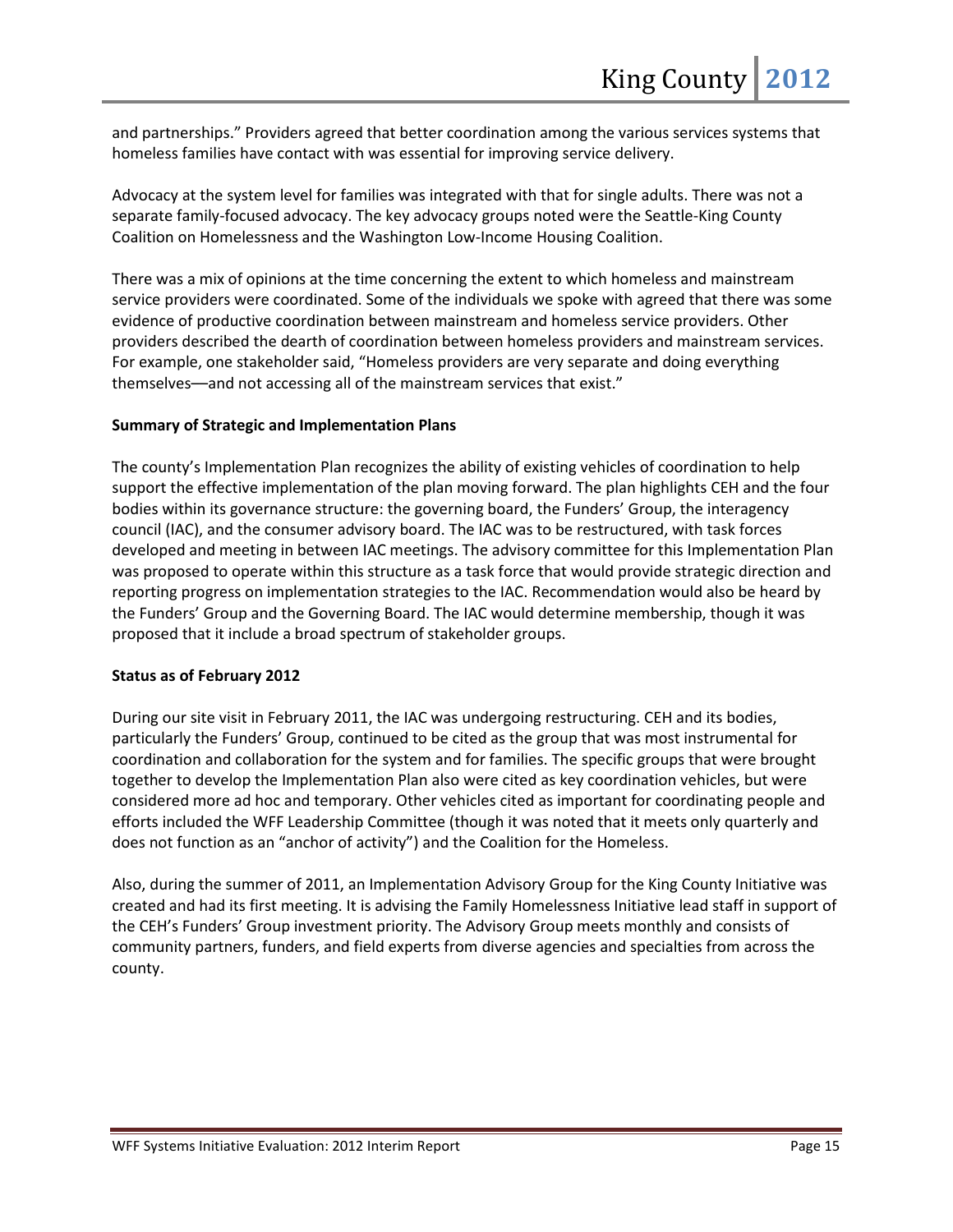## **FOCUS AREA 3: DATA-DRIVEN DECISION MAKING**

## **Baseline Status**

As of 2009, neither the county nor homeless housing providers had the capability to conduct data-driven decision making. While the county required agencies receiving federal and state funds to use Safe Harbors, the local HMIS system, the majority of providers were using their own systems and exporting HUD-required universal elements to Safe Harbors. Providers were also submitting incomplete and poor quality data. According to the providers we interviewed, data quality was cited as a problematic issue. It was reported that in 2008, Safe Harbors was only able to un-duplicate 50 percent of the records in the system because providers were not putting in enough information about the clients they served. Entry of full Social Security numbers was voluntary, and clients could opt out of any of the fields. Even though providers were required to enter full names and at least the last four digits of the Social Security number, it was difficult to match clients across records and reduce duplications. Another concern raised about the HMIS was the inability to conduct a point-in-time capacity count because of the poor quality of the exit data. Unfortunately, Seattle and King County lost \$1 million in HUD funds in 2008 because of poor data quality.

Furthermore, Safe Harbors operated in a closed system not allowing other agencies to have real-time access to client information. One reason for this was providers' concern about protecting client confidentiality. However, the closed system environment further limited the county's ability to make data-driven decision making, and understand the needs and experiences of homeless families once they enter the system.

In response to the issues identified above, the Foundation held a Data Summit in May 2009, and had formed a Data Solutions Workgroup to tackle the problems with the data systems across the three counties. King County representatives participated in these meetings.

## **Status and Outcomes as of February 2011**

Since the baseline visit, there has been a realignment of Safe Harbors. The new director of Seattle's Housing Department has taken a strong interest in Safe Harbors and has moved it to reside within the IT and Quality Assurance Department. There has also been an increase of staff from 6 FTEs to 8 FTEs.

Participation has reportedly increased from 55 percent to 85 percent program coverage in the past year. At the time of our visit, 329 programs were using Safe Harbors; 800 people had been trained, and there were 477 active users (that is, they have logged in the system in past 30 days).

Perspectives regarding Safe Harbors had improved since the baseline visit, and the new director had been credited with giving it leadership and making it accountable. Data integration continued to be the way several of the agencies participated, though data were now unduplicated (which was viewed as a huge accomplishment from a year ago). There continue to be concerns about the quality of the data, about the effort to do double and sometimes triple entry of data for various systems, and the need for more interactive training.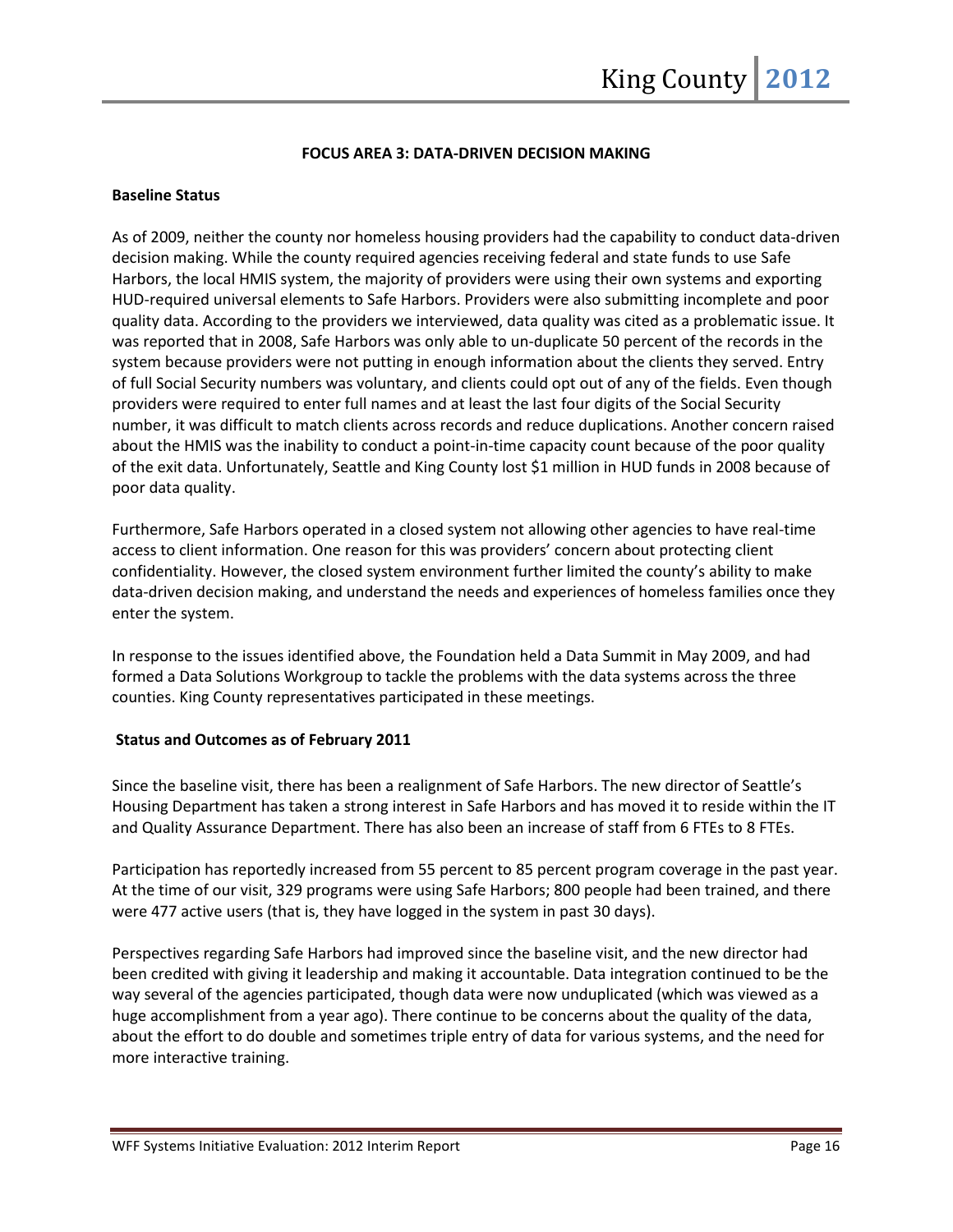The State is now requiring HMIS participation for agencies that receive HUD funding, and there is movement to require reports with Safe Harbors to match up or else invoices will not be paid. There is the expectation that for every month the agency sends an invoice, the report in HMIS will match the number of clients served.

Also, the county has recently negotiated an agreement with Safe Harbors to capture all the data associated with coordinated entry and assessment. The county leads have been working closely with Safe Harbors and Adsystech to make sure the system can do the scheduling automatically when the call comes into 211. Assessment data will be collected and entered into Safe Harbors first for families already in the system, and then for all families entering the system.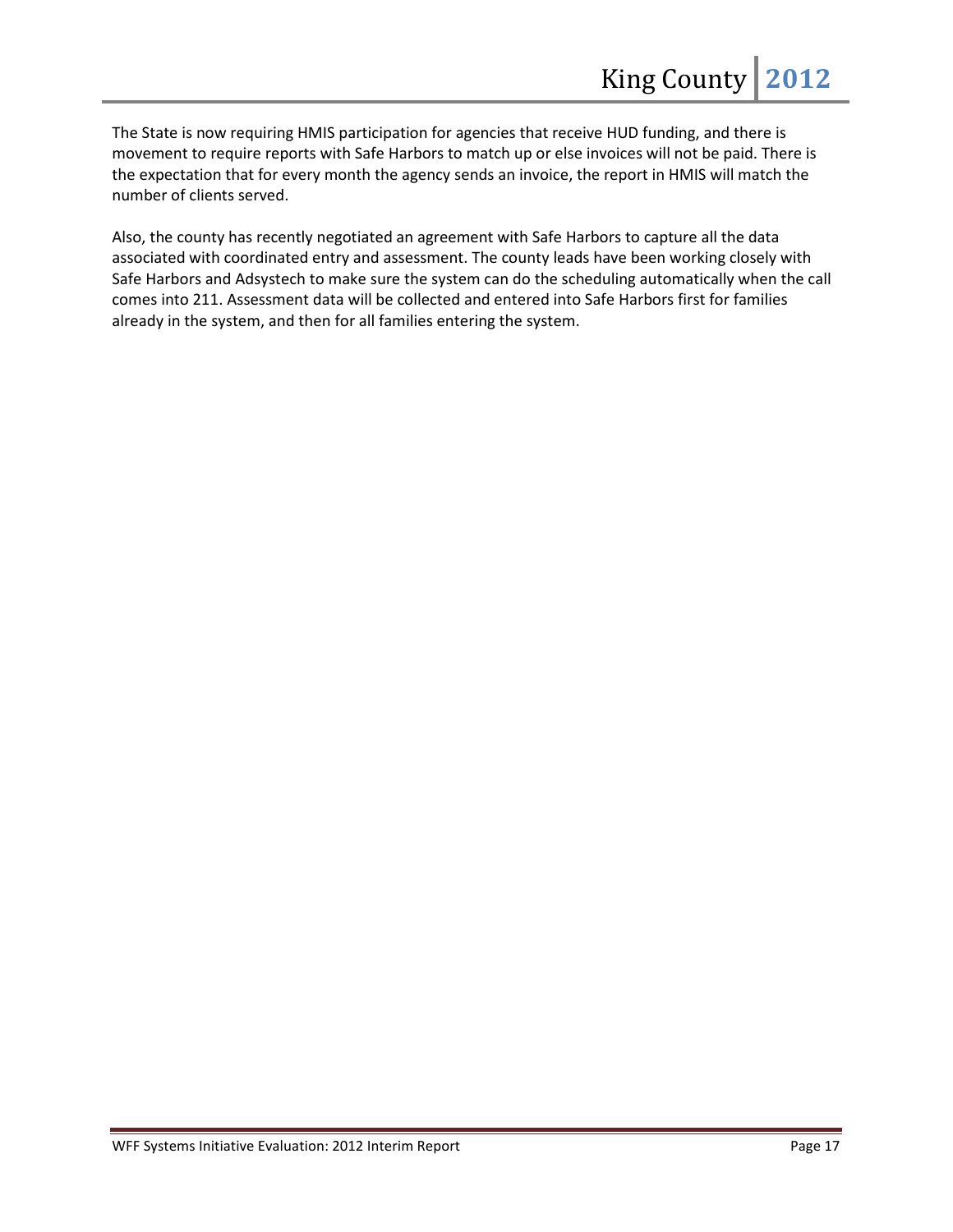## **Appendix I B: Pierce County**

## **FOCUS AREA 1: PROMISING PRACTICES**

#### **Overview of the System at Baseline**

In 2009, the WFF Systems Initiative was launched and Pierce County began developing its plan for creating a homeless service system. As part of this Initiative, Westat reviewed county documents and visited various stakeholders to gain a baseline understanding of the homeless service system in Pierce County. The following is an overview of the configuration of the homeless service system in Pierce County as of 2009.

In 2009, the evaluation team found that Pierce County had no homeless service system in place. Various stakeholders noted the lack of cohesion in the system with no underlying mission and goals for serving homeless families. In fact, stakeholders referred to Pierce County's system as a "collage" and "fragmented"; composed of 39 homeless family housing and service providers with individual business plans and competing for limited available funds. Each of these agencies operated with different eligibility criteria and program criteria for serving families.

These 39 providers (17 housing providers and 22 service providers) operated 58 programs for families, and these programs were predominately located in Tacoma, Washington. The 2008 Pierce County Homeless Housing Inventory counted 56 emergency shelter units, 420 units of transitional housing, and 45 units of permanent supportive housing for homeless families. According to the county's Homeless Housing plan the high percentage of families in transitional housing was a reflection of how the community resources were targeted over the past decade. This finding was supported in interviews with stakeholders and the Point in Time (PIT) counts documenting a growth of homeless families in transitional housing units over time.

These housing agencies also belonged to various committees. The Pierce County Coalition to End Homelessness as well as the Continuum of Care and Road Home Leadership Committee gathered and disseminated information among its members and to other pertinent audiences (e.g., governments, policymakers, and non-housing service providers). The Coalition to End Homelessness focused primarily on identifying issues, opportunities, challenges, and gaps in services for the homeless. However, according to our baseline interviews, the Coalition was referred to as an "echo chamber" that did not provide leadership in regards to family homelessness issues.

In 2009, the evaluation team also found a lack of leadership with regard to family homelessness. Similar to the fragmented provider system, there was a core group of community agencies that did not coordinate in terms of funding or service delivery. Pierce County's Department of Community Services was the lead agency in charge of allocating federal, state, and local housing funds. The county's Department of Human Services was responsible for the administration of services in four areas: aging and long-term care; chemical dependency; developmental disabilities; and mental health. In 2009, the Department of Community Services and Department of Human Services worked together to develop the plan for the WFF Systems Initiative, although the homeless housing funds were largely administered by the Department of Community Services. Unfortunately, during our baseline site visit, several interviewees suggested that the Pierce County Community Services department did not engage participating agencies in a gainful manner.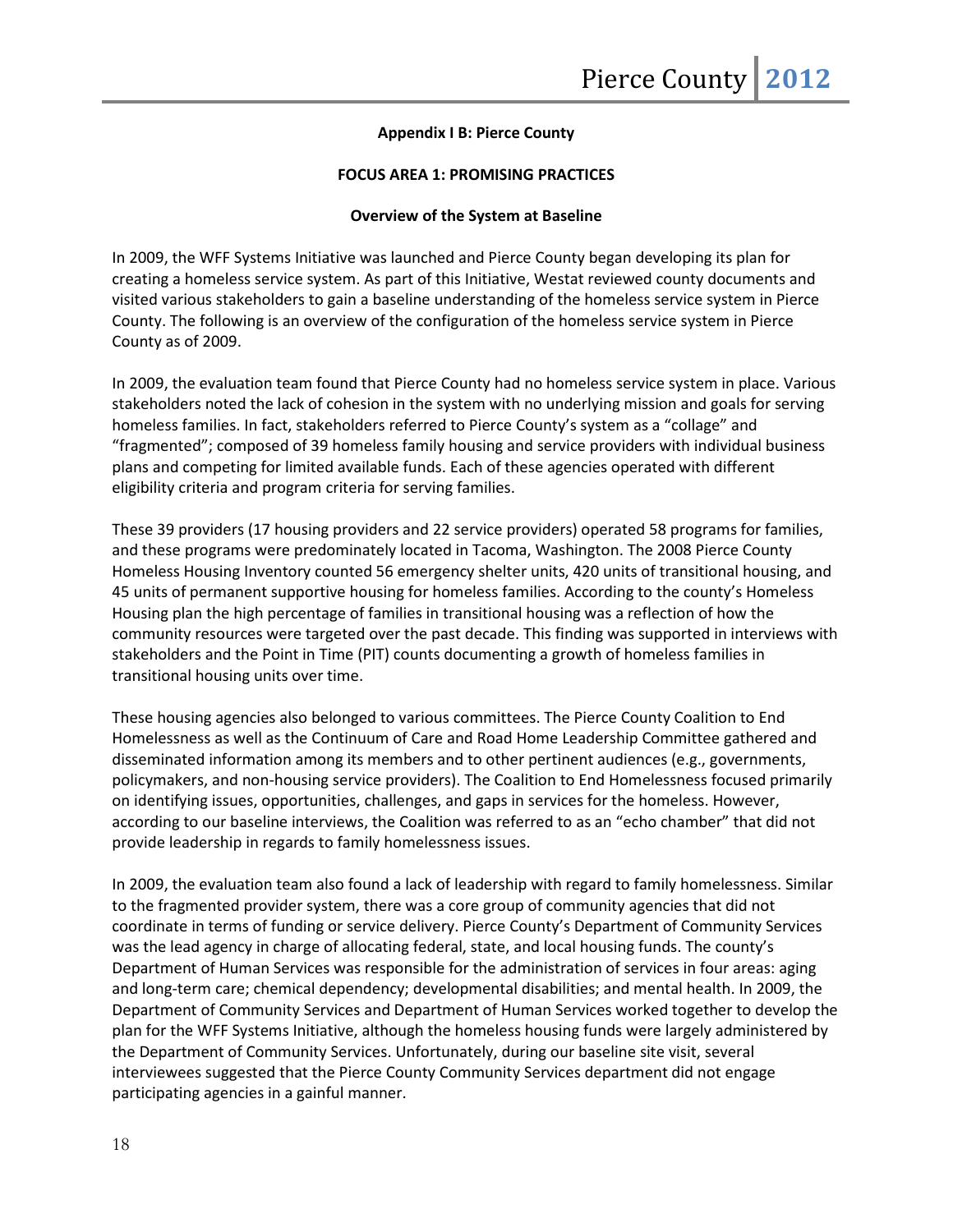## **Pillar 1: Entry into the Shelter System**

#### **Baseline Status (2009)**

As of our site visit in 2009, the county did not have a centralized intake system in place for homeless families to access emergency shelter or transitional housing in Pierce County. Rather, the burden was placed on families to navigate a housing system with multiple uncoordinated points of entry. The process for obtaining housing was largely provider-centered, and not focused on homeless family needs. There was no common intake process among housing providers. The evaluation found that providers did not coordinate with one another, but focused on their internal goals in developing their intake and assessment policies. Moreover, according to the county's Landscape Assessment, housing providers were reluctant to provide details regarding their intake criteria, nor were they open to a coordinated intake system or open Homeless Management Information System (HMIS). The following provides an overview of a family's process in navigating the homeless housing system. This information was collected from the county's Landscape Assessment, and from interviews with county leadership, providers, and families during our site visit in 2009.

According to the 2009 Point in Time Count, there were 398 homeless families in Pierce County. Eightyfive percent of the families (338 families) were residing in transitional housing, 13 percent (50 families) in emergency shelter, and 3 percent (10 families) were identified as living on the street. In 2009, Pierce County's system for housing homeless families was composed of 17 housing providers with 476 emergency shelter or transitional housing units available to homeless families. Seventy-one percent of these units were located in Tacoma.

In order to access the housing system, the majority of homeless families either contacted a housing provider directly, or called two phone information lines—the United Way of Pierce County's 211 telephone system or Associated Ministries' shelter availability telephone number. These telephone systems were referral only, and did not place families on a wait list. Families were provided with a list of organizations to call for available shelter beds and transitional housing units. However, providers and families reported that these lists were not always current in terms of housing availability. Also, since the telephone systems were referral only, there was no assessment of whether a family met eligibility requirements for specific housing.

Once families were provided a list of housing programs, families had to be proactive in seeking housing assistance by making a number of calls. Not all housing programs maintained wait lists, and often those programs with a wait list required families to make a weekly call to maintain their spot on the list. During the 2009 site visit, Westat had an opportunity to speak with families about their experiences with accessing the shelter and transitional housing system. Families noted the difficulties in accessing the housing system. Families cited making several calls to find housing, asking friends for help, or asking their Department of Social and Health Services (DSHS) case managers about how and where to seek help.

Once housing became available, providers scheduled families for an intake appointment. However, there was no common intake process among housing providers. If a family was not eligible for a specific housing program, there were no formal mechanisms in place to help them obtain other housing assistance. Unfortunately, since this information was often discovered during intake, a family may have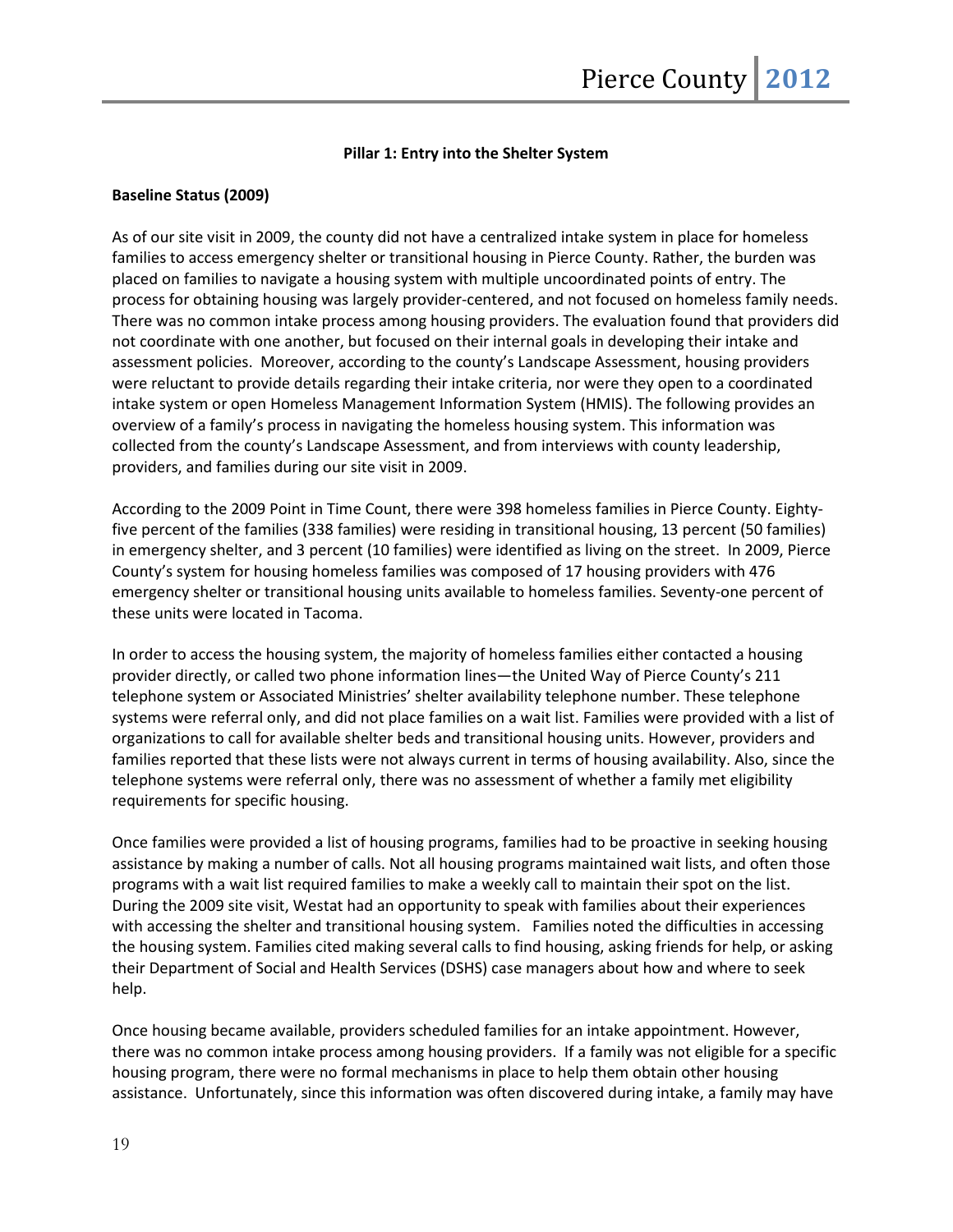spent considerable time and effort searching for housing for which they were not qualified. Moreover, since there was a lack of coordination in the system, families would often have to repeat the same information to another housing provider when contacted for an intake appointment.

## **Summary of Strategic and Implementation Plans**

Pierce County's Strategic and Implementation Plans lay out a strategy and objectives associated with coordinated entry, assessment and referral to the homeless housing system. The first objective is for the creation of a centralized intake system operated by a single organization that is accessible to all families. The second objective for the system is to match those in need of prevention or housing to the provider that best fits their circumstances The Implementation Plan also provides the following details with regards to implementing a Centralized Intake Assessment and Tracking (CIAT) system that serves all families at risk of, or experiencing homelessness, and in need of prevention or housing services. This includes enhancements to the HMIS system, and a training of providers about the new system. Additional details regarding the design of the CIAT system are for the following:

- The CIAT system will be centralized in one organization with at least two field sites where a comprehensive intake can be completed.
- The hours of operation will extend beyond the normal business day to allow for families working during the day to gain access outside of their workday.
	- A single telephone number will be used to reach the CIAT.
- An initial telephone screening is completed to determine if the family has homeless prevention or housing needs (this can occur on a walk-in basis as well).
- If eligible, each family is offered a face-to-face comprehensive intake assessment within one business day of the phone screening.
	- Each assessment will include a conversation about career planning, and education and employment possibilities will be required topics.
- Matches are made for housing or prevention based upon the assessment data and the agency profiles to ensure each family receives services from an agency best suited for them.
- Each assessment is entered into the HMIS database real-time (laptops with wireless cards will be available for outreach assessments) and made available to the "receiving agency" with permission from the family.
- Services beyond housing and prevention that are assessed as needing attention will be outlined for the receiving agency to ensure those services are provided or brokered for the family.

Finally, the Implementation Plan details a timeline for several CIAT-related activities to occur. During the third quarter of 2010, the county plans to release a request for proposals for CIAT, and award the grant to a centralized agency in the fourth quarter of 2010. Also, during the fourth quarter of 2010, the county plans to upgrade the HMIS system; communicate with providers, funders, and officials about CIAT; and have county staff and the CIAT agency participate in a Building Changes-sponsored learning opportunity in Grand Rapids, Michigan. These activities will set the stage for a launch of the CIAT system in the first quarter of 2011.

## **Status as of February 2012**

On January 31, 2011, Access Point for Housing (AP4H), Pierce County's first coordinated entry system for homeless families and individuals was launched. After an open bidding process in the fall of 2010, Pierce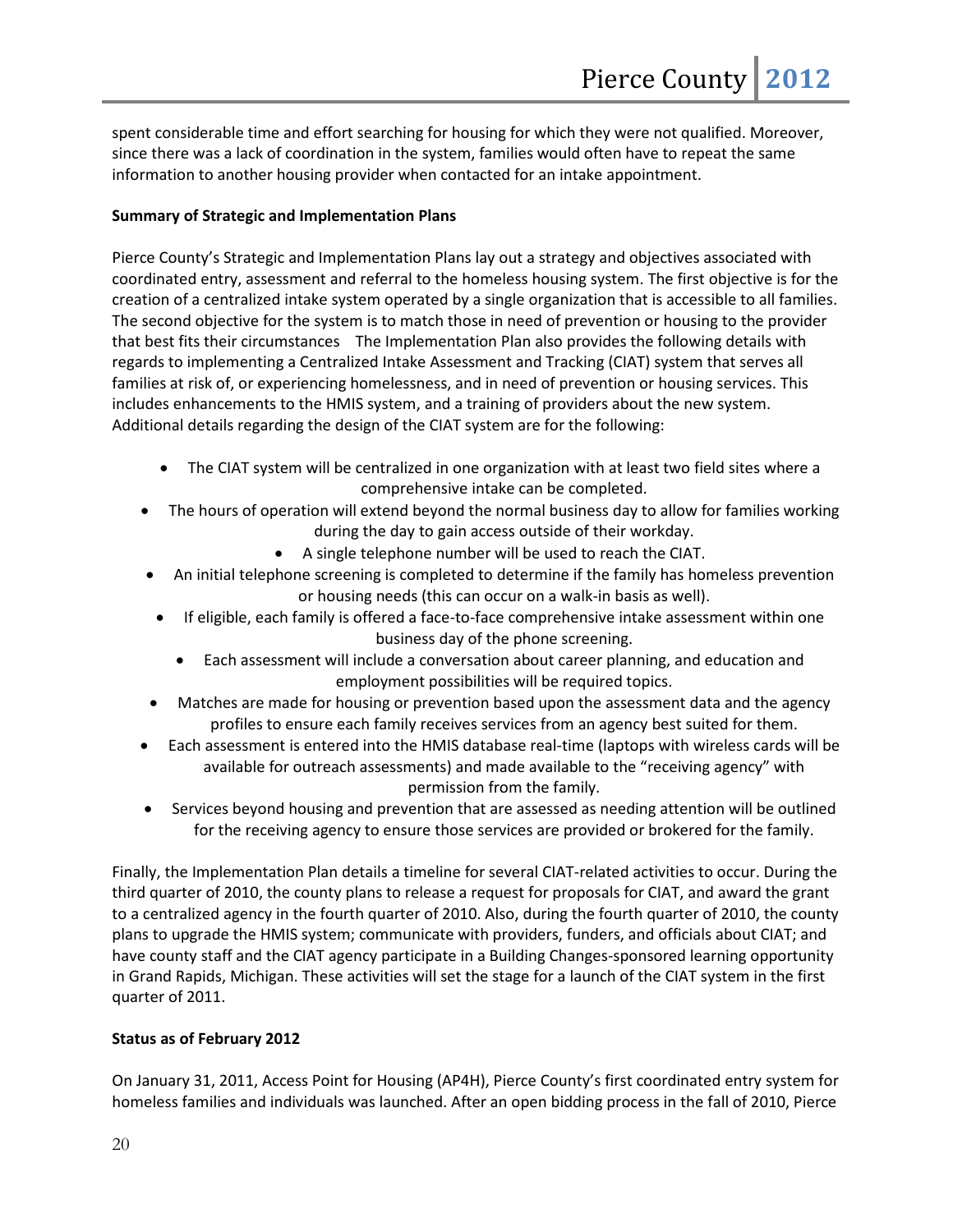County and Building Changes awarded Associated Ministries \$670,000 to operate the system. According to interviews with the county leads, this decision was based on multiple factors including: the agency's history of providing services in the community; its past experience with operating a coordinated intake system for the City of Tacoma's HPRP program;<sup>[1](#page-21-0)</sup> and a proposed coordinated entry system that was strongly aligned with the elements outlined in the county's Implementation Plan. In developing the plan for AP4H, Associated Ministries proposed that the process would begin with families calling a telephone number or directly requesting services at AP4H offices. Families would then undergo a 15 minute screening interview to determine eligibility for prevention or housing services. If the screening determined a family eligible for assistance, AP4H staff would schedule an in-person assessment interview within one business day. The assessment data would then be used to refer a family to the available housing program that best fits their housing and service needs. Also, in situations where housing is not immediately available, Associated Ministries' staff would provide light case management to families.

Since AP4H represented a significant shift in how families would navigate the homeless housing system, and in how providers would accept families into their housing programs, the county leads and Associated Ministries held numerous outreach and training sessions. The county launched a public campaign on the local television channel a month before AP4H was launched. The county also had plans in place to have advertisements with the AP4H telephone number posted on bus stops and have flyers posted at various community organizations, such as food banks and local shelters, by April 2011. Given the overwhelming call volumes on the first day of operation, the advertising campaign was cancelled. In addition, the Associated Ministries and county leads jointly held training sessions with staff from housing programs a few months before the system was launched, and they continued to hold monthly training sessions throughout much of 2011. The county also used a portion of the infrastructure dollars from the Gates Foundation to support the implementation of AP4H by hiring a new HMIS staff person and upgrading the system. These data system improvements are discussed in greater detail in Focus Area 3.

Unfortunately, there were components that were not fully in place before the launch of AP4H, which contributed to significant startup challenges for the system. One major startup challenge was that Associated Ministries was not fully prepared for a January launch date. AP4H's central operations were based in the agency's main office in Tacoma. However, the space was not sufficiently configured to receive clients for screenings and intake appointments (e.g., a small lobby without seating space for a number of people). Associated Ministries had also hired, and was not able to train, many of the intake and assessment staff a week before the program launch. Another component that was not in place prior to AP4H's implementation was that there were no satellite offices to screen and conduct intake assessment for families in rural areas of the county. Finally, the intake and assessment tool for coordinated entry was not finalized as of implementation. The tool was largely based on the intake assessment used in the Homelessness Prevention and Rapid Re-Housing (HPRP) pilot, and did not include strengths-based or employment-related questions.

 $\overline{a}$ 

<span id="page-21-0"></span> $1$  In 2009, the City of Tacoma received a three-year award of \$1,182,864 to implement a HPRP program. The City subcontracted with Associated Ministries to pilot a coordinated entry system, with a common intake form, specifically for the HPRP program. This coordinated entry system referred homeless individuals and families to five prevention and rapid housing providers in Tacoma.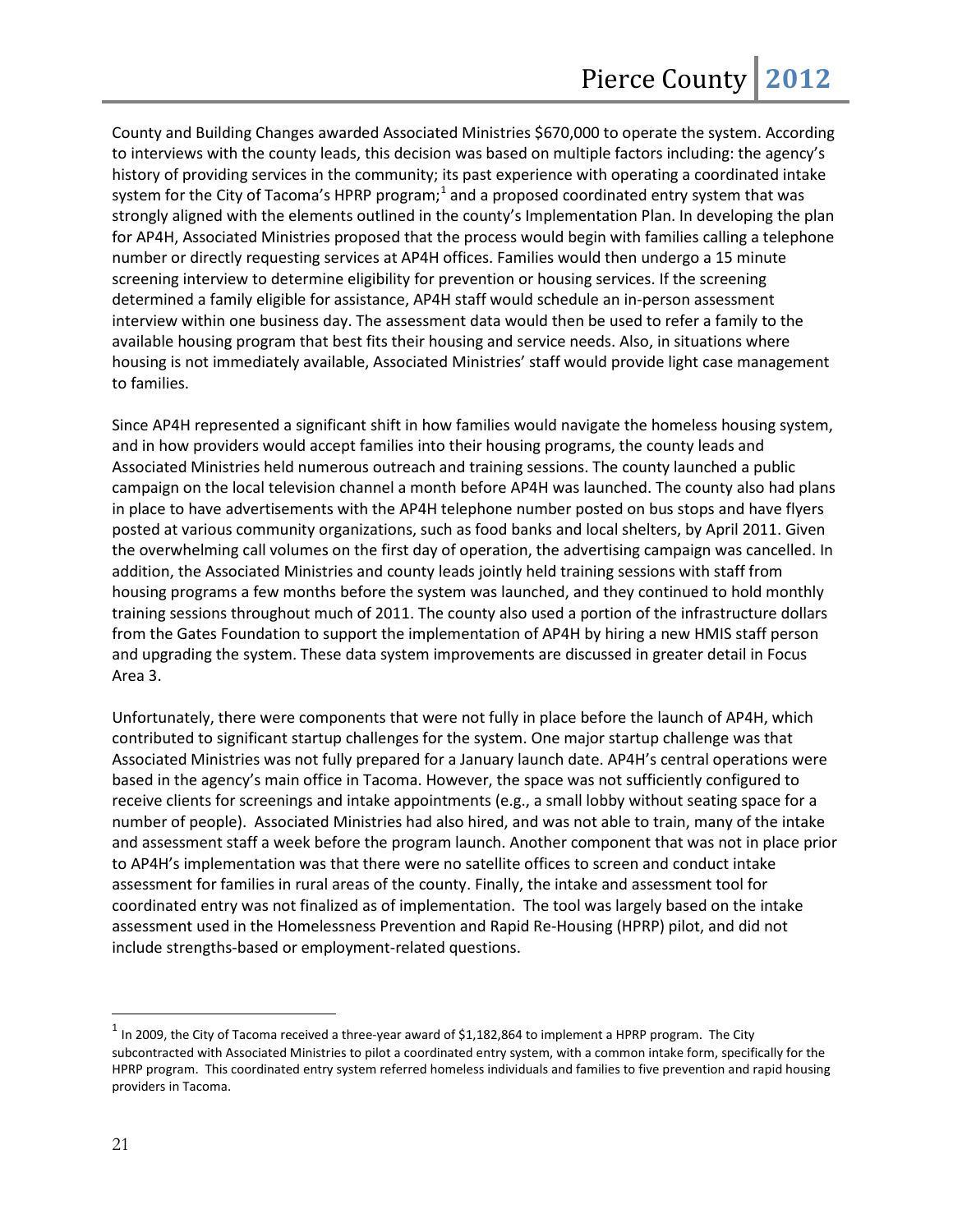Not having these components in place hindered AP4H from effectively responding to prevention and housing assistance requests. This challenge was compounded by AP4H receiving an unanticipated high volume of calls, almost four times the number of households projected. As a result of this, AP4H experienced a backlog of voicemails, and families did not undergo an intake assessment or receive the planned prevention or housing referral within the next 24 hours. Also, shelter and transitional housing providers reported having empty beds or housing slots while waiting for AP4H referrals.

Since our site visit in February 2011, we have had the opportunity to gather updated information from the county leads in regards to AP4H, and they report that the system is fully implemented within its first year of operation. Within the first quarter of system implementation, four AP4H satellite offices, based at local shelters and food banks, were opened in rural areas of the county. The intake and assessment tool was completed and incorporated into the HMIS system by March 2011. Also, the enhancements to the HMIS system were completed such that AP4H intake staff are able to enter assessment data realtime into HMIS as the interview occurs, as well as match clients to programs based on the agency profiles in HMIS. In addition to the HMIS agency profiles, providers enter potential and future bed openings into DropBox, a county web-based system that facilitates the matching of clients to programs with available housing.

Moreover, the county leads report that they were able to meet jointly with Building Changes and Associated Ministries staff to make course corrections to the system to alleviate several of the startup challenges addressed in the sections above. One major change is that AP4H is no longer a centralized system for prevention services, and this change is discussed further in the Pillar 2 section below. Another course correction is that Associated Ministries used their resources to bring additional AP4H staff to conduct intake and assessments. By September 2011 intake assessments were scheduled within two business days after a screening was completed. Also, by September 2011, the system was able to readily make referrals to housing providers. Finally, the data collected by HMIS was used to inform many of these changes, and the county's ability to conduct data-driven decision making is examined further in the section devoted to Focus Area 3.

## **Outcomes as of February 2011**

## **Awareness**

Data regarding the high volume of calls suggests that families are aware of how and where to seek assistance. We also found that providers were aware of the new system, and they reported telling any families who contacted them for housing to first seek assistance through AP4H. However, there was some confusion about how the system should operate. This is most likely because even though the county and Associated Ministries conducted several training sessions with provider agencies, there were inconsistencies among the staff attending. Also, the county and Associated Ministries staff reported that they recognized that trainings occurring during the planning and initial implementation phase, and at times mid-course corrections were needed.

## Acceptance and Participation

Providers reported that there was a spirit of collaboration in working together and with the county in preparing for AP4H. They felt that the county was making a concerted effort to develop a system with their input; however, several providers, especially those in rural areas of the county, did not think there was a need for coordinated entry. They felt the new system would add an extra unnecessary layer in a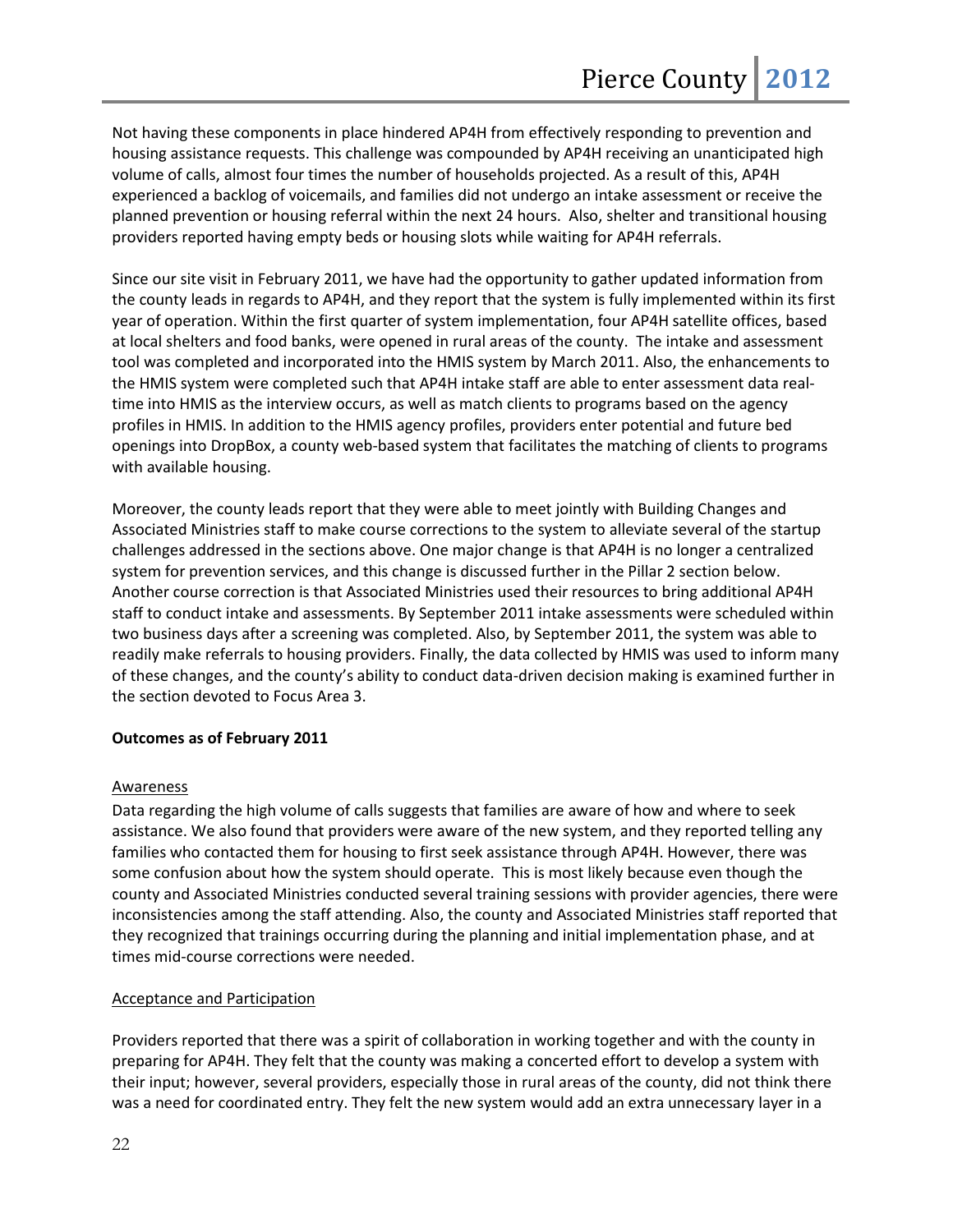family's search for housing assistance since they could generally find resources for them in a short period of time.

Interviews with other stakeholders in the community resulted in mixed reviews. Overall, stakeholders felt there was a need for coordinated entry, and many saw great potential for coordinated entry. However, some stakeholders felt that the county was overemphasizing this pillar instead of economic opportunity. In particular, representatives from public housing authorities and workforce development agencies voiced concern about the relevance of the assessment without the incorporation of questions related to service needs, particularly in the areas of employment and education. In general, they were concerned that the new AP4H system would fulfill the county's tracking needs with its ability to track and report how many families are in need of prevention or housing assistance, but would fall short in matching families to the services they need to achieve housing stability and self-sufficiency.

## **Pillar 2: Prevention**

## **Baseline Status**

In 2009, there were limited funds for prevention assistance available countywide, and these funds had restrictions on the amount and frequency of money that could be allocated to a single family. This assistance was primarily composed of the payment of a single month of rent or utilities, and this assistance could only be provided once per year. In general, there were no services attached to this financial assistance, with a few providers requiring families to participate in a budgeting class in order to receive prevention funds. In addition, there was no coordination of prevention services among different agencies, and a lack of data to support the understanding of who was in need of prevention services , when these services were needed, and what types of services would help a family maintain housing stability.

In order to receive prevention services, families self-referred themselves by either calling 211 or calling agencies directly for prevention services. According to the county's Landscape Assessment, approximately 24 percent of housing agencies offered some sort of prevention service, and others referred clients to 211 or other agencies who offered prevention services. These agencies used funds from the Emergency Shelter Grant (ESG) program and from private funders to provide these prevention services.

Once contacted, agencies offered prevention assistance to families on a first-come, first-served basis. And, with limited funds available, prevention providers reported that the funds were generally expended within the first few days every month. According to the Landscape Assessment, if a family contacted an agency after funds were expended, about 50 percent of these agencies placed families on a wait list for prevention services. These agencies estimated the number of people on these wait lists ranged from seven to 500. Moreover, many agencies had restrictions, which varied by funding source, on who could be served and the type of prevention assistance available. For example, one provider agency noted being able to provide prevention services only to veterans. Another provider noted their prevention dollars had restrictions, such as prevention dollars could not be used to cover client's late rental fees. Other agencies noted they could only provide funds to families who could provide a threeday eviction/"pay or vacate" notice.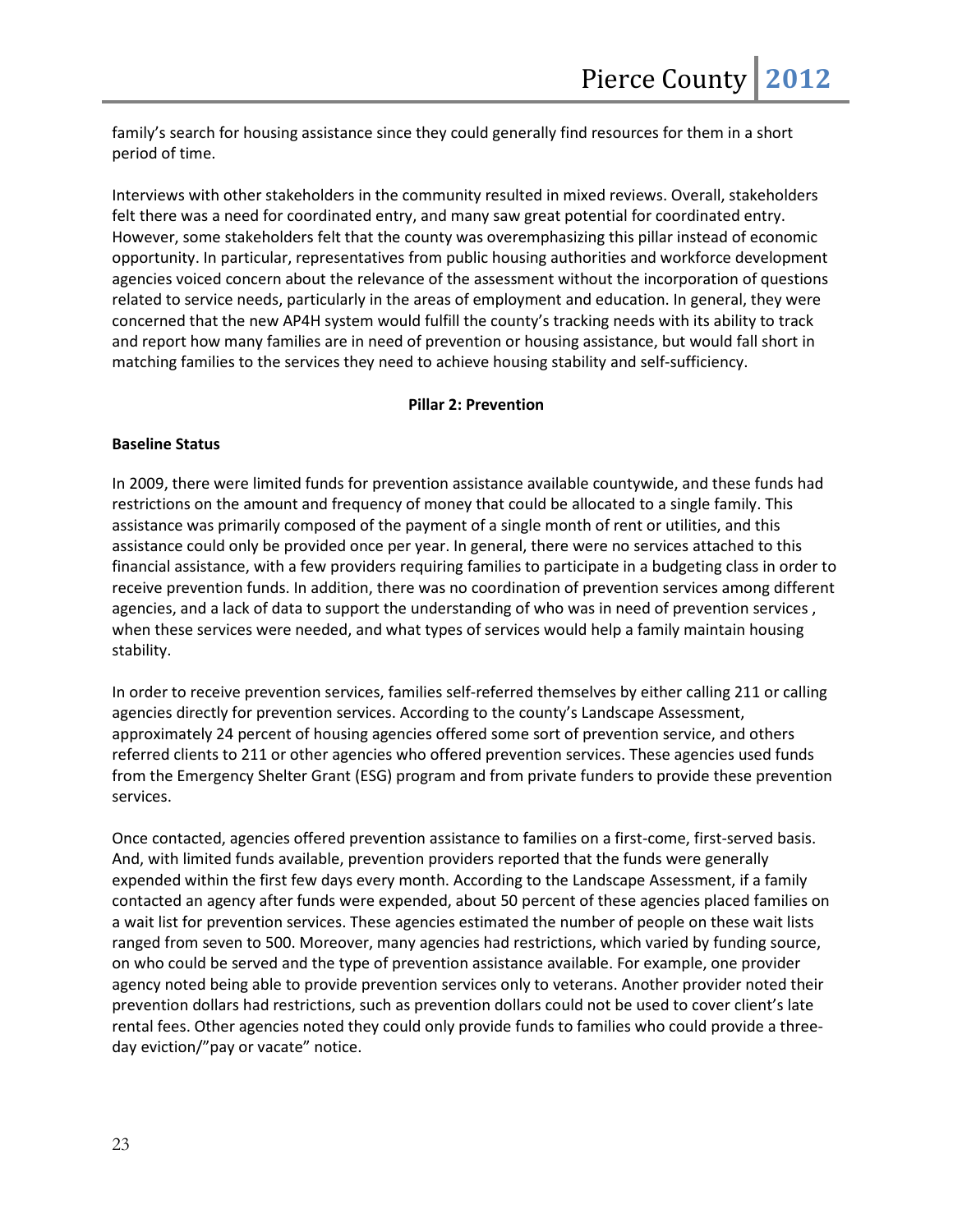In addition to a limited supply of prevention assistance, the evaluation also found that services were not coordinated among agencies. For example, while some organizations in the community (i.e. schools, utility companies, DSHS case workers, and food banks), may also interact with the same families in need of prevention services, there were no mechanisms in place to offer a coordinated response for at-risk families.

Finally, the county and provider agencies did not have data to support an understanding of the need for or effectiveness of prevention services. Families were not formally enrolled into services with the housing provider, and thus not entered into HMIS. In addition, since the limited funds were disbursed on a first-come, first-served basis, the county did not have a solid understanding regarding the level of need in the community.

In 2009, the Pierce county and the City of Tacoma each received a three-year award of \$1,182,864 to implement a HPRP program. This project, funded through 2012, increased the amount of funding available for prevention services, and allowed agencies to offer more than a single month of financial assistance and case management services.

## **Summary of Strategic and Implementation Plans**

According to Pierce County's Strategic and Implementation Plans, there are two key objectives associated with prevention. The first is to coordinate and expand the prevention resources throughout the community by helping families find natural supports, providing prevention resources that are flexible to family needs, and by having prevention services include longer term planning. The second objective is to make a system shift to prevent homelessness by coordinating the services (such as intake and case management) associated with prevention and housing, and to develop early warning systems with partnerships with community organizations.

The Implementation Plan also outlines a timeline for prevention activities to occur. During the third quarter of 2010, the county plans to release a request for proposals for prevention, and award the grants in the fourth quarter of 2010. Then, in the first quarter of 2011, the prevention resources will be launched in conjunction with the CIAT system, representing a systemic shift to prevention of homeless at the front door. Finally, by the third quarter of 2011, the county plans to expand the coordination of prevention funding and services.

It should be noted that the HPRP project, funded in 2009, was not fully implemented when the county developed Strategic and Implementation Plans for prevention in 2010. Therefore, the county could not rely upon HPRP outcome data to inform the development of the plans described above.

## **Status as of February 2012**

On January 31, 2011, Access Point for Housing (AP4H), Pierce County's first coordinated entry system for homeless prevention families and individuals was launched. After an open bidding process in the fall of 2010, Pierce County and Building Changes awarded \$335,000 to Associated Ministries to provide coordinated prevention services, as well as operate the centralized intake system, AP4H. According to interviews with county staff, the funders thought the process would ease the burden for at-risk families by immediately routing families to prevention services, as opposed to being referred to another agency.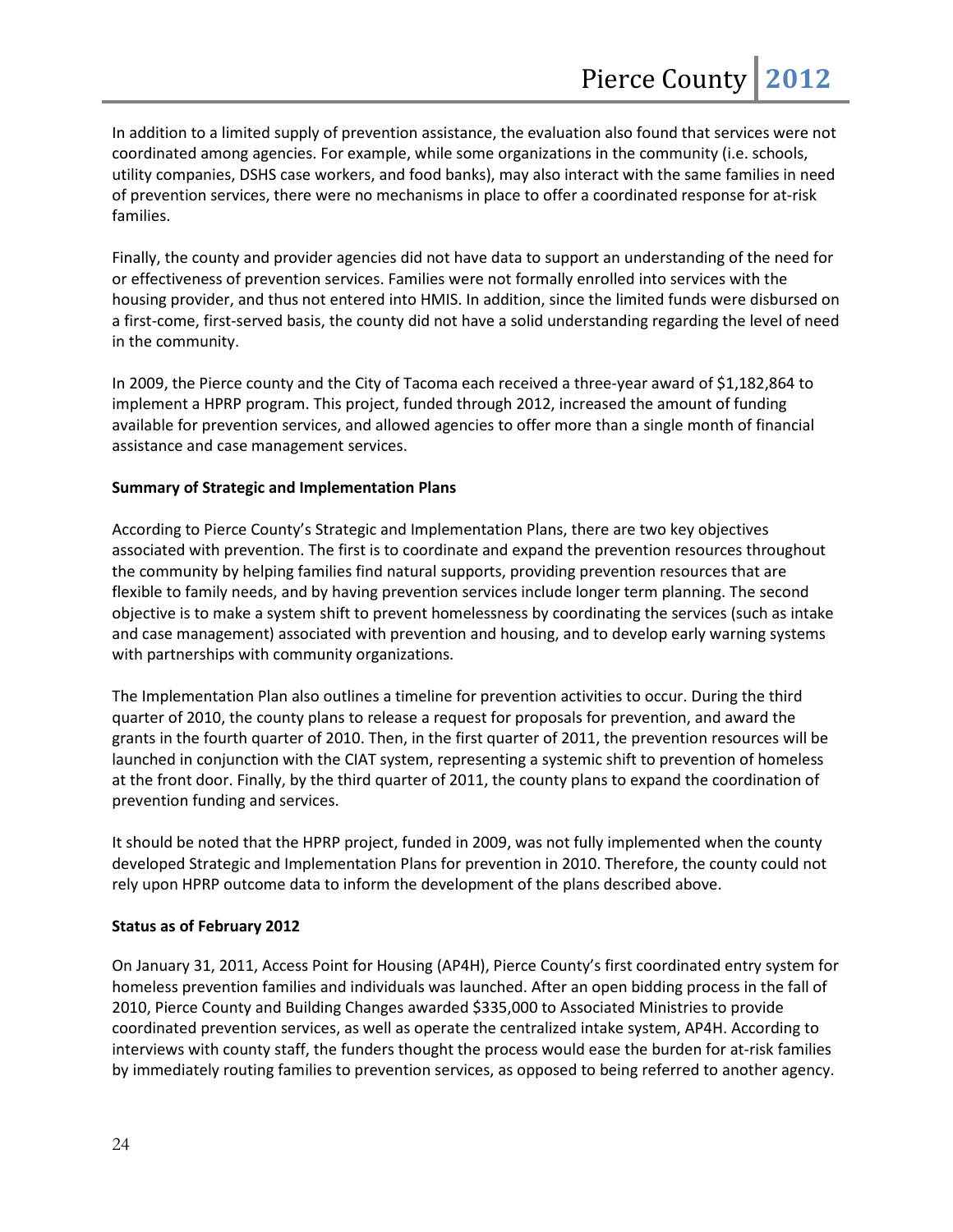Associated Ministries proposed the following process for providing prevention assistance to at-risk families in the community. Once an at-risk family is determined eligible for prevention services, it would then be routed to an in-house prevention specialist for services. The focus would be to provide families with shallow rent subsidies immediately, and, if needed, offer a graduated subsidy plan that would extend rental assistance. As part of the prevention assistance, families would also receive case management services to help connect them to services available in the county and to re-gain housing stability. Associated Ministries planned for the case management to be flexible to a family's needs, and believed it would most likely consist of contacting families on at least a weekly basis with a face-to-face meeting at least once per month, until the family is connected with a service provider or no longer needs prevention services.

As described in the section on Pillar 1, as the county leads and Associated Ministries prepared for the launch of AP4H, they also included information about the availability of prevention services in the outreach and training materials, and made enhancements to the HMIS system to track requests and receipt of services. However, as detailed in Pillar 1, the centralization of services encountered several challenges. With respect to prevention services, the largest challenge was the unanticipated high demand for prevention services. With \$335,000 of funding, Associated Ministries projected serving up to 250 to 300 at-risk families with three months of financial and case management assistance. However, within four months, Associated Ministries had expended all of their prevention dollars, and could no longer provide at-risk families with rental assistance.

Throughout this period, the county leads report that they met jointly with Building Changes and Associated Ministries staff to make course corrections to the centralized intake system for prevention. Once funds were expended by Associated Ministries, AP4H discontinued conducting intake assessments on at-risk families, but referred them to other prevention providers in the community. Moving forward, the county plans for AP4H to continue taking calls for prevention assistance, but no longer conduct a full screening or match at-risk families to the most appropriate prevention. Instead, AP4H staff will refer atrisk families to the community providers who have prevention assistance.

Moreover, even though the system encountered challenges in implementing prevention activities in 2011, the county leads report that they were able to collect useful data on how to inform future efforts. The county's progress in data-driven decision making is examined further in the section devoted to Focus Area 3.

## **Outcomes as of February 2011**

## Awareness

Data regarding the high volume of calls suggests that families are aware of how and where to seek assistance. We also found that providers were aware of the new system, and they reported telling any families who contacted them to first seek assistance through AP4H.

## Acceptance and Participation

System change efforts focused on prevention and economic opportunity were met with considerable support by the majority of stakeholders interviewed. Several interviewees noted these pillars represented a significant paradigm shift for serving homeless families, and could have the largest impact on ending family homelessness. Providers were especially supportive of the prevention activity, noting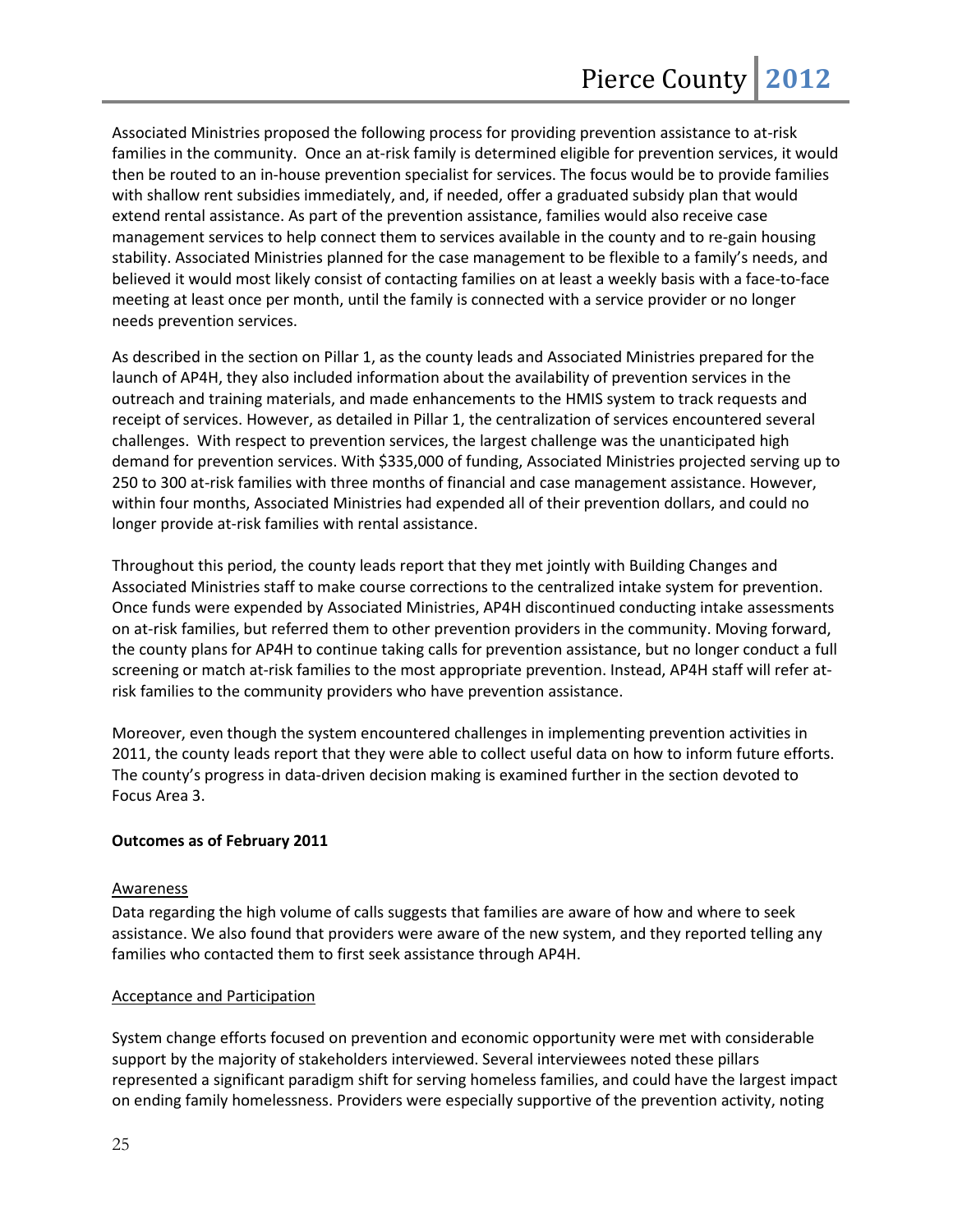that prior prevention assistance most likely caught families when it was too late (i.e. requirements that families needed an eviction notice), and that families needed more than just financial assistance. However, while providers were supportive of additional resources for prevention activities in the community, a few were apprehensive about Associated Ministries delivering these services since the agency did not have prior experience with offering this assistance.

## **Pillar 3: Rapid Housing**

## **Baseline Status**

In 2009, the concept of rapid housing did not exist in Pierce County, except for the introduction of rapid housing funds made available by HPRP. The evaluation found that the system faced two primary challenges in order for this pillar to be implemented. The first challenge, reported widely by providers and other county stakeholders, was that the county had a shortage of housing subsidies and public housing to make housing affordable to the target homeless populations. According to Pierce County's Landscape Assessment, it was estimated that there was a need for 30,000 units of affordable housing for all low-income populations. However, the county's housing inventory count indicated there were 16,515 total units of affordable housing available for both individuals and families. The Pierce County Housing Authority (PCHA) and Tacoma Housing Authority (THA) owned and operated 11,012 (67 percent) of these affordable housing units. The remaining units were created through multiple public funding sources that target homeownership, domestic violence victims, and special needs housing.

The county also had market rate housing stock available, but this was largely unaffordable for the homeless family population. The Washington Center for Real Estate and Research conducted an Apartment Market Survey, and found that in 2009 the average fair market rent for a 2-bedroom apartment was \$804 with an average vacancy rate of 6.1%. Assuming a 30 percent contribution of income towards rent, a family would need an annual income of \$32,160, and an hourly wage of \$15.47, to afford a two-bedroom apartment in Pierce County. It was unlikely that a homeless family could afford these apartments since a constant theme heard among housing providers was that families who left shelter or transitional housing often did not have the educational or economic experience necessary to afford market rate housing.

Another identified challenge was that there was confusion among providers and other stakeholders about the concept of rapid housing. The majority of interviewees defined rapid housing as a family being placed in transitional or permanent housing. Also, a number of interviewees defined rapid housing as housing first. The overall sentiment was that community organizations providing services for homeless families were doing a good job in housing families into time-limited housing programs. Interviewees substantiated this belief with data from the annual PIT counts that found only a few families experiencing street homelessness and the majority of families living in transitional housing arrangements. In sum, interviewees noted that the conventional continuum of care process was sufficiently housing homeless families, and the system needed to focus on economic opportunity activities to help families afford market-rate housing upon program completion.

## **Summary of Strategic and Implementation Plans**

Pierce County's Strategic and Implementation Plans outline a strategy associated with rapid housing. This strategy is to coordinate housing availability, and to develop a landlord incentive project. The Implementation Plan did not provide specific details on the strategy, but it did provide a timeline for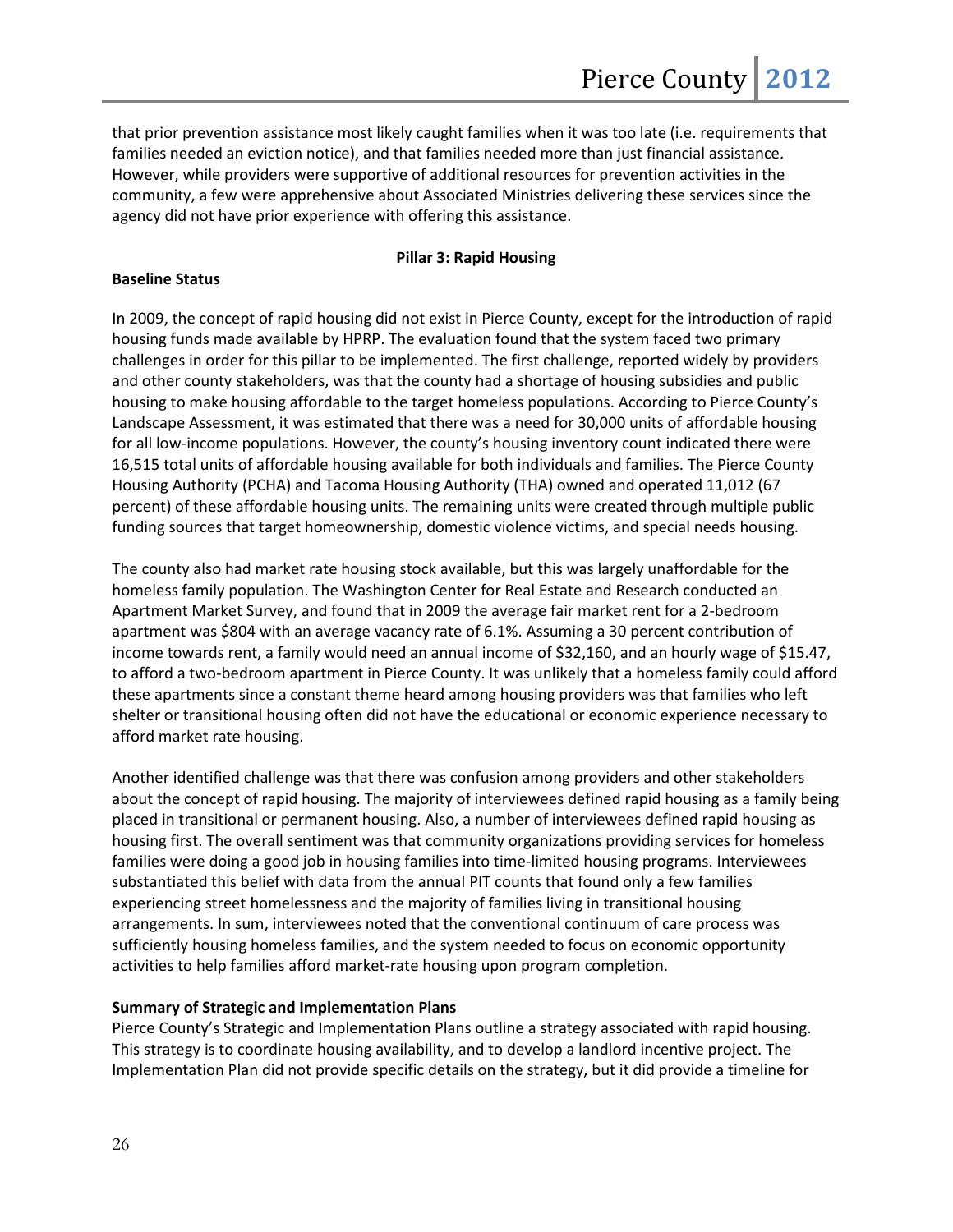activities. During the first quarter of 2012, the county will initiate work to coordinate housing resources, and a landlord liaison project will be implemented in the third quarter of 2012.

It should be noted that the HPRP project, funded in 2009, was not fully implemented when the county developed Strategic and Implementation Plans for rapid housing in 2010. Therefore, the county could not rely upon HPRP outcome data to inform the development of the plans described above.

## **Status as of February 2012**

The county is on track with its plans to implement rapid housing activities in 2012. In January 2012, the nonprofit agency, Metropolitan Development Corporation (MDC) was awarded \$238,000 to implement the housing locator and landlord liaison project, closely modeled after the programs in King and Spokane counties.

In 2011, Pierce County contracted with Bowman Systems, the vendor for its HMIS system, to customize, to Pierce County's needs, a housing locator system application called HousingPoint. The housing locator system is a website that catalogs the public and private affordable housing available in the county within each school district, with the intent to keep families from moving between school district and interrupting their children's education. With this system developed, MDC will recruit the property owners and managers of 250 properties affordable to households at 60 percent area median income to participate. The Pierce County Housing Authority will offer tenant education classes two times a week to help improve tenants' and prospective tenants' understanding of their rights and responsibilities and provide a certificate of completion to be given to landlords. The program will also provide outreach to landlords and tenants, and have a risk pool of funds to incentivize landlords to rent to homeless families.

In addition to the landlord liaison project, in 2011 the Tacoma Housing Authority received a three-year award of \$911,091 from a number of funders, including the county and Building Changes, to implement a prevention, rapid housing, and tailored services pilot program. This program offers a Section 8 housing voucher for up to 50 families with a child enrolled in McCarver Elementary School. McCarver Elementary School has the highest rates of homelessness among its families and the highest rates of population turnover in the Tacoma School District. In order to receive this voucher, head of households are required to be involved with their child's education and keep their child enrolled in school, work on developing an employment career path for themselves, and to regularly share their progress with the housing authority.

## **Outcomes as of February 2011**

## Acceptance and Participation

It is unclear whether the community will be responsive to rapid housing efforts, or whether significant system change efforts will occur with this pillar. The overall sentiment is that rapid housing is not a high priority pillar for homeless families in the county. In fact, the county's Implementation Plan does not have details for how this pillar will be implemented. Also, according to interviews, the general belief is that the organizations providing services to families who experience homelessness are currently doing a good job housing them in shelter or transitional housing units. During interviews, numerous stakeholders thought the Initiative should place more emphasis, and therefore funding, on having well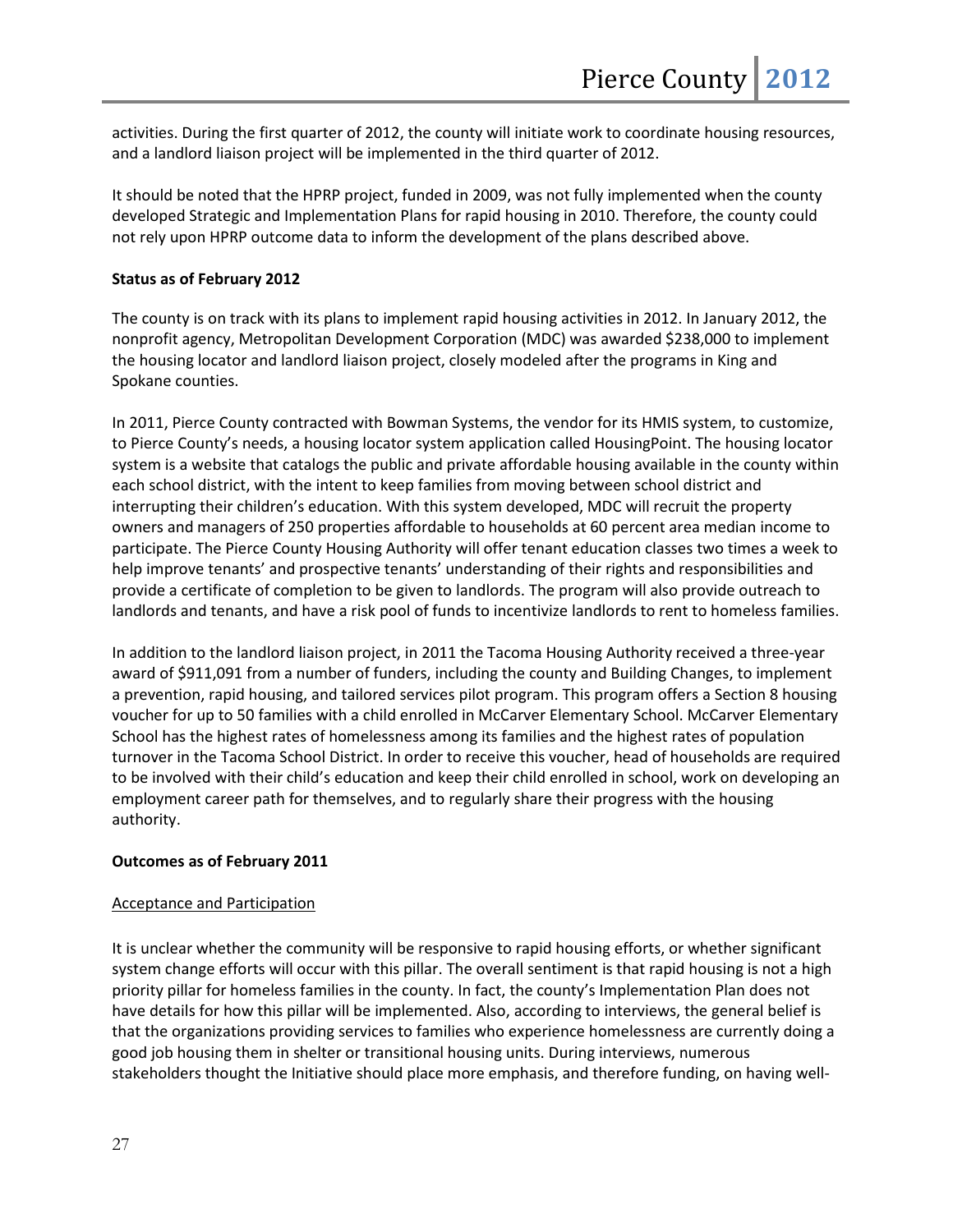functioning prevention and economic opportunity programs that will help alleviate the housing challenges at-risk and homeless families encounter.

## **Pillar 4: Tailored Services**

## **Baseline Status**

In 2009, the majority of housing providers in the county reported their services were tailored to the needs of families. However, it was unclear as to what specific services were offered to families, and the extent to which they were provided. Agencies did not have a standard protocol for determining what services needed to be provided, and how these services should be delivered. Also, the majority of programs did not have formal agreements in place to coordinate service provision among agencies.

In 2009, Westat and the county leads conducted a survey to 23 local housing agencies representing 41 programs for homeless families in order to understand what types of services were offered. Approximately 69 percent of the agencies reported offering services that were tailored to the needs of a particular family. The remaining 31 percent offered the same services regardless of the specific needs of the families. All of the agencies reported providing case management services. However, the definition of case management varied by agency. One interviewee even described case management as a "fuzzy concept" that may have completely different meanings across agencies.

In addition to case management, surveyed agencies commonly reported directly providing these services to families: housing search assistance, application assistance for benefits, budgeting classes, and assistance with obtaining food and clothing. Programs reported referring clients to other agencies for more intensive treatment services, such as chemical dependency counseling, mental health counseling, child care, or education and employment preparation. However, the vast majority of these agencies referred clients offsite for these services without formal partnerships or memoranda of agreement. This lack of formal agreements indicated that providers did not closely coordinate with one another in serving homeless families.

## **Summary of Strategic and Implementation Plans**

Pierce County's Strategic and Implementation Plans outline three strategies related to the tailoring of services for homeless families. These strategies are to match families with housing or prevention organizations that specialize in their unique needs; to ensure organizations are tailoring their services to the needs of clients; and to ensure families are not only referred, but assisted through the entire process of seeking and receiving services. To facilitate the process of matching families to agencies, the HMIS system will have a description for each agency that describes its service expertise. Also, county staff will conduct technical consultations with each housing provider agency to help it use assessment data from the centralized intake agency and develop a customized approach to serving families. According to the implementation timeline, this work is slated to begin in the fourth quarter of 2010 with the hiring of a tailored services specialist to conduct technical consultations, and by the third quarter of 2011 housing providers will have incorporated a tailored services approach to serving families.

## **Status as of February 2012**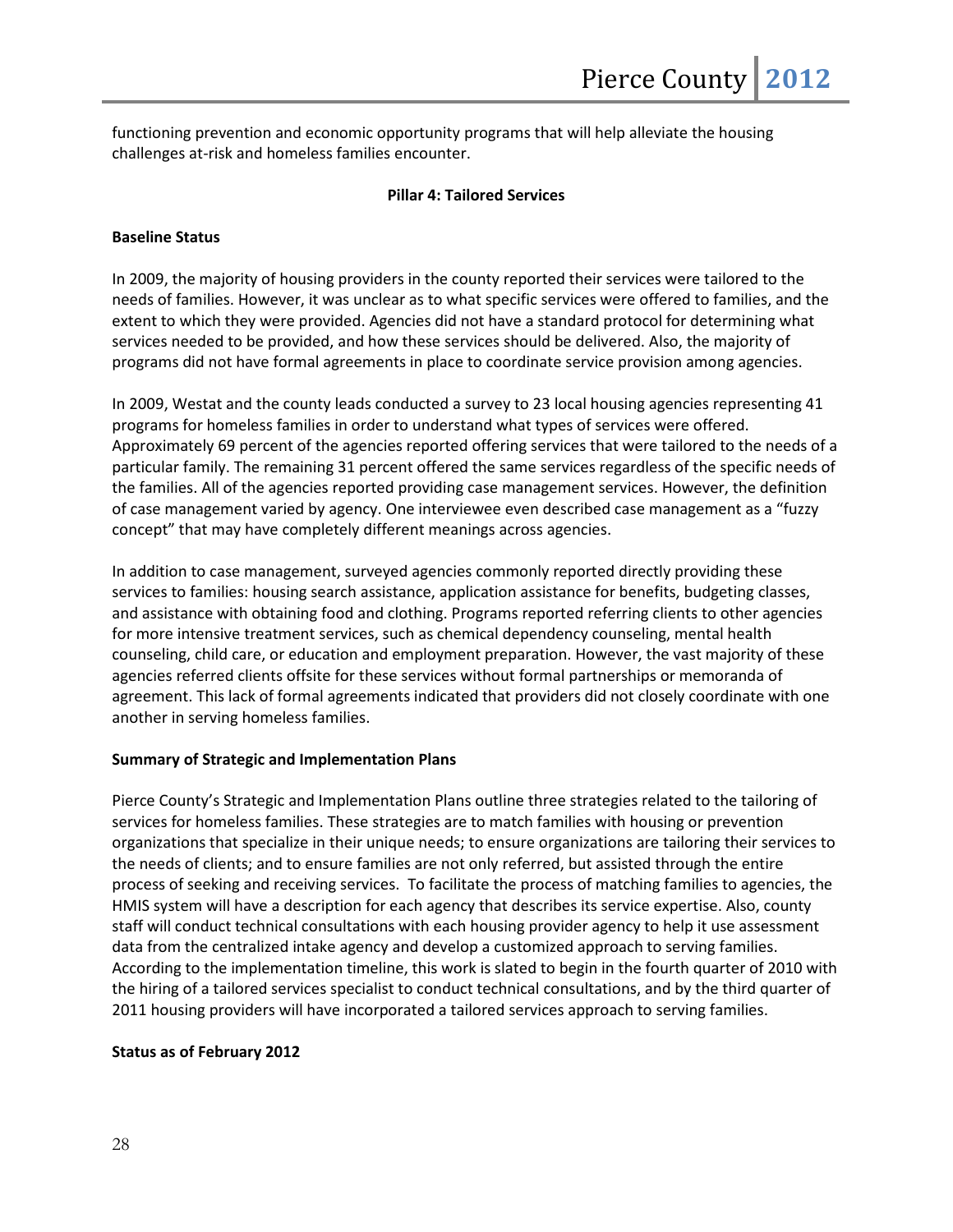The county has initiated several of the activities outlined in the Strategic and Implementation Plans related to tailored services. However, the work was more of an undertaking than initially expected and is behind the timeline outlined in the plans.

By April 2011, enhancements to the HMIS system were completed and profiles for each of the housing programs participating in AP4H had been integrated. These profiles aid the system in matching families to providers with available housing for which families are eligible.

Also, in December 2010, the county hired a staff member to work with 22 housing providers in preparation for the implementation of tailored services. This county staff member began immediately meeting with housing programs to understand the types of families served, the array of services provided by the program or through community partnerships, the program's requirements in terms of family participation, and the program's decision-making processes in regards to the services offered, frequency and dosage of services. In 2011, staff from Building Changes and the City of Tacoma also assisted the county with this organizational assessment process as part of their technical assistance offerings for the Initiative. According to a report by county leads, all of Pierce County's housing programs will have a completed organizational assessment by March 2012. This information will be used to develop a technical assistance plan and peer learning opportunities to support agencies in developing a tailored service approach in serving homeless families.

## **Outcomes as of February 2011**

## Acceptance and Participation

The county plans to incorporate tailored service requirements part of its providers' contract renewals in 2012, and it will subsequently monitor providers on their tailored service requirements. The county leads believe that providers are fully aware of this change, and they do not anticipate negative reactions from providers once the process is in place, for the most part.

## **Pillar 5: Economic Opportunity**

## **Baseline Status**

In 2009, education and workforce development agencies in the county were not well connected to the homeless service system. These agencies provided education, job training, job search preparation, and job placement services to clients, but there were no specific mechanisms to ensure these agencies were serving homeless clients. Without this coordination between housing providers and education and workforce development agencies, there was a significant gap in helping homeless families maintain housing stability once they complete housing programs.

## **Summary of Strategic and Implementation Plans**

Pierce County's Strategic and Implementation Plans outline objectives related to engaging systems to provide economic and education navigation services for homeless families. These objectives follow:

• Create and enhance intensive employment and education navigation services for target population;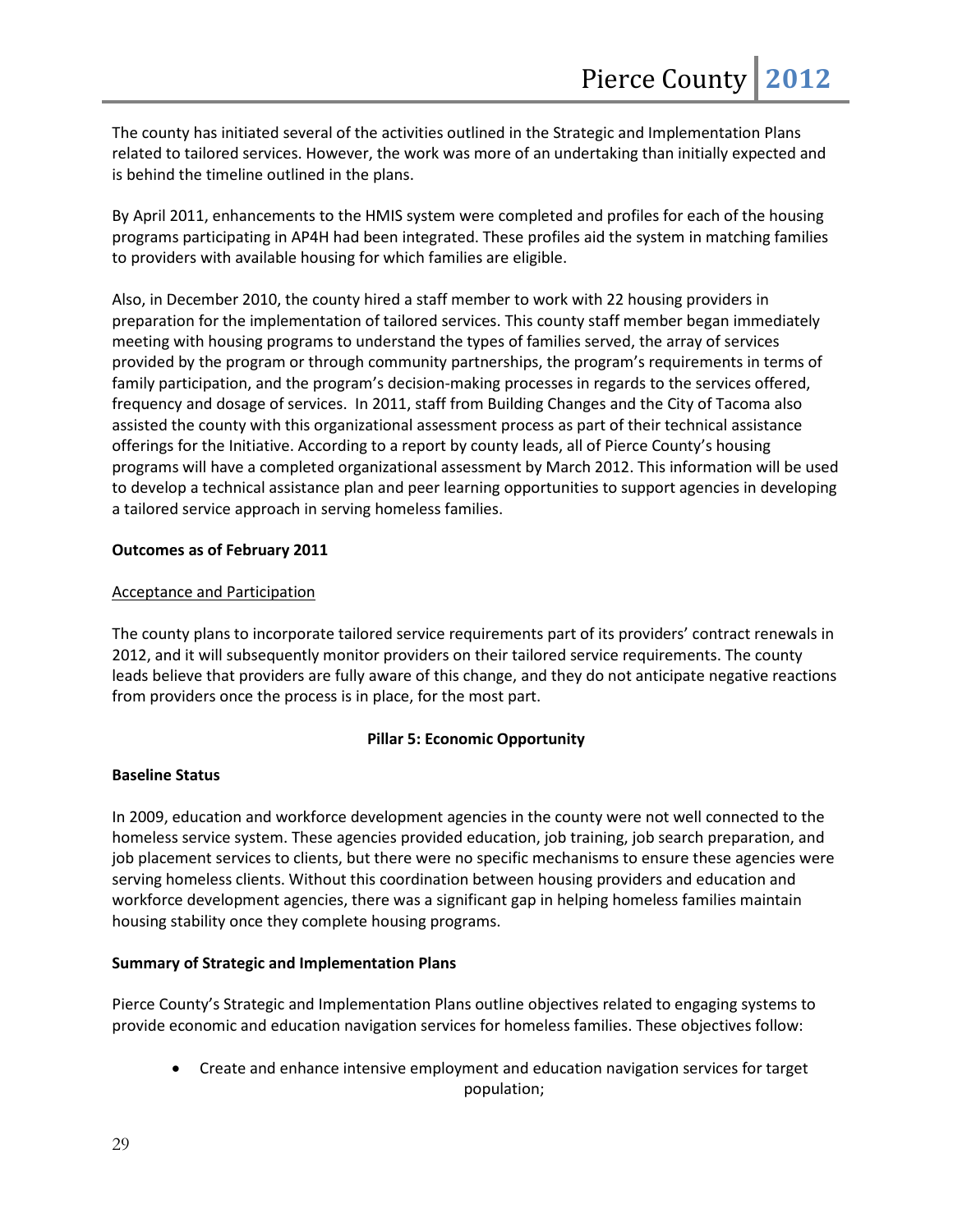- Build cross-system partnerships between homeless housing/services and workforce development providers;
	- Develop a cadre of employers receptive to working with the target population;
- Provide capacity-building training and technical assistance to agencies serving the target population to ensure staff have resources to connect clients to economic opportunities; and
- Evaluate the effectiveness of employment and education programs and incorporate learning into program improvements.

In order to achieve these outcomes, the Implementation Plan discusses the need to engage education and workforce development agencies, and provides a timeline for doing so. In the fourth quarter of 2010, the county plans to strengthen partnerships with Workforce Central (the local WIA provider), colleges, and trade schools, and by the third quarter of 2011 the county expects for these agencies to have the necessary knowledge and skills developed for providing services for homeless families. Then in the first quarter of 2012, the county plans to provide technical employment assistance to housing providers, and develop evaluation criteria for the education and workforce systems' responses to homeless families.

## **Status Update**

Taking into consideration that in 2009 employment and education agencies were entirely disconnected from the homeless service system, the county has made considerable progress with engaging several organizations into the Initiative. The county has multiple plans and pilot programs in place with a focus on improving economic opportunities for homeless families. This includes engaging Workforce Central in developing education and employment-related questions to AP4H's intake and assessment process. Also, a local workforce development provider, WWEE, has developed housing programming, such as transitional housing and rental assistance programs that are targeted towards homeless families. There has not been a formal evaluation of the effectiveness of WWEE's programming, but interviewees noted that the partnership with WWEE was successful in housing families and connecting them with education and employment opportunities needed to maintain housing stability. Finally, In February 2011, Workforce Central initiated a pilot program with Pierce County Housing Authority and four nonprofit housing providers currently serving homeless families with a Washington Families Fund grant. An employment navigator from Workforce Central coordinates with the housing agencies to provide career assessment, goal setting, job training, and placement services for their families.

## **Outcomes as of February 2011**

## Awareness and Participation

System change efforts focused on prevention and economic opportunity were met with considerable support by the majority of stakeholders interviewed. Several interviewees noted these pillars represented a significant paradigm shift for serving homeless families and could have the largest impact on ending family homelessness. In particular, housing providers viewed education and employment as the critical link to housing stability for families. In fact, one of the local housing authorities reported that the primary challenge in Pierce County is not the lack of available housing, but that families' lack the employment-related skills and history to attain market-rate housing. Moreover, interviews with local employment agencies revealed enthusiasm about the Initiative providing opportunities for collaboration with housing providers. These collaborations will help these employment agencies develop a better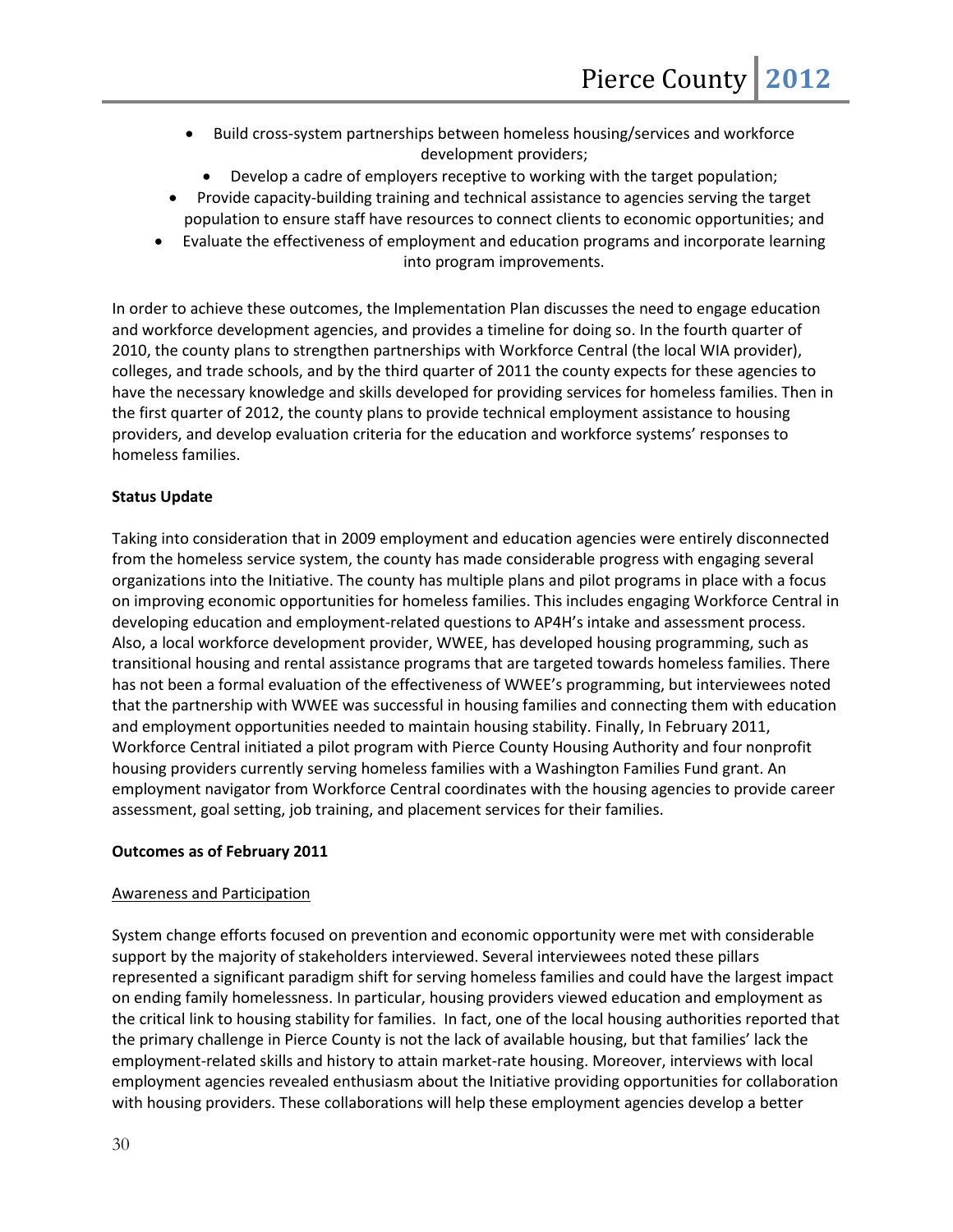understanding of how to provide services for homeless families, a population that has largely been neglected in their current service offerings.

It should be noted that while providers overall were enthusiastic about economic opportunity activities, a few voiced concern that the Initiative may fall short, and not place families into living wage jobs to support their entrance into market-rate housing.

## **FOCUS AREA 2: INTERAGENCY COLLABORATION**

## **Baseline Status**

In 2009, Pierce County's network of homeless service providers consisted of several types of systems (i.e., government, foundations, housing providers, service providers, and faith-based organizations). Thirty-nine agencies within the county used funds from various sources to provide housing and homeless services to families. According to interviews with county staff, the funding sources used to operate these programs often intersected, causing competition among homeless services providers for common resources.

Also according to the county's Landscape Assessment, these homeless services providers used varying business models to perform similar activities and provide similar services. Although organizations sometimes entered formal agreements with other organizations for services (e.g., mental health services), there were few significant partnerships between agencies. Interviewed participants also described the lack of significant partnerships among agencies. When asked to describe the current homeless family service system, interviewees said there is no "system" and that each agency works independently with individual priorities, eligibility requirements, intake processes, program models, discharge criteria and processes, and information systems. Interviewed providers also reported that there was no centralized leadership for the homeless service system in Pierce County.

This theme of disconnectedness was also apparent in our examination of funders' priorities. Funders within Pierce County tended to have individual sets of priorities. The county did have one collaboration, the 2163 Steering Committee, but this is for a single funding source. This Steering Committee, composed of leadership from Pierce County, the City of Tacoma, and the City of Lakewood, and four small cities and towns, was developed to streamline the funding process for 2163 dollars. As of 2009 a common application for organizations to apply for 2163 funds had been developed. The Community Services Department of Pierce County administered the funding. Unfortunately, during our 2009 interviews, several stakeholders reported that the Community Services Department was difficult to work with. A few stakeholders even reported that the Department often chose favorites when awarding funds and sometimes even discouraged some agencies from applying for funds.

## **Status Update**

Over the course of 2009 and 2010, Pierce County and the Steering Committee for the WFF Systems Initiative have taken a significant role in providing leadership for the homelessness system. Several committees, with representation from local universities, housing authorities, workforce development agencies, public schools, and private funders, were formed to guide the development of the Strategic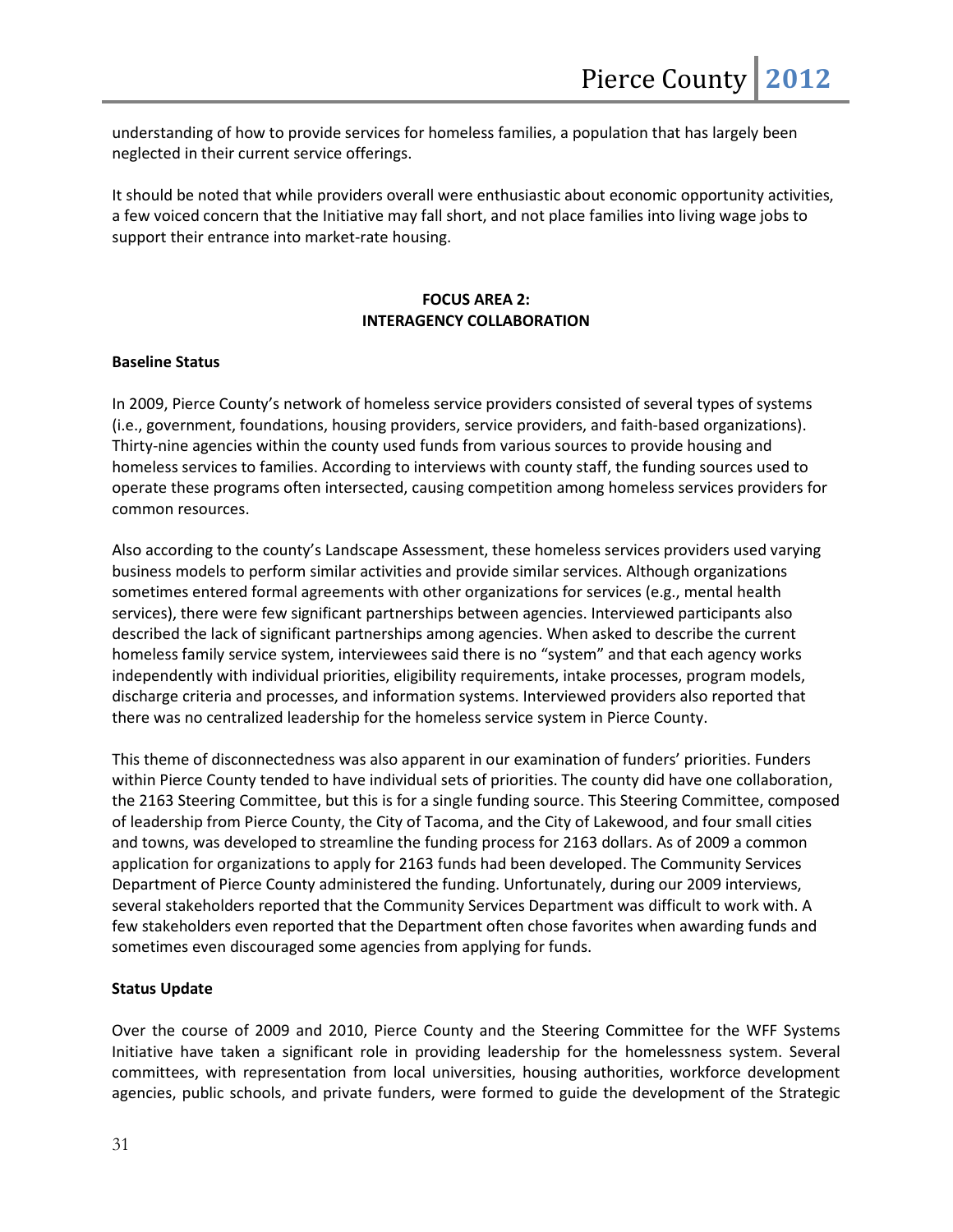and Implementation Plans. In addition, an oversight group of funders was created to oversee and execute the Initiative, as well as the entire homelessness system in Pierce County. This group is composed of local funders from the County's Department of Community Connections, the City of Tacoma, Human Rights and Human Services, the City of Lakewood, Building Changes, the United Way of Tacoma/Pierce County, the Greater Tacoma Community Foundation, Tacoma and Pierce County Housing Authorities, and Pierce County Workforce Development Council. Members of this funders' group signed a Compact for Change agreeing to meet regularly and create policy alignment and funding strategies that oversee the Implementation Plan.

In addition to the Funders' Group, the county has made progress in creating partnerships with workforce development agencies and with the local McKinney-Vento liaisons. However, the county has encountered some challenges with developing collaborative relationships with prospective partners, such as DSHS and local colleges and trade schools.

## **Outcomes as February 2011**

## Level of Coordination

In regards to the extent of their involvement with the planning and implementation process, we found that while interviewees noted they were a member of a workgroup or committee, there was often general confusion about which committees they were serving on, their respective roles and responsibilities, and plans for the overall Initiative. One explanation for this lack of clarity is that, along with the committees organized specifically for the Initiative, interviewees were also involved with other committees such as the Building Changes' WFF Leadership Committee, the Bill and Melinda Gates Foundation Data Solutions Workgroups, and other local workgroups organized by the Tacoma-Pierce County Coalition to End Homelessness. Another possible explanation for the lack of awareness is that some interviewees noted that because of other work obligations, they did not have consistent attendance for the planning committees and workgroups. Finally, the county leads reported that since their recent system change efforts have largely been focused on the centralized intake system, this could contribute to lack of awareness about plans for other systems change activities.

It should be noted that throughout our interviews with various stakeholders we sensed community spirit and collaboration. There were multiple reports of leadership from the County Executive and the Department of Community Connections planning staff. This is a noticeable change compared to the baseline data collection when the community expressed the sentiment that there was no leadership in the homeless system for families.

## **FOCUS AREA 3: DATA DRIVEN DECISION-MAKING**

## **Baseline Status**

As of 2009, the county or homeless housing providers did not have the capability to conduct data-driven decision making. While the county required agencies receiving federal and state funds to use HMIS, the majority of providers were submitting incomplete and poor quality data. The county leads reported that data entry was not consistent among programs, and the data was not entered in a timely manner at the agency level. This rendered any reports to be unreliable and largely useless. Also, the HMIS was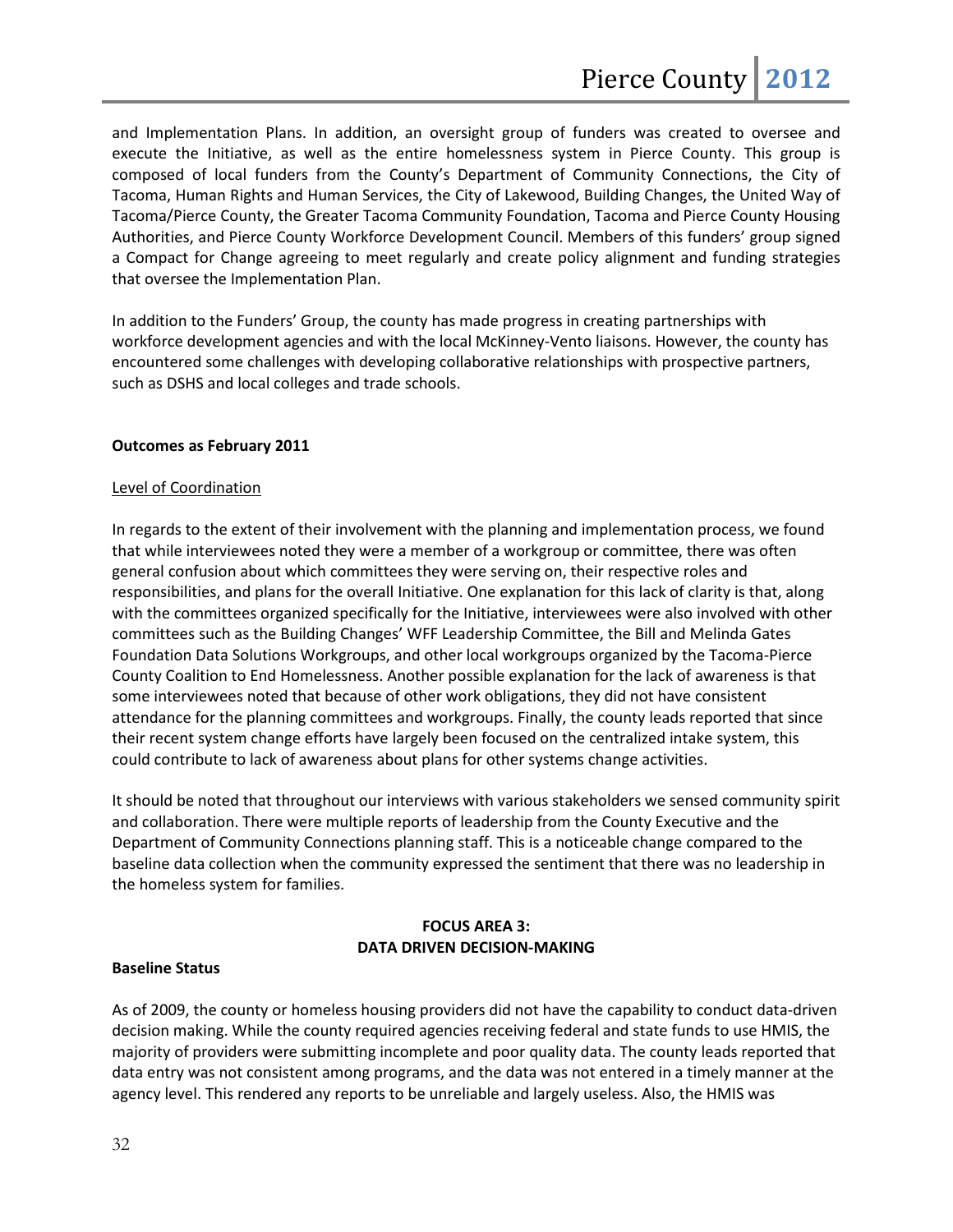operating in a "closed" system that did not allow agencies to share clients' information with other agencies who might be serving the same families.

## **Status Update**

The county reported using a significant portion of the infrastructure dollars provided by the Bill and Melinda Gates Foundation to perform a countywide system upgrade of its HMIS system. This resulted in quicker system operations, a more sophisticated report-writer, and a friendly user interface that facilitates data entry for end users. In 2011, the county also hired a full-time staff person to provide technical assistance to providers and troubleshoot issues with the HMIS. Finally, the HMIS system was developed to support the rollout of AP4H.

## **Outcomes as of February 2011**

## Status and Use of HMIS

The county reports that participation in the HMIS system is close to 100 percent, and it has seen great improvements in the timeliness and quality of the data received by provider agencies. During interviews with providers, they also noted a new ease with using the system, and reported that technical assistance from the county staff has been helpful.

Moreover, the county and Associated Ministries have been able to capture information about those families seeking and receiving services through centralized intake. This ability to capture information supported them in making decisions for future program planning. They were able to track the number of assistance requests received per month, alter AP4H's staffing patterns to answers calls in a "live" manner, and conduct intake assessments within 48 hours. The data also helped the county understand who was in need of assistance. The county leads report that in the first year of AP4H, 85 percent of the calls received were from families, and the majority of these families were requesting prevention assistance. The county leads also report learning that African Americans are significantly overrepresented in the pool of clients requesting services. They represented over a third of the calls, yet they only represent 7 percent of the population in Pierce County. The county is using this data to develop plans for how to effectively target families and provide prevention assistance in Year 2 of the Initiative.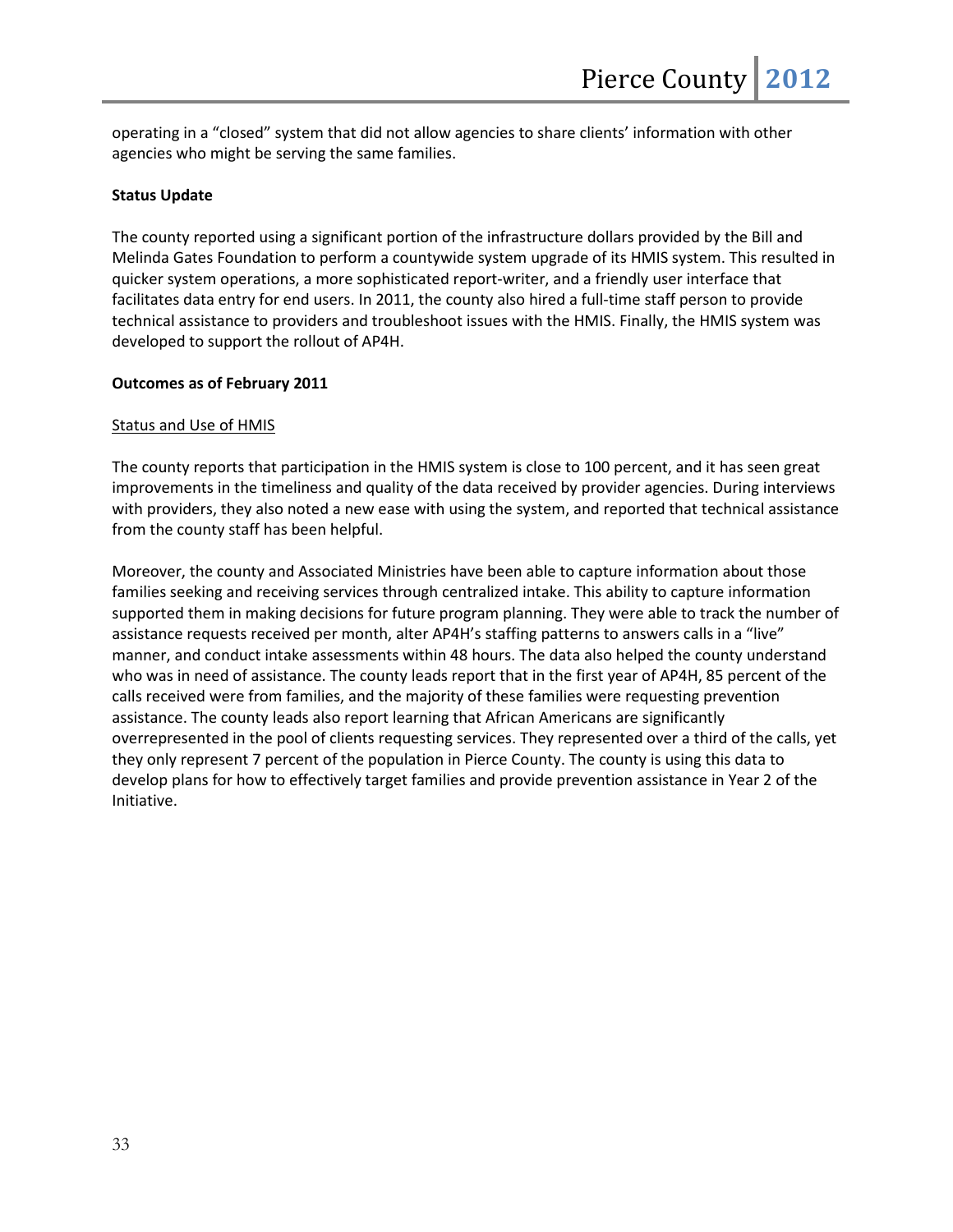## **Appendix I C: Snohomish County**

## **FOCUS AREA 1: PROMISING PRACTICES**

#### **Overview of the System at Baseline**

*Current Configuration of the Homeless Service System*

The Snohomish County Homeless Policy Task Force (HPTF) has led the planning and development of Snohomish County's Continuum of Care (CoC) System for the homeless for 15 years. The HPTF is a countywide, community-based planning group encompassing nonprofit organizations (including those representing people with disabilities), government agencies (including Snohomish County Human Services, Snohomish County Office of Housing and Community Development, Washington State Department of Corrections, and Washington State Department of Social and Health Services), public housing authorities (including Housing Authority of Snohomish County, Everett Housing Authority, and Tulalip Housing Authority), faith-based and other community-based organizations, homeless providers, housing developers, veterans' representatives, homeless representatives and advocates, and mainstream resource providers (including Compass Health, the Community Health Center, and Snohomish Health District).

In 2006, HPTF published a 10-year plan, entitled *Everyone At Home Now.* The plan is based on a movement toward ending rather than managing homelessness. The plan outlines six long-term policy initiatives that will create the sustainable solutions necessary to end homelessness by the year 2016. These are (1) to expand affordable housing coupled with appropriate support services where need is most prevalent; (2) to expand homeless prevention services; (3) to develop a community wide access system to minimize the duration and impact of homelessness and maximizing effective resource allocation; (4) to base the development of new housing stock and services upon accurate need and capacity data; (5) to provide funding to maintain existing housing and services that demonstrate measurable outcomes and overall progress towards ending homelessness; and (6) to develop housing coupled with appropriate support services targeted for chronically homeless persons.

The January 2009 Point in Time Count for Snohomish County showed 44 families with children residing in emergency shelter, 277 residing in transitional housing, 33 unsheltered families, and 46 families living "doubled-up."

There are 14 providers of emergency shelter, with a total number of 254 units, including both shelter beds and motel vouchers. There are 19 providers of transitional housing, with a total of 534 units, and there are 8 providers of permanent housing, with more than 2,000 units (including housing subsidies). These providers are composed of both nonprofit and faith-based agencies.

Housing providers tend to specialize in different populations. Housing Hope serves families, the YWCA primarily serves women with children, and Volunteers of America serves both families and individuals. Interfaith Associates of NW Washington is the only emergency shelter reserved for families. However, males over the age of 14 are not permitted, which makes this an impractical choice for many families who do not want to separate. The Salvation Army is the only cold weather emergency shelter in the area. There is strong support among the providers for maintaining this system of separate niches,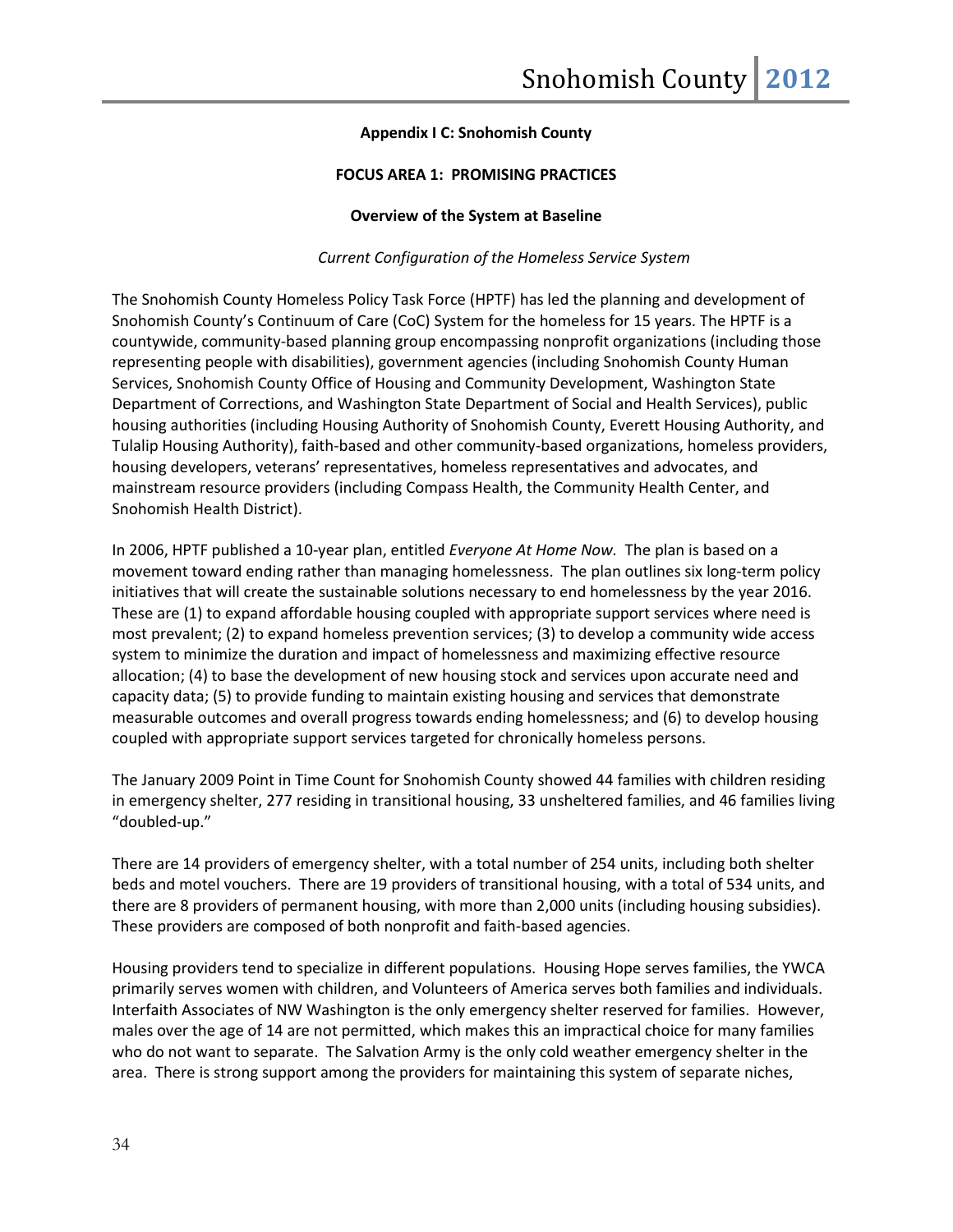although some county leaders believe this system discourages competition and innovation in service delivery.

## **Pillar 1: Entry into the Shelter System**

## **Baseline Status**

At the time of our site visit in 2009, Snohomish County operated a coordinated entry system for families called Coordinated Case Management (CCM). CCM was developed in 2007 in response to a need for a single entry point for homeless families. It was housed at Volunteers of America, in Everett, and was operated by two case managers. Families who called 211 or contacted participating providers directly were referred to CCM. When they called CCM, they were administered a brief screening tool to determine the types of housing for which they were eligible. At that time, families could specify that they were looking for emergency shelter, transitional housing, or both. Once intake was complete, families were placed on computerized wait list for housing. Families were expected to call CCM at least once a month to maintain their position on the wait list. CCM case managers would routinely clean the list of families who were no longer calling in. Providers with available housing slots would reference the CCM data management system to identify families who met their program's eligibility criteria.

The goal of the CCM system was to create a more direct pathway to housing. However, noted both in the Landscape Assessment and during interviews with providers and families in the system, there were not enough shelter and transitional housing units to take people off the wait list in a reasonable amount of time. Families suggested that prior to CCM if they called the right place at the right time they could often be placed into housing immediately. Under the CCM system, they often waited between six and nine months to receive housing. Moreover, families did not receive needed services while they were on the wait list because there was no system in place or funding available to assess families and give them referrals.

At the end of June 2009, there were 1,114 households (2,729 family members) seeking shelter and/or transitional housing in Snohomish County through the CCM intake process. Of these households, 88 percent of them reported being homeless at time of intake. The number of families with children on the waiting list for emergency shelter was 659, up 18 percent from May 2009 when 558 families with children were on the waiting list. There were 930 households with children seeking transitional housing in June 2009; 199 more families than were seeking transitional housing in May, an increase of 27 percent over one month. Of all the households, thirteen percent sought only shelter, 41 percent sought only transitional, and 46 percent sought both (Landscape Assessment).

During our site visit in 2009, providers and community leaders expressed a great deal of support for making changes to the system so that it worked more efficiently. However, they also wanted to honor the system that was already in place. The County leads noted that when they spoke about specific changes, providers tended to cling to what they already had. During the planning process there was a great deal of debate about whether coordinated entry would consist of a single point of entry (as was the intention of CCM) or whether it would be a coordinated process with many points of entry.

## **Strategic and Implementation Plans**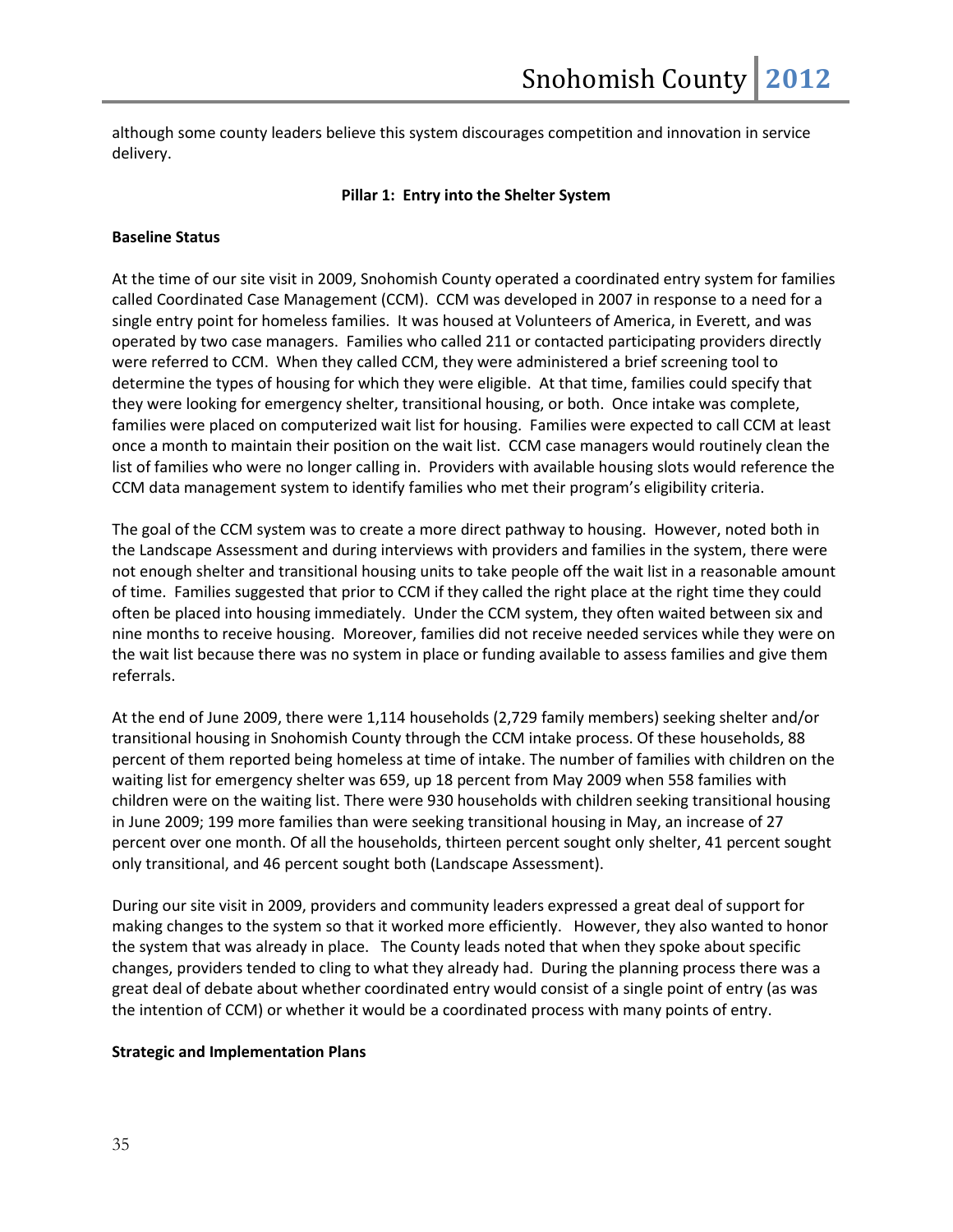The *Investing in Families* (IIF) Strategic and Implementation Plans present a strategy for coordinated entry and assessment for families at risk of or experiencing homelessness that outlines two key objectives. First, the county will develop a uniform screening/initial assessment system to triage families into high, medium, or low need. Then, it will identify one entity through a competitive bid process to provide coordinated entry services to 50–100 families participating in the pilot project. This entity would conduct coordinated entry with a navigator, employed by the county, who would conduct the screenings and assessments, address immediate housing needs, develop an individualized selfsufficiency plan, and broker needed services.

## **Status Update (as of January 2012)**

CCM was dissolved as of December 2010. In its place, 10 participating providers are each maintaining their own wait lists of generally 50–100 families or individuals (depending on whom they serve). Together they developed a uniform one-page screening tool. Data about these families is entered into a ClientTrack data system, which includes all required Homeless Management Information System (HMIS) data elements. This data system is "open," such that any of the participating providers can access any of the wait lists to find eligible families if they have an opening. While families are on these wait lists, the providers work with them to access needed services and referrals.

In the first half of 2011, the County hired a Navigator. She worked with the county leads, Annie Laurie, and a representative from HMIS to create the screening and assessment tools that would be used to categorize families into high, medium, and low need and to further assess their service needs and outline the housing and service criteria on which level of need would be determined. They also determined that the navigator role would be divided into three positions. A coordinated intake specialist administers the 20-question intake and determines the initial path for each family. The housing resource specialist serves families who are homeless or at imminent risk of homelessness (within 30 days). The navigator serves families who not at imminent risk of homelessness and have a number of other service needs.

In June, Catholic Community Services Western Washington (CCSWW) won a Systems Innovation Grant (SIG) from Building Changes for \$20,000 (which served as a match for \$100,000 provided by Snohomish County EHP money), to implement the coordinated entry system, including positions for a coordinated entry specialist and a housing resource specialist to work alongside the navigator. In June, the Workforce Development Council of Snohomish County (WDCSC) also received a SIG grant in the amount of \$369,600 from Building Changes to establish a flexible fund for families participating in the pilot project.

The county also identified and entered into a memorandum of understanding (MOU) with the organizations that would refer families to the pilot project. This MOU outlined how many families each organizations could refer and when between July 18, 2011 and October 7, 2011 those referrals could happen. Table 1 lists the organizations and the number of referrals per organization. The referral organizations, deliberately chosen because they serve diverse groups of families, including those with low, medium, and high needs, and the schedule for making referrals was developed by an ad hoc work group of the Strategic Advisory Coordinating Committee. The county also established an MOU with service delivery partners under the *Investing in Families* pilot project*.*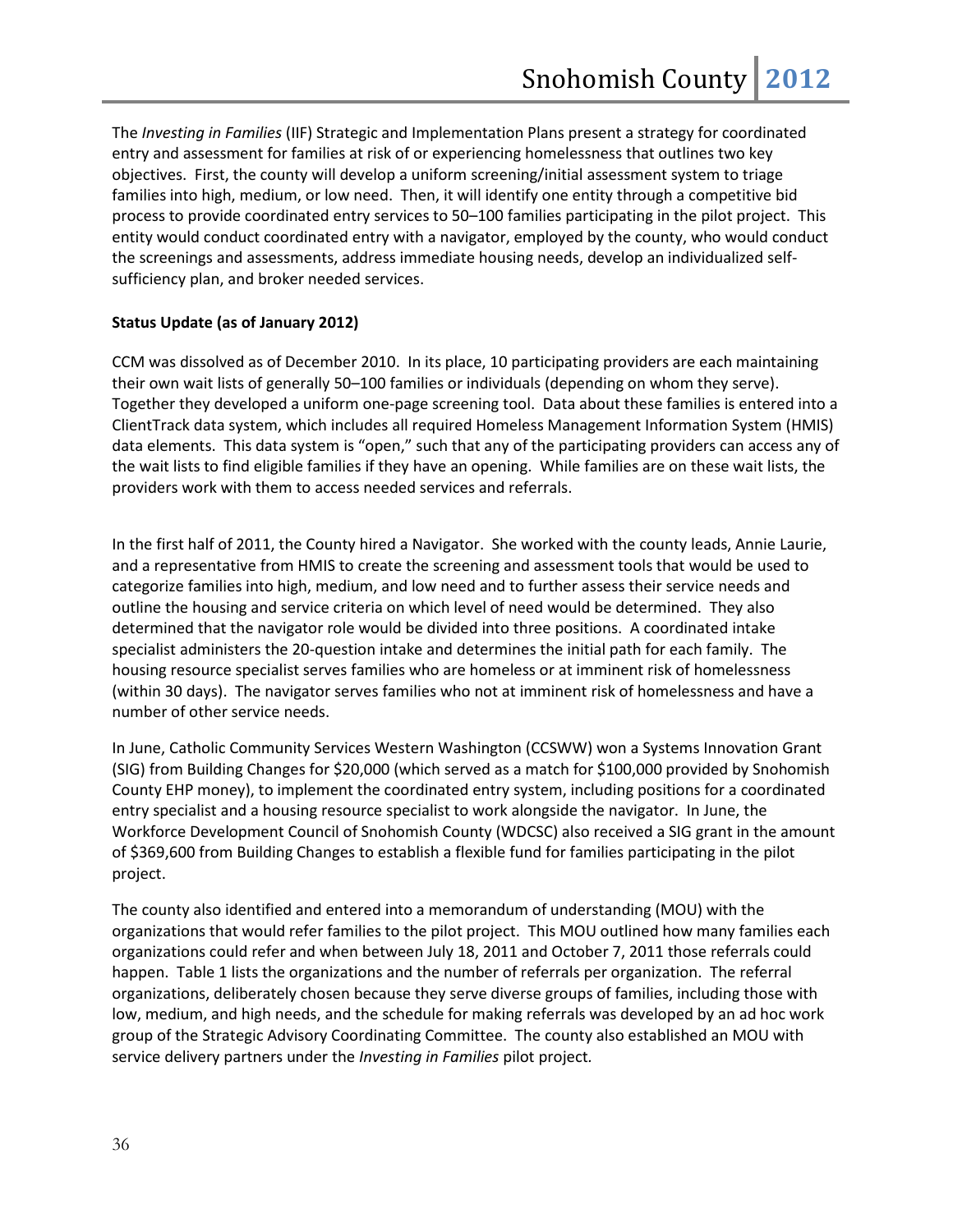| <b>Organization</b>                                            | <b>Number of Referrals</b> |
|----------------------------------------------------------------|----------------------------|
| Interfaith Family Shelter                                      | 3                          |
| Project Self-Sufficiency                                       | 4                          |
| <b>WorkSource Snohomish County</b>                             | 6                          |
| Sky Valley Community Service Organization                      | 6                          |
| <b>Everett Housing Authority</b>                               | 3                          |
| Project CATCH                                                  | 4                          |
| Immigrant and Refugee Forum                                    | 6                          |
| Coordinated Intake Registration Lists<br>(determined by CCSWW) | 10                         |
| Take the Next Step                                             | 6                          |
| <b>Familias Unidas</b>                                         | 6                          |
| <b>Everett Public Schools</b>                                  | 3                          |
| Monroe School District                                         | 3                          |
| Early Childhood Education and Assistance<br>Program            | 3                          |
| Snohomish County Jail                                          | 6                          |
| <b>Head Start</b>                                              | 3                          |
| Housing Authority of Snohomish County<br>(HASCO)               | 3                          |
| <b>Total</b>                                                   | <b>75 families</b>         |

## **Table 1. Investing in Families Pilot Project Referral Partners**

The pilot project launched in July 2011, as planned. The navigator's office was re-located to CCSWW in Everett so that the coordinated intake specialist, the housing resource specialist, and the navigator would be co-located. As of December 2011, all 75 families had been referred to coordinated entry, triaged into one of three paths, and served by the housing specialist and the navigator, if necessary.

During this time, the Housing Authority of Snohomish County (HASCO) was awarded 50 Family Unification Program (FUP) vouchers. The Investing in Families Strategic Advisory Coordinating Committee agreed that the 50 FUP voucher recipients could also be enrolled through the IIF Coordinated Intake Process.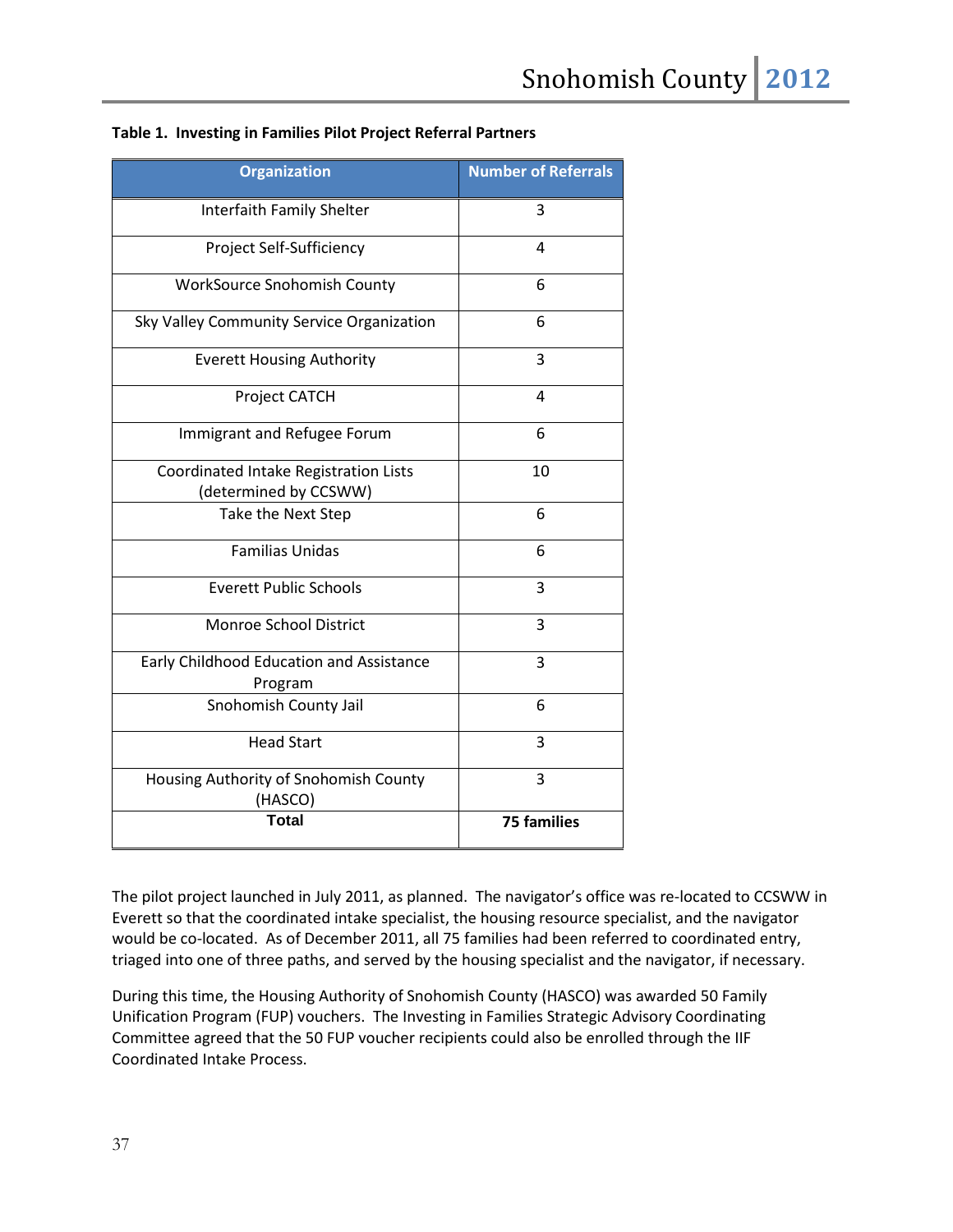The pilot project is being run out of both an urban and a rural location. One office is located in Everett, where CCSWW is headquartered, and the second office is in Monroe, where CCSWW staff operate coordinated entry through a new WDCSC center. This center opened in the fall of 2011 when St. Vincent DePaul renovated a building and rented half to WDCSC for \$1 per year to operate the WorkSource Monroe center. The coordinated intake specialist and the navigator spend a few days each week in Monroe.

As part of a plan to roll out Coordinated Intake across the county, an additional Coordinated Intake center is about to open at Volunteers of America in Everett. Their staff has been trained on how to administer the Coordinated Intake paperwork, how to enter the data into the data system, and where to refer people.

## **Outcomes (as of February 2011)**

## **Awareness**

The providers felt that they were not as involved in the development of the implementation process as they were in the earlier two phases. Moreover, they did not seem to understand that the coordinated entry system that was being tested in the pilot project would not be rolled out countywide. It seems that many of them believe if the process is successful, more Navigators will be hired as coordinated entry roles out countywide. The county leads assured us this message had been well communicated to the providers, so they were unsure why there were lingering questions about this.

## Acceptance and Participation

As of February 2011 none of the providers were directly participating in the pilot project because it was not yet operational. The providers seemed supportive of the Initiative generally, but almost all of said that they had too many unanswered questions to know for sure how things were going to play out. They are also frustrated by how long it is taking for the plan to take effect ("2½ years of planning is a heck of a long time"). The frustration is compounded by the plan for a pilot study that would only serve 50–100 families the first year. While they said they understood the rationale for the pilot study, there was still disappointment that so few of their families will be served by it.

## **Pillar 2: Prevention**

## **Baseline Status**

One of the long-term policy initiatives outlined in the Snohomish County Ten Year Plan was to expand homeless prevention services. However, at baseline, Snohomish County did not have extensive prevention services or a coordinated system for accessing and/or administering those services.

In 2009 homelessness prevention services were primarily available through two programs, the Emergency Shelter Grant (ESG) Program and the Emergency Shelter Homelessness Prevention (ESHP) Program. Funds from these two programs provided emergency shelter, homelessness prevention, and case management to individuals and families who were homeless or were at risk of homelessness. The prevention portion of the funds was used to keep families from becoming homeless through the provision of emergency rental assistance (Landscape Assessment). Snohomish County also received Homelessness Prevention and Rapid Re-Housing Program (HPRP) funds or rapid housing and homeless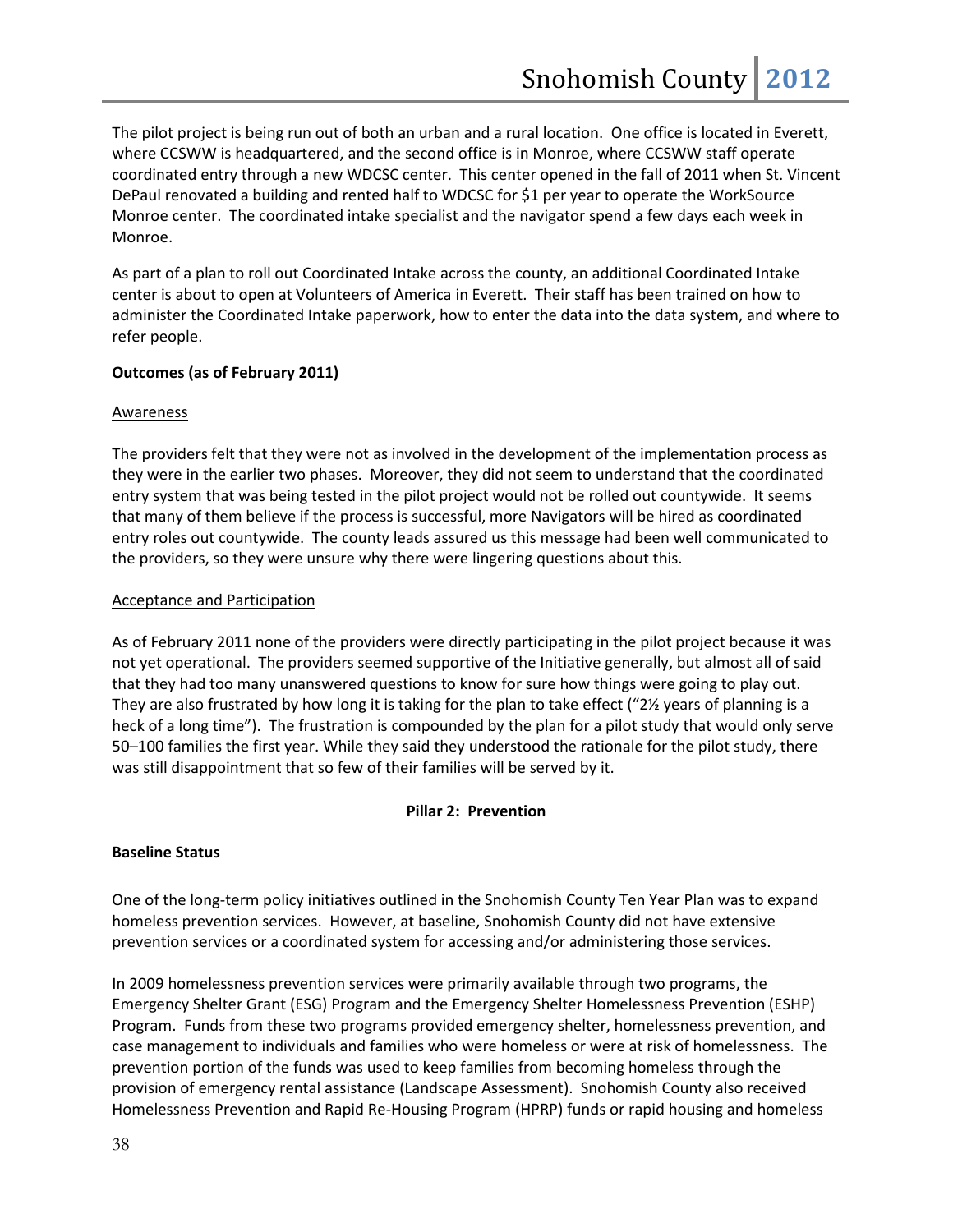prevention through the American Recovery and Reinvestment Act of 2009, to provide the first month's rent or temporary rental assistance. Interviews with case managers revealed other prevention services included landlord-tenant mediation, foreclosure or eviction prevention, assistance with paying utility deposits, security deposits, first/last months' rental deposits, major and minor home repair services, and weatherization services (site visit notes). However, government officials, providers, and families all indicated that there were insufficient amounts of available services to meet the needs of the community. The amount of money available for short-term rental assistance was limited and was often gone within the first few days of the month. Moreover, there was limited legal assistance for families to mediate tenant-landlord conflicts, to prevent evictions, or to assist with foreclosures (Landscape Assessment).

The Snohomish County network of Family Support Centers often served as the first point of contact for many families seeking assistance with housing and related needs, including prevention and early intervention services. The seven centers are located in throughout the county with one center each in Darrington, Lake Stevens, Lynnwood, Stanwood, and Sultan as well as two centers in Everett (Landscape Assessment). However, there was no system in place to identify families who may be in need of prevention services. According to the Landscape Assessment, the system at baseline did not intervene early enough or aggressively enough to serve families who were at risk of homelessness, the public school system was underutilized as a first line of defense against homelessness for vulnerable families, and families requiring prevention services did not have access to case management assistance or receive referrals to other services in conjunction with prevention assistance.

A number of the homeless individuals we met with indicated they had received prevention services before becoming homeless. However, they noted, it required a great deal of effort to piece together enough resources to be beneficial and, even then, they only managed to delay foreclosure or eviction for an additional month or two.

## **Strategic and Implementation Plans**

The *Investing in Families* Implementation Plan lays out a strategy for prevention that includes two objectives. These are (1) to develop an early warning, outreach, and diversion system for families and youth who are at risk of homelessness, including training of partners and dissemination of a 5–10 question screening tool intended to capture housing stability among other items, and (2) to use best practices research to develop a menu of diversion/prevention services to include, but not be limited to, mediation, information, referral, coaching, family strengthening, and access to financial assistance and supportive services.

## **Status Update**

As part of the early warning system, the county leads included referral partners in the *Investing In Families* Pilot Project organizations that serve low-income families who are at risk of homelessness in the future, such as WorkSource Snohomish County, Everett Public School, and Head Start. These families are referred to the coordinated intake specialist, who administers a one-page screening tool to determine their level of need. If they do not have immediate housing needs, they are provided with prevention services, such as one-time rental assistance and bus passes. The plan is that when *Investing In Families* rolls out across the county, organizations that serve families at risk of homelessness will use the one-page screening tool to determine the level of need of their clients and be able to make appropriate referrals.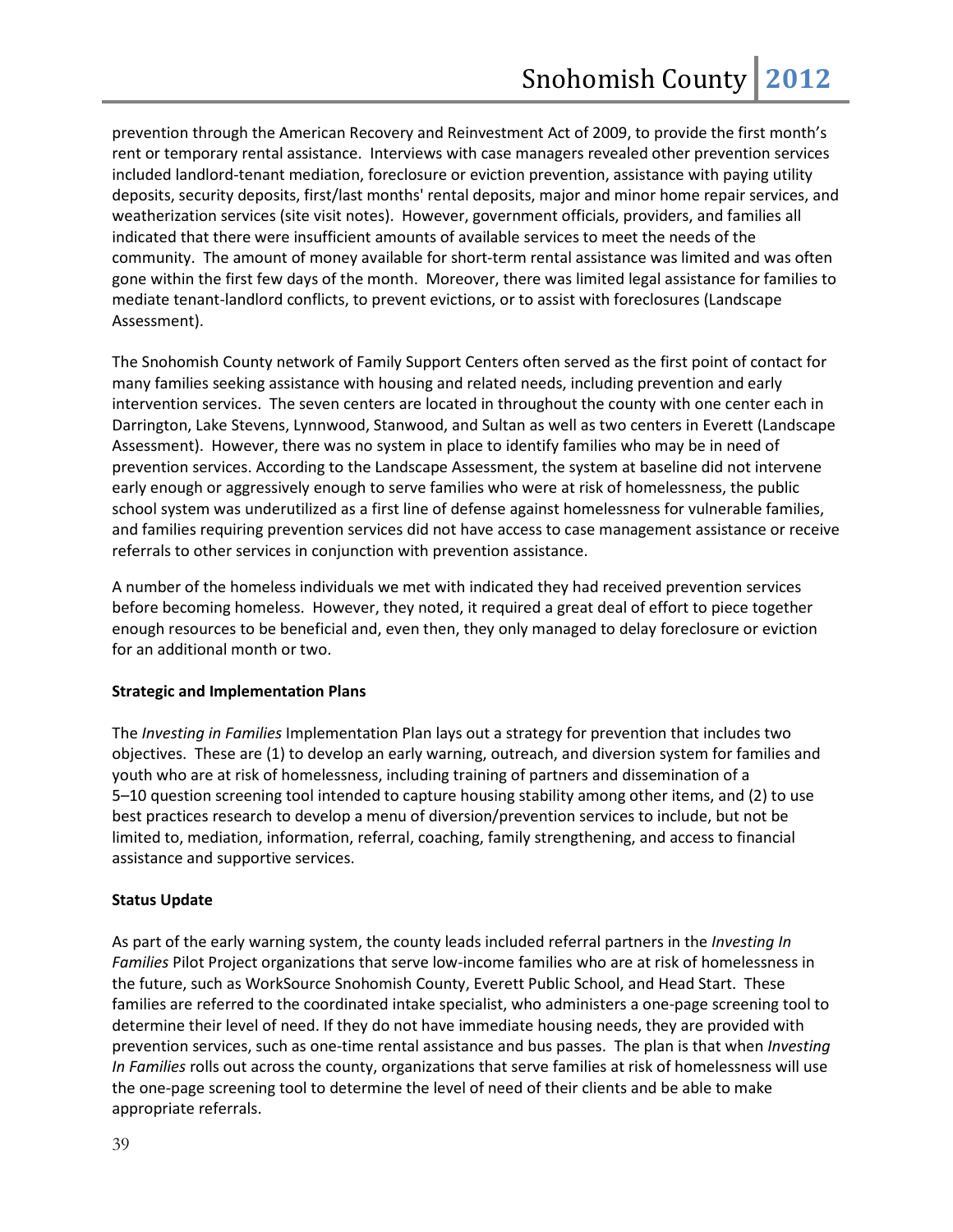As part of the pilot project, Volunteers of America was awarded a SIG grant from Building Changes for \$32,040 (which served as a match for \$32,040 of a Consolidated Housing Grant) to provide prevention services. They also received a SIG grant in the amount of \$9,834, a match for \$24,568 Community Service Block Grant (CSBG) money, to fund a dispute resolution center so that tenants and landlords who are experiencing conflict can work to resolve those conflicts before they escalate to eviction. An additional SIG grant was awarded to Snohomish County Legal Services (SCLS) for \$30,429 (which served as a match for \$76,071 of CSBG money) for a team of two legal advocates who represent families by filing briefs, preventing eviction notices from being filed, and putting a stop to eviction notices that have already been filed so that the family can stay in their housing.

## **Outcomes (as of February 2011)**

## Awareness

Although some providers were aware of efforts to include prevention and diversion activities in the pilot project and to enroll in the pilot families who were at risk of homelessness, at the time of our site visit in February 2011, none were aware of specific prevention plans. There were limited prevention resources available in the county. Awareness of prevention resources varied across the providers.

## Acceptance and Participation

There were no data collected on acceptance or participation during the site visit.

## **Pillar 3: Rapid Housing**

## **Baseline Status**

At baseline, there were not many rapid housing services available in Snohomish County. In fact, a significant barrier in the system was the lengthy wait list to housing. The goal of the CCM system was to create a more direct pathway to housing. However, there were not enough shelter and transitional housing units to take people off of the wait list in a reasonable amount of time. The ability to move families into permanent housing was severely limited by the lack of availability of housing subsidies. Both the Housing Authority of Snohomish County (HASCO) and the Everett Housing Authority (EVA) had extensive wait lists for housing subsidies. In 2009, only 11 families were taken off the HASCO wait list, which had over 5,000 families on it. The EHA wait list had not been open to new families since 2004.

Additionally, there was not enough affordable housing in the community because of high housing and land prices and poorly regulated growth. It was noted that the county was not always in accordance with Washington State's Growth Management Act, passed in 1990, which ensured that affordable housing was included in every jurisdiction's comprehensive development plans. Snohomish County had several organizations that were working to address barriers to affordable housing; nevertheless, there were insufficient local dollars to address affordable housing needs (in part due to loss of the Real Estate Excise Tax revenues for housing) by providing financing for such things as predevelopment loan funds, bridge financing, land banking, and the preservation of existing affordable units.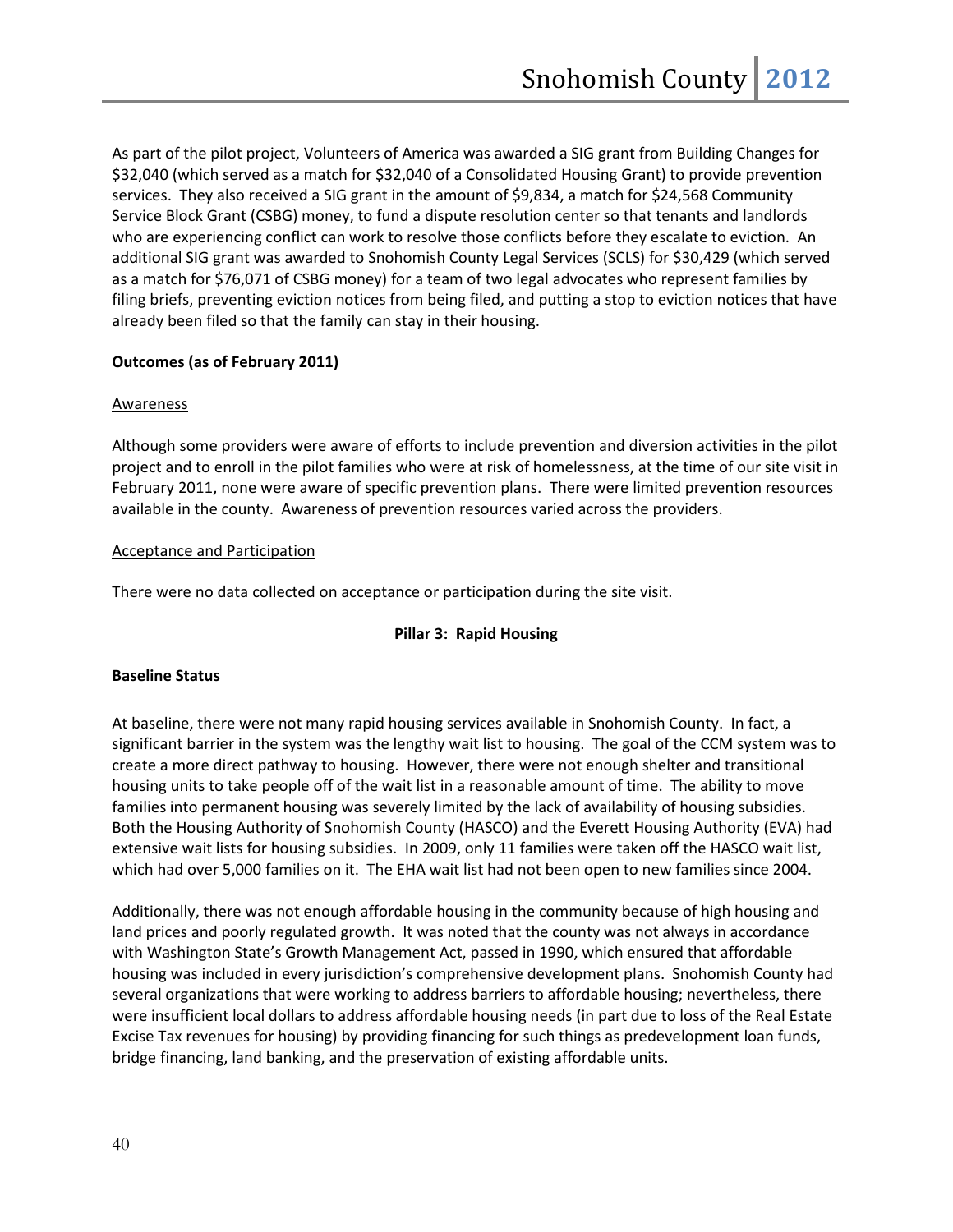The Landscape Assessment noted that shortage of affordable housing units and housing subsidies was particularly marked in rural areas of Snohomish County, and that the lack of affordable housing acted as a deterrent to families at every point in the housing continuum. This shortage resulted in some families re-entering shelters or experiencing recurring homelessness.

At the time of our site visit in 2009, there was also a reluctance to move away from the traditional continuum of care approach towards a housing first approach. Providers repeatedly mentioned that the process of moving from emergency shelter through transitional housing to permanent supportive housing was both beneficial and necessary to connect families with the supportive services they needed to maintain permanent housing. Providers argued that Snohomish County needed more serviceenriched housing programs with services onsite to provide stable long-term housing. Providers said they understood the importance of a housing first model but many believed there were other needs that need to be addressed before permanent housing is in place. County leaders indicated that this reluctance to embrace a new service model by the primary providers serving families presented a barrier to establishing a successful rapid housing agenda.

Individuals from throughout Snohomish County argued that without additional money for housing the Systems Initiative would not be successful. Some organizations, including HASCO, suggested that Gates needed to fund additional housing subsidies if they wanted fewer homeless families in the system.

## **Strategic and Implementation Plans**

The *Investing in Families* Implementation Plan lays out a strategy for rapid housing that includes plans to develop a system for accessing and addressing housing stability, including developing and implementing a continuum of housing assistance and support services and to develop a housing supply continuum, including developing and implementing a program that would engage and incentivize private sector landlords to provide housing to families who are at risk of homelessness; creating a plan to generate affordable housing units; and developing a best practices system of emergency shelter. These plans include utilizing \$1.1 million in Neighborhood Stabilization Program Phase 1 funds to provide housing for 10 families in the pilot project and utilizing Neighborhood Stabilization Program Phase 3 funds to expand the stock of housing available to low-income families.

## **Status Update**

Just prior to our site visit in February 2011, the Housing Consortium had been hired, with infrastructure money, to develop a Landlord Liaison Project. They had proposed three different options for how a Landlord Liaison Project might work but the county leads felt unable at that time to choose which option, if any, to pursue until they received greater indication of what funding might be available to support this in coming years. Once the *Investing In Families* pilot project was launched, the county leads decided a standalone Landlord Liaison Project was not sustainable in Snohomish County. Instead the landlord liaison functions have been incorporated into the housing resource specialist position, which reaches out to landlords and works hard to cultivate relationships with them. The county leads are planning on maintaining a position for a housing locator/landlord liaison as the pilot expands countywide such that any of the participating provider agencies could reach out to the housing locator to help match families with appropriate housing units. The housing locator would have access to a flexible fund account to help families with security deposits for rent and utilities. Further, the county was exploring options for creating a web-based housing locator application, which would enable any provider in the county to assist families in locating suitable housing.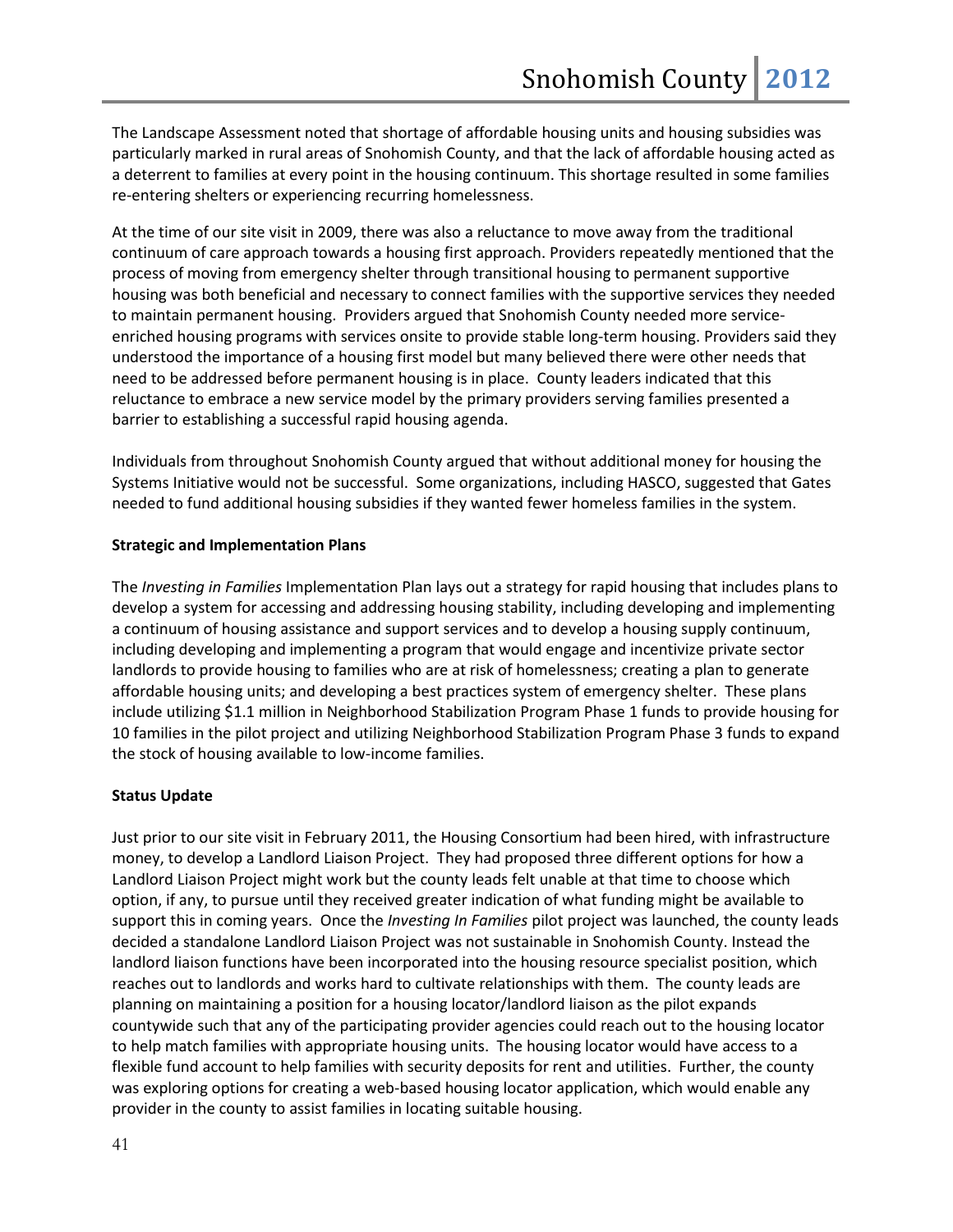Of the first 46 families in the pilot project who needed assistance with housing, 29 (63%) of them received some type of housing. Nearly half (44%) received some type of permanent housing, and only 23 percent were placed in an emergency shelter or motel.

| <b>Types of Housing Accessed or Retained by IIF</b><br>Families* | <b>Number/Percent of</b><br><b>Families*</b> |
|------------------------------------------------------------------|----------------------------------------------|
| <b>Emergency Motel</b>                                           | 6(20%)                                       |
| <b>Emergency Shelter</b>                                         | 1(3%)                                        |
| <b>Temporary Subsidized Housing with Services</b>                | 5(17%)                                       |
| Temporary Subsidized Housing without services                    | 5(17%)                                       |
| Permanent Subsidized                                             | 7(24%)                                       |
| Permanent Unsubsidized                                           | 6(20%)                                       |
| Temporary Support to Stay in Private Housing                     | 1(3%)                                        |
| Total                                                            | 29                                           |

\* Data from Annie Laurie Armstrong's evaluation of families in the IIF Pilot Project.

## **Outcomes (as of February 2011)**

## Awareness

There were no data collected on acceptance during the site visit.

## Acceptance and Participation

There was some skepticism raised about the potential success of the Initiative without additional funding from HUD for permanent vouchers. It was noted by at least one interviewee that it would have been preferable to have the Gates Foundation providing continued financial support for the wraparound services associated with the Sound Families units.

One provider admitted that he was unsure of how the pilot project would address rapid housing, but he expressed concern that families in the pilot project would be given priority in housing over families who had been waiting longer in order to achieve the goals laid out in the Implementation Plan.

## **Pillar 4: Tailored Services**

## **Baseline Status**

Although there was a wide range of services available in Snohomish County at baseline, the delivery of those services was both insufficient to meet the needs of the population and disorganized across providers.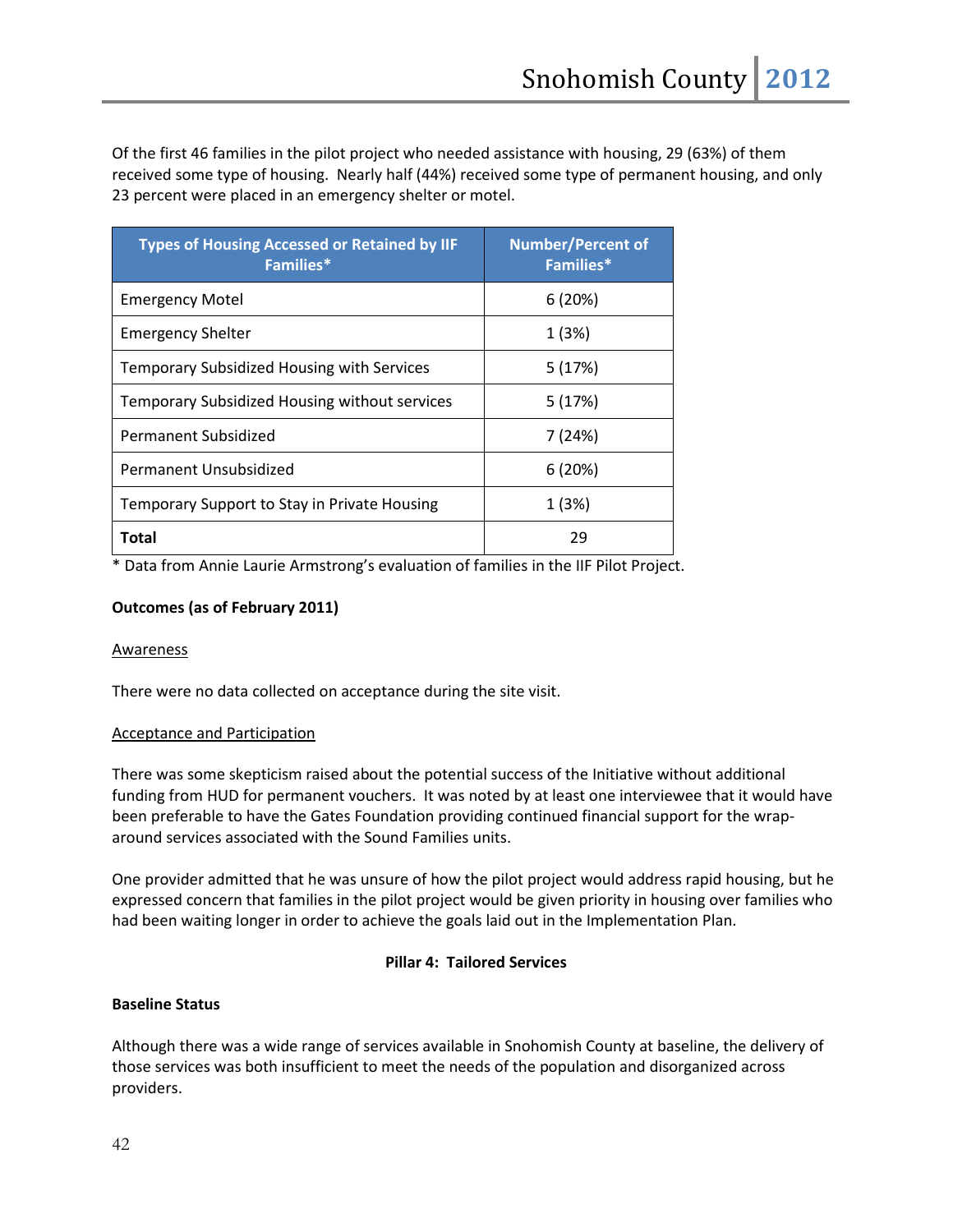During our site visit, providers noted that there was insufficient availability of some services. Specifically, they indicated a need for more physical health services, dental care, mental health services, substance abuse and detox services, and services focused on education and employment. They also noted that among some populations all services were difficult to secure. For example, families on the CCM wait list and those in permanent housing often did not receive the services they needed. As noted in the Landscape Assessment, most services were not available until a family becomes homeless and they often ended when a family secured permanent housing. To address this issue, the providers argued that Snohomish County needed more service-enriched housing programs with services onsite to facilitate stable long-term housing.

Snohomish County had recently passed a one-tenth of one percent sales tax increase that would be used to fund mental health and chemical dependency services. The Snohomish County Human Services Department was in the process of developing a plan for how this money would be used.

The system was also somewhat disorganized. Many families were served by multiple case management systems. As a result, families repeated assessments or developed service plans that were not wellaligned with one another. The Landscape Assessment noted that policies and practices of different service systems frequently conflicted or were redundant, slowing the pace of many families to become self-sufficient. Additionally, many providers did not know if families were following up with the services to which they had been referred. The data systems that tracked the services families received were "closed" systems. That is, providers were not able to access assessment information gathered by other organizations or services received by them. This often led to families receiving only a portion of the services they needed. As one provider noted, "There's no guarantee that one person will get all the pieces they need. Just because they're getting one service, there's no guarantee that they are getting others, because the system is so disjointed." Finally, across the board people whom we interviewed pointed out the need for tighter integration between case management, service receipt, and economic opportunities so that families could move more quickly towards self-sufficiency.

## **Strategic and Implementation Plans**

The Strategic and Implementation Plans lay out a strategy for tailored services that include plans to develop a system for accessing and addressing families' service needs, using the Snohomish County Self-Sufficiency Matrix; develop a process for making referrals to an appropriate generalist or a specialist navigator based on those service needs and to establish a flexible fund account to procure these services if necessary; and develop a system for creating a family self-sufficiency plan and for continued, coordinated case management, such that the navigator will continue to support the family until the family is connected to a case manager through a housing, health, economic opportunity, or other service program, at which point the case manager will assume responsibility for working with the family on achieving the outcomes identified in its self-sufficiency plan. In order to support these efforts, the county leads will also identify one entity through a competitive bid process to provide family counseling and family law services for families in the pilot project as well as other families in Snohomish County experiencing homelessness or at risk of homelessness and redeploy the one-tenth of one percent resources to deliver wrap-around recovery and prevention services.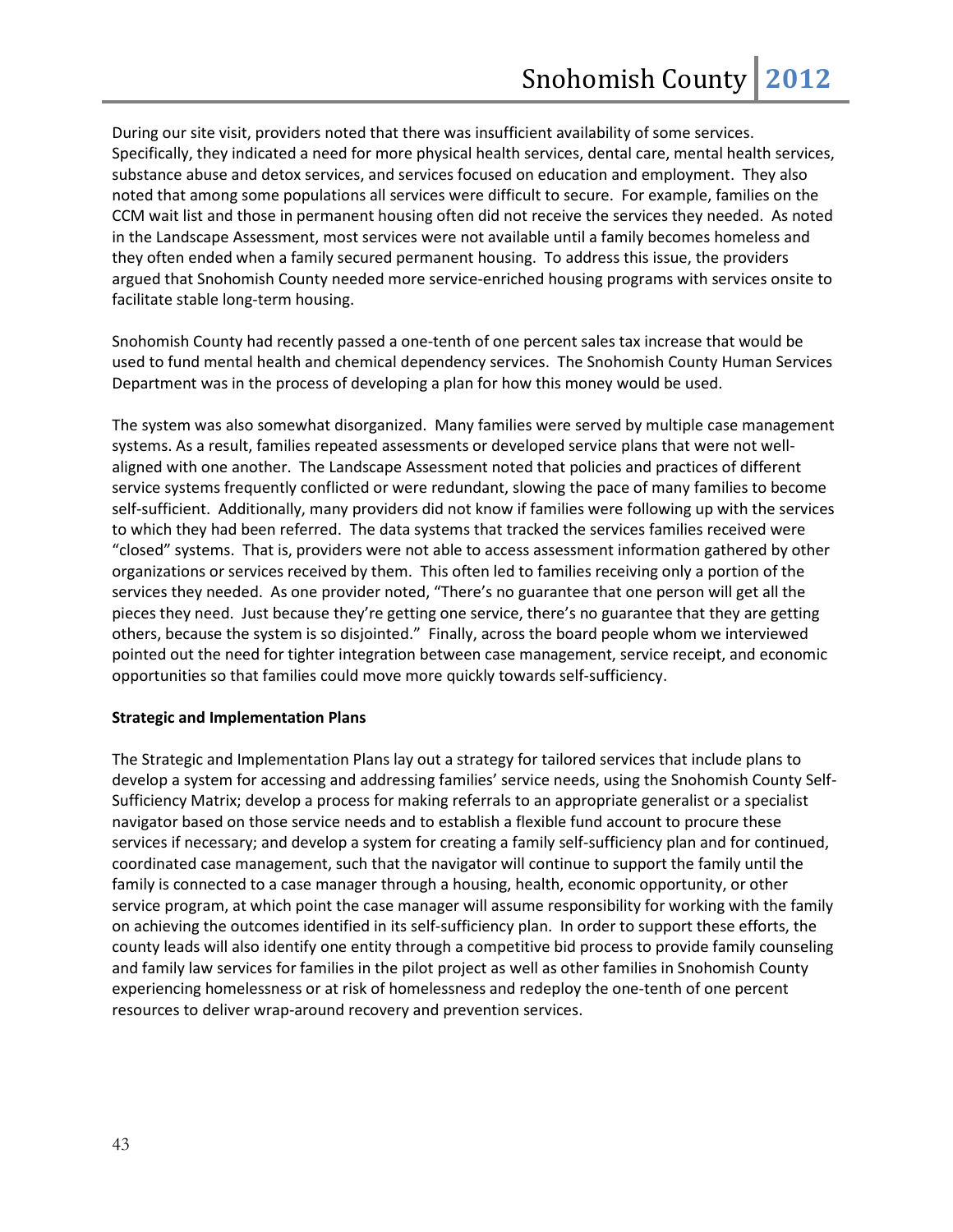## **Status Update**

As of our site visit in February 2011, limited work had been done on tailored services as part of the *Investing In Families* pilot project. At this time, one provider mentioned losing some funding for mental health services because the county changed its funding cycle from calendar year to fiscal year to align with the Initiative and that it changed its priorities for the Community Service Block Grants (CSBGs) such that they could no longer be used for case management.

Between February 2011 and February 2012, a number of efforts on tailored services had been implemented for families participating in the pilot project, including access to dispute resolution, legal services, and family counseling services as well as the services received through the navigator. As part of coordinated entry, the navigator administers an extensive assessment tool to determine families' service needs and their position on the Snohomish County Self-Sufficiency Matrix. She then works with families to develop a self-sufficiency plan and helps them to access the services they need to work on that plan. Building Changes funded a SIG grant in the amount of \$369,600 to WDCSC to provide for a flexible fund to be used by the navigator to help access needed services.

Additionally, Building Changes funded a SIG grant in the amount of \$60,091 to the YWCA (match for \$150,229 provided by CSBG) to provide mental health services to families including (1) mental health counseling for parents with mental health issues and parents with co-occurring disorders, (2) family and couples counseling, (3) children's therapy, and (4) support groups and life skills classes.

In the first year of the pilot project the county leads have been trying to develop a way to maximize the web of services for families who need to access mainstream services. They have convened a number of work groups to discuss this process. Moving forward, they are going to develop a plan to do more alignment of mental health, chemical dependency, and parenting services.

## **Outcomes (as of February 2011)**

## **Awareness**

Providers were unaware of how tailored services would be implemented in the pilot project. Representatives from community behavioral health departments and the public school districts seemed very eager to be involved in the Initiative and to collaborate with housing providers to better identify and serve families who are homeless or at risk of homelessness, but none spoke of specific involvement thus far.

## Acceptance and Participation

Providers expressed enthusiasm about developing new tailored services programs, but they were unsure of what kinds of programs would be funded or when that funding would begin.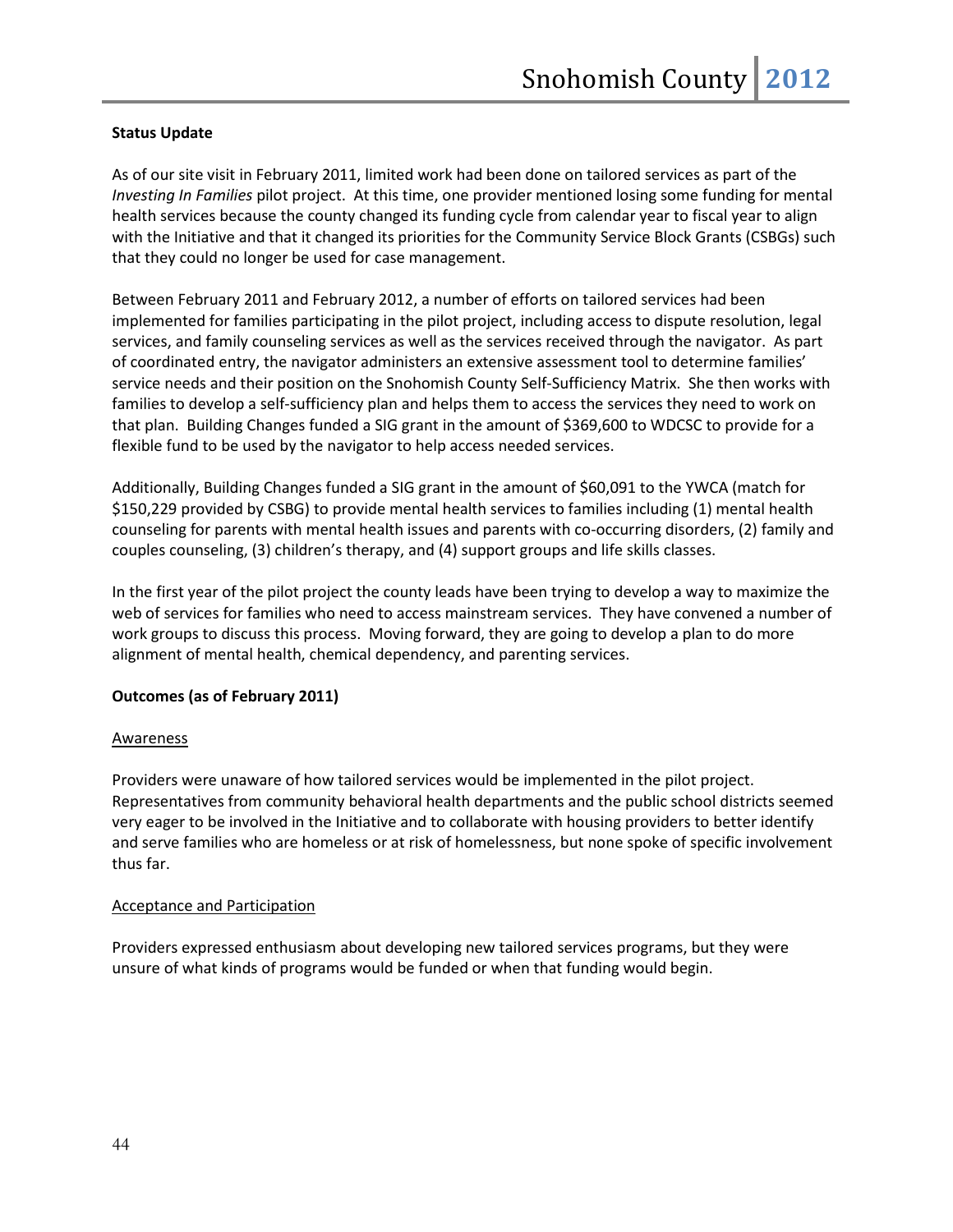## **Pillar 5: Economic Opportunities**

#### **Baseline Status**

At the time of our baseline data collection in 2009, there were a wide range of services for economic opportunities available to homeless families in Snohomish County. Those services were offered through shelter and housing providers or through the WDCSC. However, there was very little coordination between these two systems, which provided a significant barrier to serving families in the most efficient and effective ways.

The major homeless service providers for families in Snohomish County (Housing Hope, the YWCA, and Volunteers of America) each offered employment and education training programs. These programs focus on money management, fixing credit, developing resumes, job searching, and interviewing skills. The YWCA operated a specialized program called the Displaced Homemaker Program, which provided the employment services to women, usually 40 years old or older. Those services included resume writing assistance, support groups, interview training, working wardrobe, and job search assistance. Housing Hope offered a similar class to low-income residents of Snohomish County called the College of Hope. The College of Hope provides general life skills classes, like creating a budget and understanding credit, as well as more specialized employment-focused classes, like resume writing and interviewing skills.

Similarly, many homeless families receive economic opportunity services through the federally mandated WorkSource Snohomish County, which is overseen by WDCSC. This system has a number of portals including two comprehensive one-stop centers, WorkSource Everett and WorkSource Lynnwood, two specialized centers, the WorkSource Youth Center and the WorkSource Aerospace Center, and smaller affiliated and connection sites, including locations in Monroe and Bothell. At these centers, families can access job training and job search services. The SKIES data, which tracks use of the WorkSource services, show that between July 1, 2005 and June 30, 2009, the WDCSC system served 1,118 homeless individuals with more than 70 percent receiving services through WorkSource Everett. WDCSC also operated outreach teams throughout the county that served, but did not specifically target, homeless families. These outreach teams provided job development activities, including contacts with potential employers for job placement, general dissemination of information on WIA programs and activities, and job training opportunities.

At the time of our site visit, both the housing providers and WDCSC noted that their two systems were often not well coordinated with each other. They provided similar classes to the same population but did not work together to coordinated housing and employment services and they each operated independent data systems, the HMIS and SKIES, that were not compatible with one another.

Among the challenges both the housing providers and WDCSC faced were the increased barriers to employment experienced by homeless families. For example, more and more employers were doing credit checks and substance abuse testing among their job applicants, which are problems that are more prevalent among the homeless population. Other significant barriers to employment were transportation and child care. The WDCSC noted that parents who are homeless could not necessarily accept available jobs. They must have a large set of supports already in place that would allow them to get and maintain employment.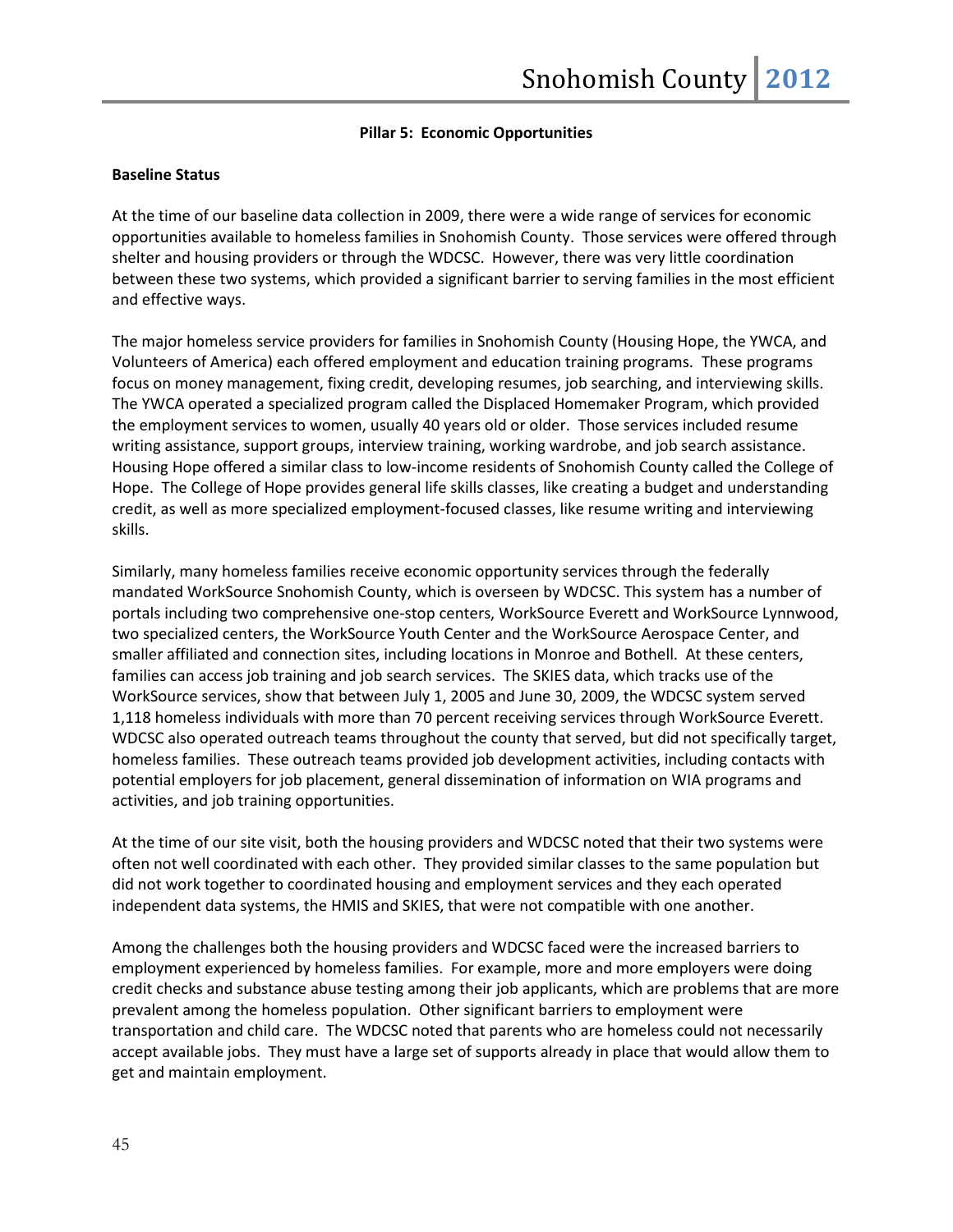## **Strategic and Implementation Plans**

The Strategic and Implementation Plans lay out a strategy for employment services that will develop and implement a unified, outcomes-based system for employment and education that is knowledgeable in and responsive to the obstacles and needs of families experiencing homelessness or at risk of homelessness, utilize U.S. Department of Health and Human Services funds to provide allied health care training to families in the pilot project and to families receiving TANF and utilize public and private funds to support the expansion and launch of social enterprises that extend the range of employment activities available to families in the pilot project.

## **Status Update**

At the time of our site visit in February 2011, it was unclear how plans for economic opportunities were going to unfold. A number of housing providers had developed plans to access economic opportunities for their residents. They had proposed those plans to the county leads and were waiting to find out if they would be funded. The county leads indicated they were unable to make those decisions until the Bill and Melinda Gates Foundation/Building Changes gave them a clearer idea of how Initiative funding could be used. For the most part, providers were moving forward with their plans, patching together funding from a number of other sources, but they were worried about the sustainability of those programs without additional funding from the Initiative. For example, Everett Community College (EvCC) was collaborating with two housing providers to run a unique project, "Property Works," which provided training and paid internships in property management or building maintenance to families in transitional housing. Representatives from the college (the Vice President of Instruction) and the providers were hoping that Initiative funds would provide coverage for that program in the future.

In the spring of 2011, Building Changes funded a SIG grant in the amount of \$76,000 to Edmonds Community College (ECC) for a Creating Access to Careers in Healthcare (CATCH) training program for families in the pilot project. ECC was provided funds in the amount of \$380,000 to fund this program. ECC is agreeing to reserve 18 spots in the program for families who are homeless or at risk of homelessness and participating in the *Investing In Families* pilot project.

Additionally, Building Changes funded a SIG grant in the amount of \$22,400 to the YWCA (which served as a match for \$112,000 from WDCSC WIA money) to hire two employment navigators with an expertise in housing. The goal of these navigators is work with families to achieve two critical outcomes: (1) unsubsidized employment leading to wage progression to living wage jobs and (2) stable, secure, and sustainable housing. Relatedly, the YWCA is about to be certified (in March 2012) as a WorkSource connection site in Snohomish County. The YWCA staff has been trained on all of the necessary tools. They will be providing some services on site and referring some families to the WorkSource center. They will also be connecting families to training programs, such as the CATCH program, discussed above. CCS, Housing Hope, and Volunteers of America were also in some stage of the certification application process for becoming WorkSource connection sites. Certification as a WorkSource connection site will give each of these organizations access to the full array of online WorkSource resources including the statewide job back and job referral authorization. Data on job seekers is entered in SKIES.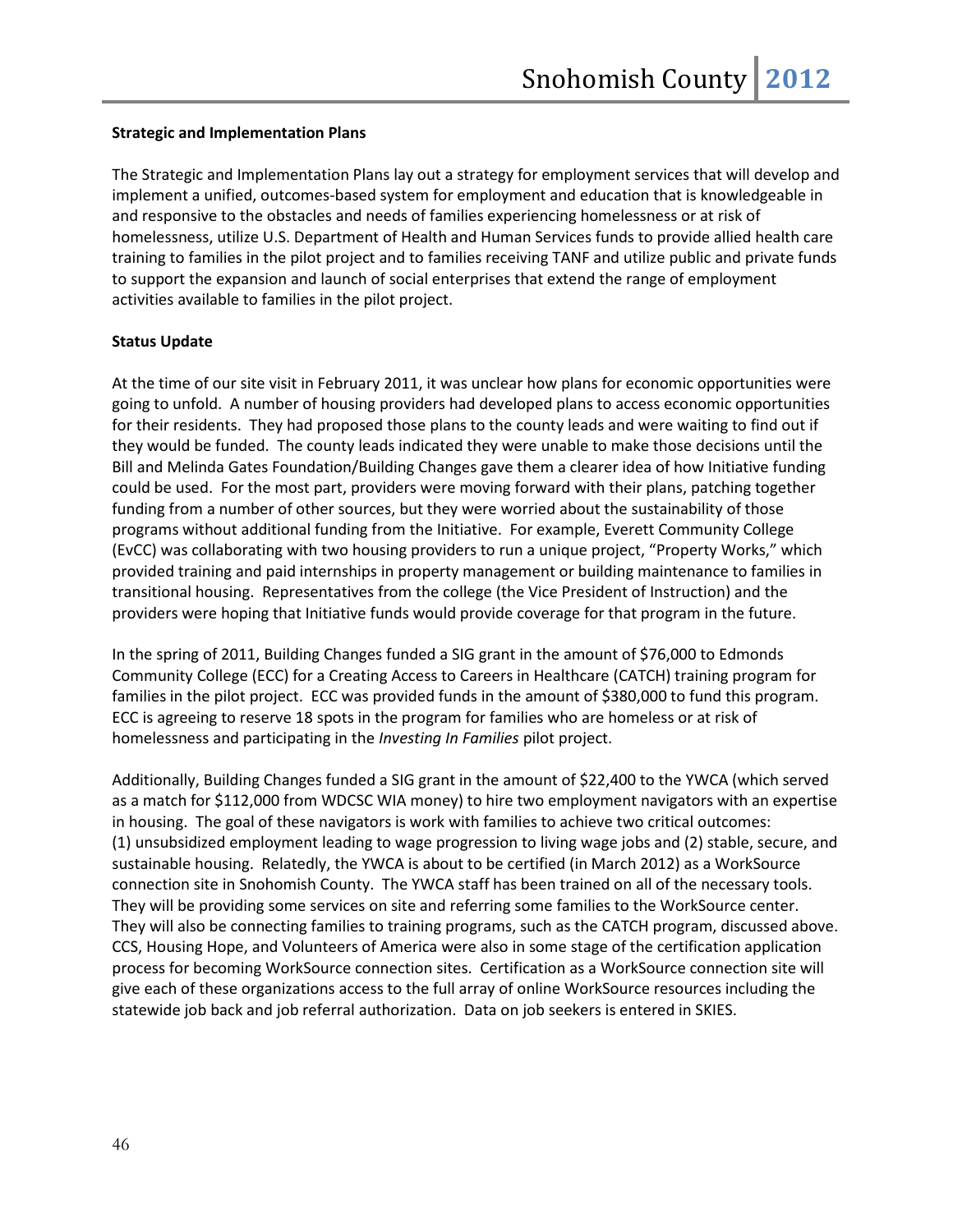## **Outcomes (as of February 2011)**

## Awareness

Providers seemed unaware of how economic opportunities would be implemented in the pilot project and whether any of the families they served would be included in those efforts.

## Acceptance and Participation

There was a great deal of enthusiasm for collaborations between housing providers and the local community colleges and WorkFirst and WorkSource offices on projects that would increase the economic opportunities available to families in the housing programs; however, these efforts had not yet been integrated into the Initiative. Providers were unclear whether and how they would be involved in the Initiative.

## **FOCUS AREA 2: COLLABORATION OF FUNDERS/COORDINATION**

## **Baseline Status**

At the time of our site visit in 2009, there was general consensus that there was no single agency or organization that led the homeless family system in Snohomish County. Rather there were "pockets of leadership" all over. In recent years there had been some attempts to create coordinated leadership through the development of the Housing Consortium. The county provides some leadership but more often participates in efforts that begin elsewhere, such as the Homeless Policy Task Force or the housing providers themselves.

In part, because Snohomish County is a small community, there is a great deal of collaboration and leadership among housing providers. Providers indicate that there has been fairly good coordination and cooperation among the nonprofit communities and the government on policy and other things. There's been an effort in the community to work together instead of competing. The Housing Consortium is one structured way that coordination happens. It has monthly meetings to bring together community leaders and to provide a forum for communication in the community. Because Snohomish County is a relatively small community, most of the players know one another. They are all present on the same committees and at the same meetings. Much of the coordination happens informally at these meetings.

Leaders from the three predominant agencies that serve homeless families, Housing Hope, Volunteers of America, and the YWCA, work closely together in a collegial and collaborative spirit. They serve on the same committees (the Housing Consortium, the Homeless Policy Task Force) and see their overall mission as a collective one.

There is some tension surrounding funding. Most of the organizations that serve homeless families have to compete for the same, limited funding. The problem is that the providers do not have a lot of power in this community in terms of funding determinations. The county is somewhat fragmented about how money related to homelessness is spent. They indicate that they "sort of randomly go after money and hope to get some kind of package."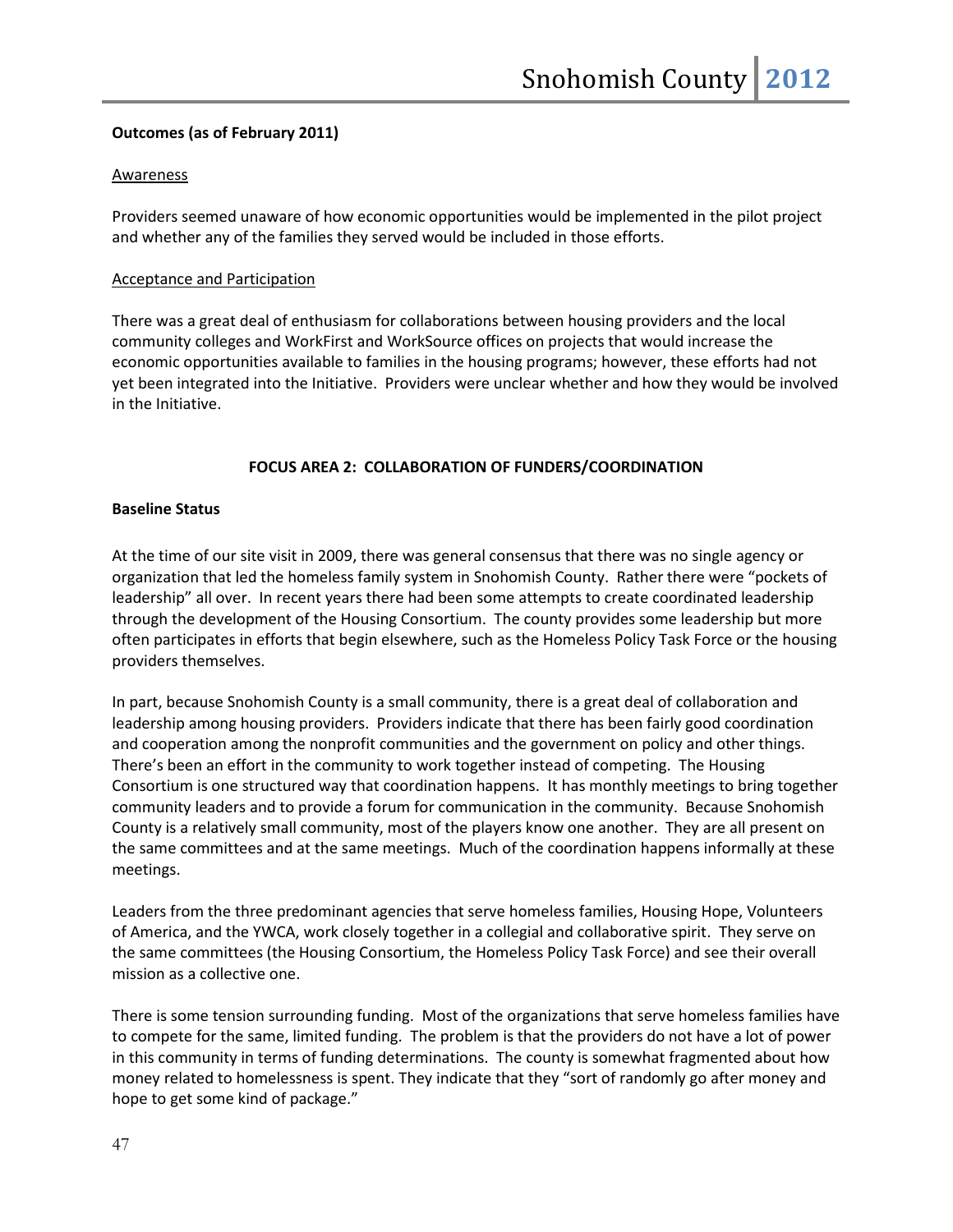The Homeless Policy Oversight Committee is a broad array of service providers, housing providers, and five action teams as an off-shoot. The Homeless Policy Task Force worked with the Mayor's office to make Project Homeless Connect happen in the summer of 2009. Sponsored by city of Everett and Snohomish County, the project pulled together about 300 volunteers, ranging from representatives from agencies to citizens from the community, to provide all kinds of services, including DSHS, haircuts, and public transportation coordination.

The Human Services Council is another avenue for coordination of issues pertinent to homeless families. At quarterly meetings providers talk about what services are available and existing gaps in service delivery. In developing the Consolidated Plan and program year 2005 Action Plan, Snohomish County staff consulted with members of the Housing Consortium and with a variety of public and private agencies that provide assisted housing, health services, and social services.

At the time of our baseline site visit in August 2009 there was a great deal of frustration in the housing community that the WDCSC was chosen as the lead organization for the Initiative because it was believed that it did not know enough about housing or issues related to homelessness to effectively lead this project. However, throughout the planning process, WDCSC worked hard to engage the housing community, to listen to their ideas, and to share developments in the Initiative as it unfolded.

## **Strategic and Implementation Plans**

The Strategic and Implementation Plans lay out a strategy for collaboration and coordination as follows:

- To create a governance structure to advise and oversee the implementation of the Snohomish County plan that reflects a communitywide collaborative effort in which all partners are invested and specifically recognizes the expertise of the Homeless Policy Task Force;
	- To regularly convene the Strategic Advisory Coordinating Committee;
	- To establish oversight meetings and processes for engaging with the Snohomish County government; and
	- To identify and expand the Snohomish County Funders' Collaborative to increase funding opportunities for families and to mitigate any unintended impact of plan implementation on other populations.

## **Status Update**

In planning for the *Investing In Families* Initiative, the county leads pulled together representatives from county and city government, the WDCSC, the major housing and service providers, mainstream services, the Homeless Policy Task Force, and the Housing Consortium to create a Strategic Advisory Coordinating Committee (SACC). The various members served on pillar-specific work groups to discuss the needs of the county and what the focus of the Initiative should be moving forward.

Once the Landscape Assessment and Strategic Plans were completed, in February 2010 and October 2010 respectively, these workgroups were dissolved, and the county leads took the lead on developing the Implementation Plan. During the site visit in February 2011, the providers said they felt that they were not as involved in the development of the Implementation Plan as they were in the earlier two phases, yet conversations with the county leads suggested there were "too many cooks in the kitchen,"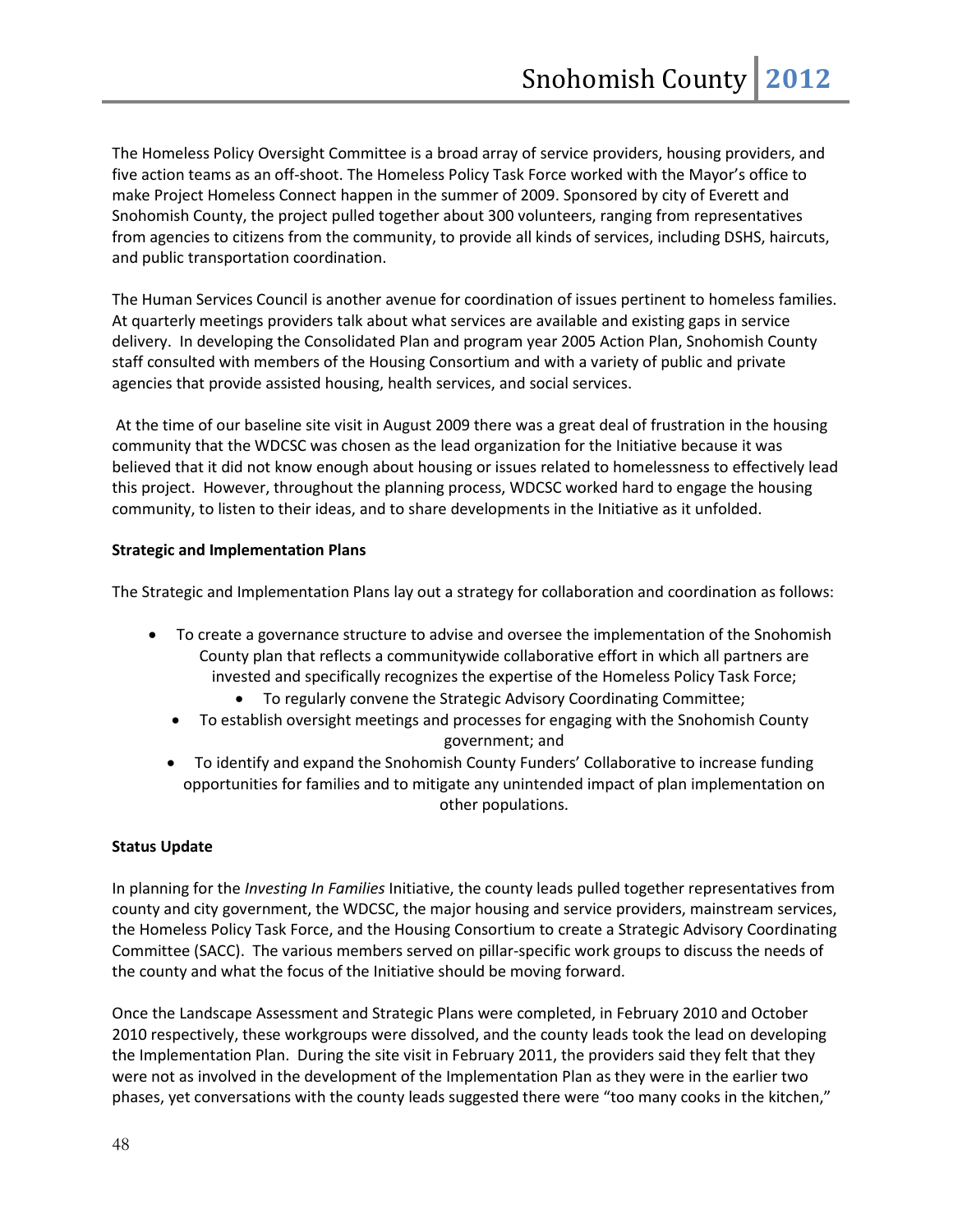and too many differing opinions on what the plan should look like. In order to get it done, they took control of developing that plan.

The county leads were working hard at keeping the housing providers engaged in the process. To that end they (and BMGF) asked the director of the Housing Consortium to take a stronger leadership role in representing the Initiative to the members of the housing community, but as of February 2011, that had not yet occurred.

Throughout 2011, the SACC continued to meet on a monthly basis to provide policy level guidance. Once the pilot program began the SACC operated under a new governance structure that included an Implementation Management Team, composed of IIF Pilot Project supervisors, and an IIF Pilot Project Partnership meeting, composed of these supervisors and the front line staff at partnering organizations. The Implementation Management Team reviews project issues every two weeks and determines if (1) the issue can be resolved between a given supervisor and her/his direct reports, (2) the issue is procedural across agencies and needs to be resolved by the Implementation Management Team and communicated through the IIF Pilot Partnership which also meets every two weeks, or (3) the issue is a policy issue that must be taken to the SACC for review and decision during that body's monthly meetings. Considerable staff training is also conducted during the IIF Pilot Partnership meetings.

In the spring of 2011, the county started convening a funders' group, composed of representatives from both government and nongovernment organizations that have a financial interest in ending homelessness in Snohomish County. They meet bi-monthly to share information about the community's needs, including identifying service gaps, coordinating funding priorities, and streamlining application processes and reporting requirements. The scope of this work is broader than that of the WFF Systems Initiative.

## **Outcomes (as of February 2011)**

## Level of Coordination/Collaboration

Additional data collection is needed to determine if there have been improvements in the level of coordination and collaboration in the county.

## **FOCUS AREA 3: DATA-DRIVEN DECISION MAKING**

## **Baseline Status**

At baseline, there were a number of data systems being used in Snohomish County to track the use of housing and services among homeless families and to guide decision-making. Among these data sources were the annual Point-In-Time Count, the HMIS, SKIES, and DSHS.

In 2009 Snohomish County had a well-developed HMIS system, which had been in operation since 2008. In general, there is a high degree of participation in, and compliance with, the system. In 2009, family bed coverage for emergency shelters, transitional housing programs, and permanent supportive housing programs was 88 percent, 98 percent, and 97 percent, respectively. Many agencies entered data directly into HMIS. However, the three agencies that served the largest portion of homeless families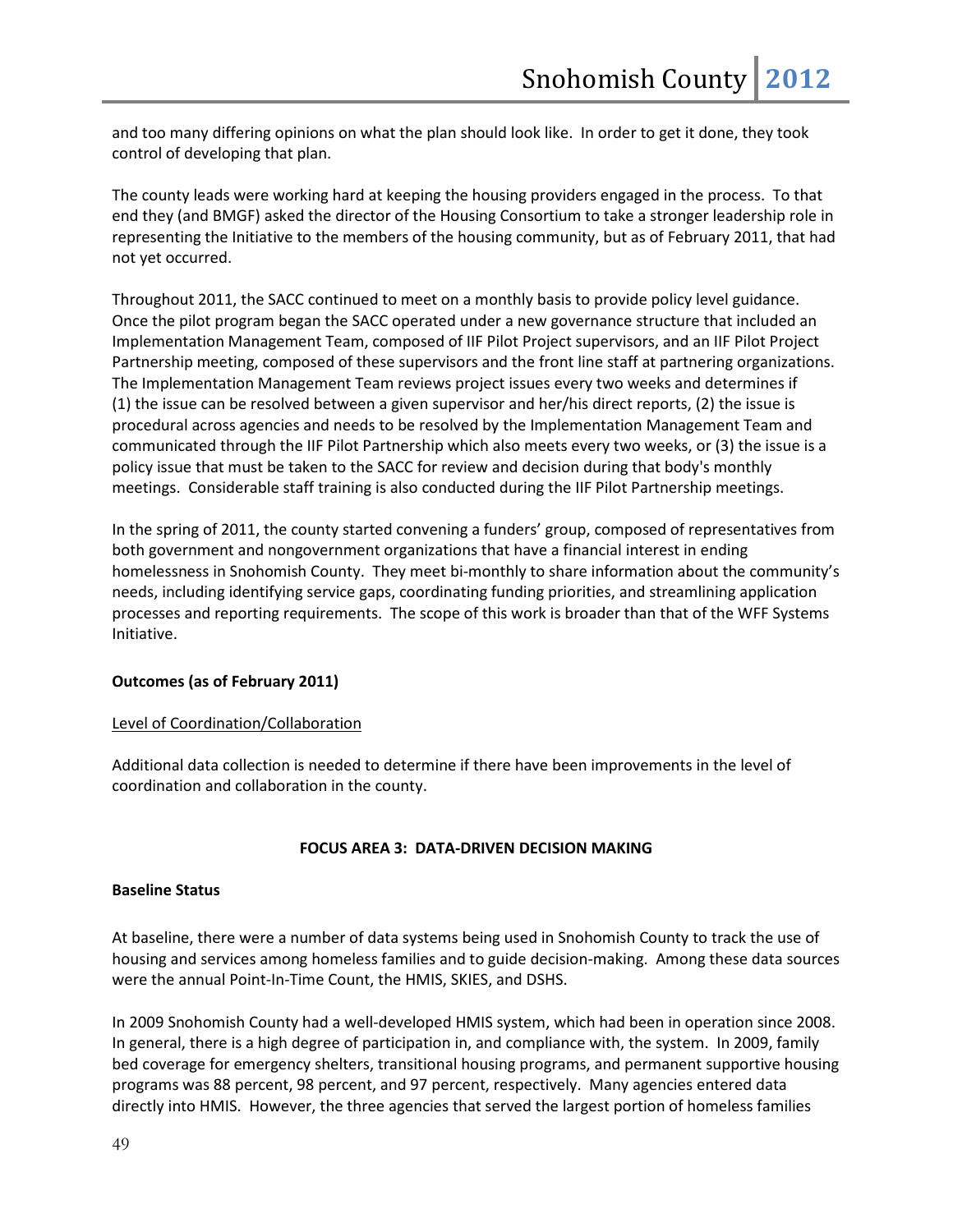each ran their own data systems and exported the required data elements to HMIS's Client Track system on a quarterly basis. Several other smaller agencies also exported data rather than enter them directly into HMIS.

DSHS was another source of data about homeless families and the services they receive. Because Snohomish County did not have a strong data infrastructure for reporting and collecting information about homeless families, Snohomish County Human Services (SCHS) was in discussion with DSHS regarding a plan to link local providers to the state DSHS database rather than the HMIS database. SCHS was proposing to use money from the one-tenth of one percent sales tax increase to develop this system.

The Snohomish County DSHS had been working with the state DSHS to pull together counties that are interested in collaborating to pool money and fund full-time researchers to work at DSHS on the databases and provide county-specific reports on the state level to perform data analysis. These databases would track individual clients, but not put client names in the final reports. According to SCHS, most people in the county were unaware of this plan to collaborate with DSHS.

At the time, HMIS and DSHS data were not unduplicated, and DSHS could not provide county-specific reports. Clients in Washington State were not required to report identifying information to agencies, and without personally identifying information, there was no way to track clients between agencies using this data. Providers often got refusals for social security numbers, name, etc. DSHS would not be able to un-duplicate those cases, unless the state law was changed, making reporting of those elements required.

There were other data sources that also provide insight into the numbers and extent of family homelessness in Snohomish County. The Snohomish County Jail implemented a data collection system in late 2004 that tracked information on homeless incarcerated adults. The Office of the Superintendent of Public Instruction (OSPI) collected data by each school district on the number of homeless children in the system. SKIES was an additional data system that tracks information on homeless people. SKIES was the data system that all the WorkSource systems in the state use. It tracked information on placement, services received, and self-sufficiency indices. However, SKIES did not collect information on marital status or number of dependents, so it could not distinguish between families and individuals.

## **Status Update**

Coordinated Intake data collected on families participating in the pilot project and on families on individual providers' wait lists, are entered into a ClientTrack data system. This system includes all required HMIS data elements. It can also incorporate client goals, treatment plans, case notes, etc. This data system is "open," such that any of the participating providers can access any of the wait lists to find eligible families if they have an opening.

In 2009 the three largest housing providers for families were resistant to doing direct data entry; however, they have since agreed to participate in direct data entry even though this requires double data entry for some providers—mostly because this would allow Snohomish to participate in the AHAR which would give them stronger grant applications. Housing Hope is still hoping for a data integration solution, but until those problems are resolved they, too, are doing direct data entry.